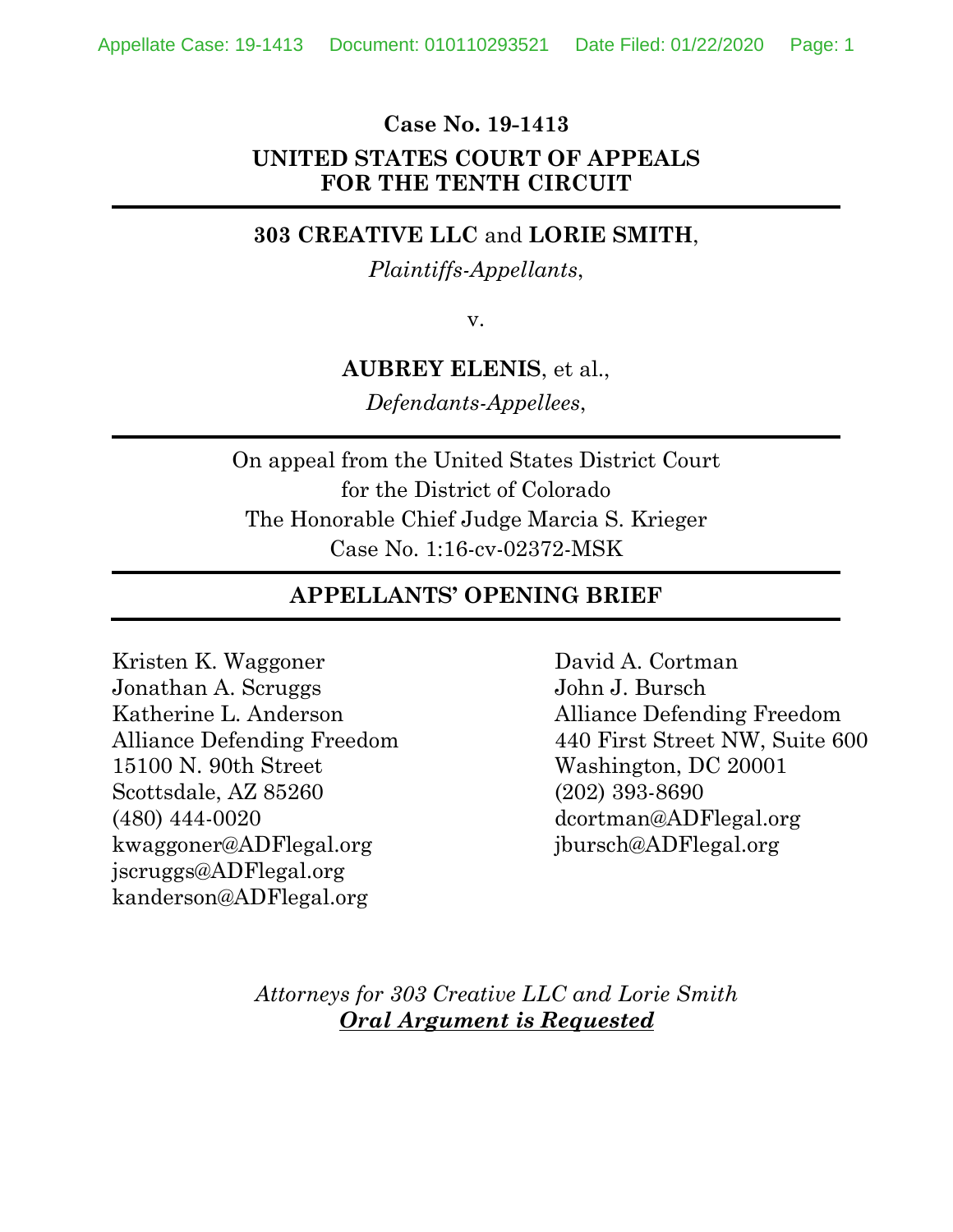# **TABLE OF CONTENTS**

| $\mathbf{I}$ . | Lorie has standing to challenge CADA's Accommodation |                                                                                                                 |    |  |
|----------------|------------------------------------------------------|-----------------------------------------------------------------------------------------------------------------|----|--|
|                | А.                                                   | Lorie has standing to challenge the Accommodation<br>Clause because it is intertwined with her                  |    |  |
|                | <b>B.</b>                                            | Lorie can independently challenge the Accommodation<br>Clause because she faces a substantial risk of harm from | 23 |  |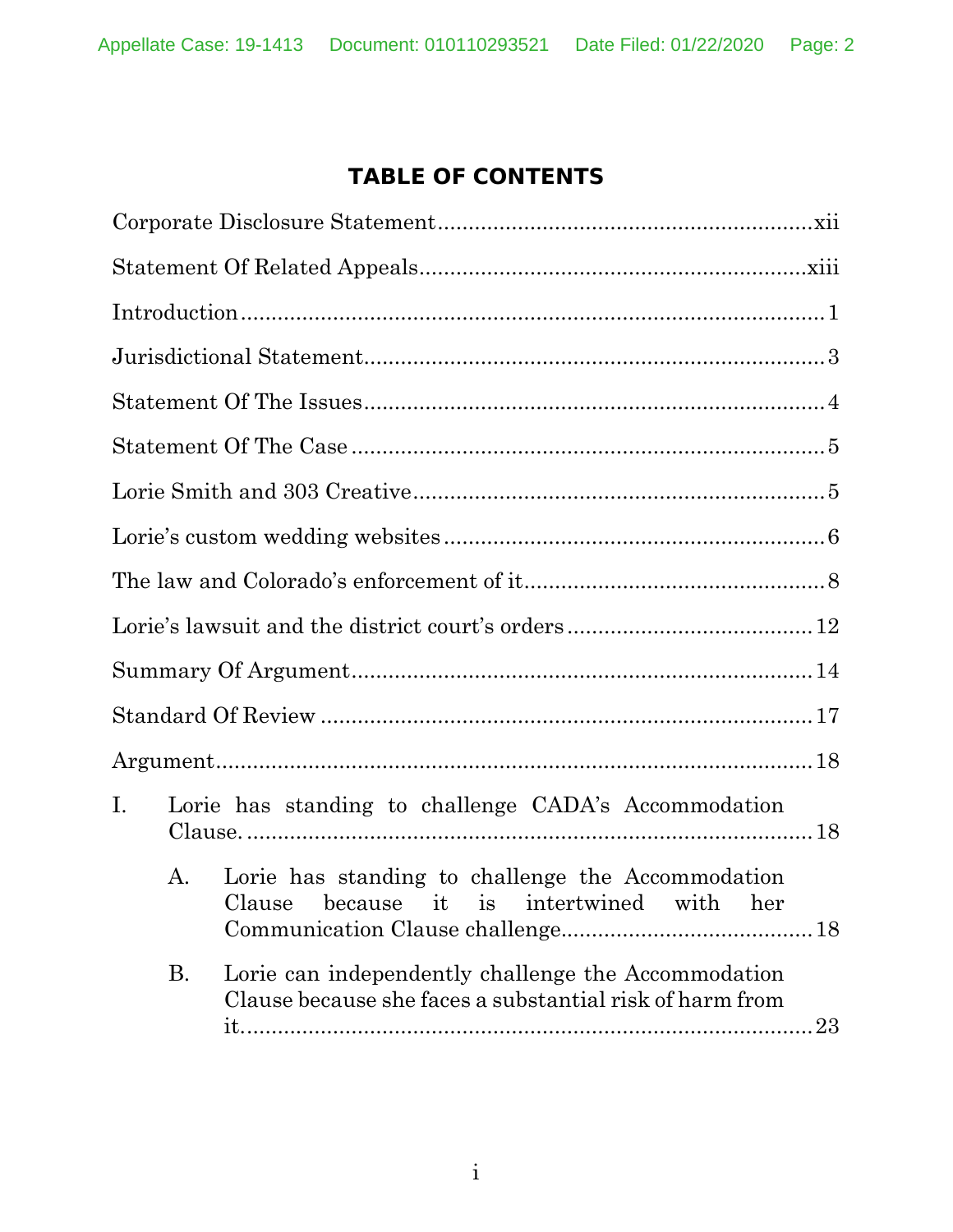| II. | CADA's Accommodation and Communication Clauses violate<br>Lorie's First Amendment rights to free speech and religious<br>29 |     |                                                                                                                 |  |  |
|-----|-----------------------------------------------------------------------------------------------------------------------------|-----|-----------------------------------------------------------------------------------------------------------------|--|--|
|     | A.                                                                                                                          |     | The Accommodation Clause compels Lorie to speak and<br>infringes her editorial freedom by forcing her to design |  |  |
|     |                                                                                                                             | 1.  | Lorie's websites and graphics are pure speech that                                                              |  |  |
|     |                                                                                                                             | 2.  | Lorie's faith requires her to object to the message<br>conveyed by websites celebrating same-sex                |  |  |
|     |                                                                                                                             | 3.  | Colorado compels Lorie to design and publish                                                                    |  |  |
|     |                                                                                                                             | 4.  | Lorie should enjoy the same editorial freedom<br>other online speakers regularly exercise36                     |  |  |
|     |                                                                                                                             | 5.  | Compelling Lorie to speak creates a dangerous and                                                               |  |  |
|     | <b>B.</b>                                                                                                                   |     | The Accommodation Clause compels Lorie to speak                                                                 |  |  |
|     | C.                                                                                                                          |     | The Communications Clause also restricts Lorie's                                                                |  |  |
|     | D.                                                                                                                          | The | Accommodation and Communication Clauses                                                                         |  |  |
|     |                                                                                                                             | 1.  | The Accommodation and Communication Clauses<br>are not generally applicable or neutral when                     |  |  |
|     |                                                                                                                             | 2.  | The Accommodation and Communication Clauses                                                                     |  |  |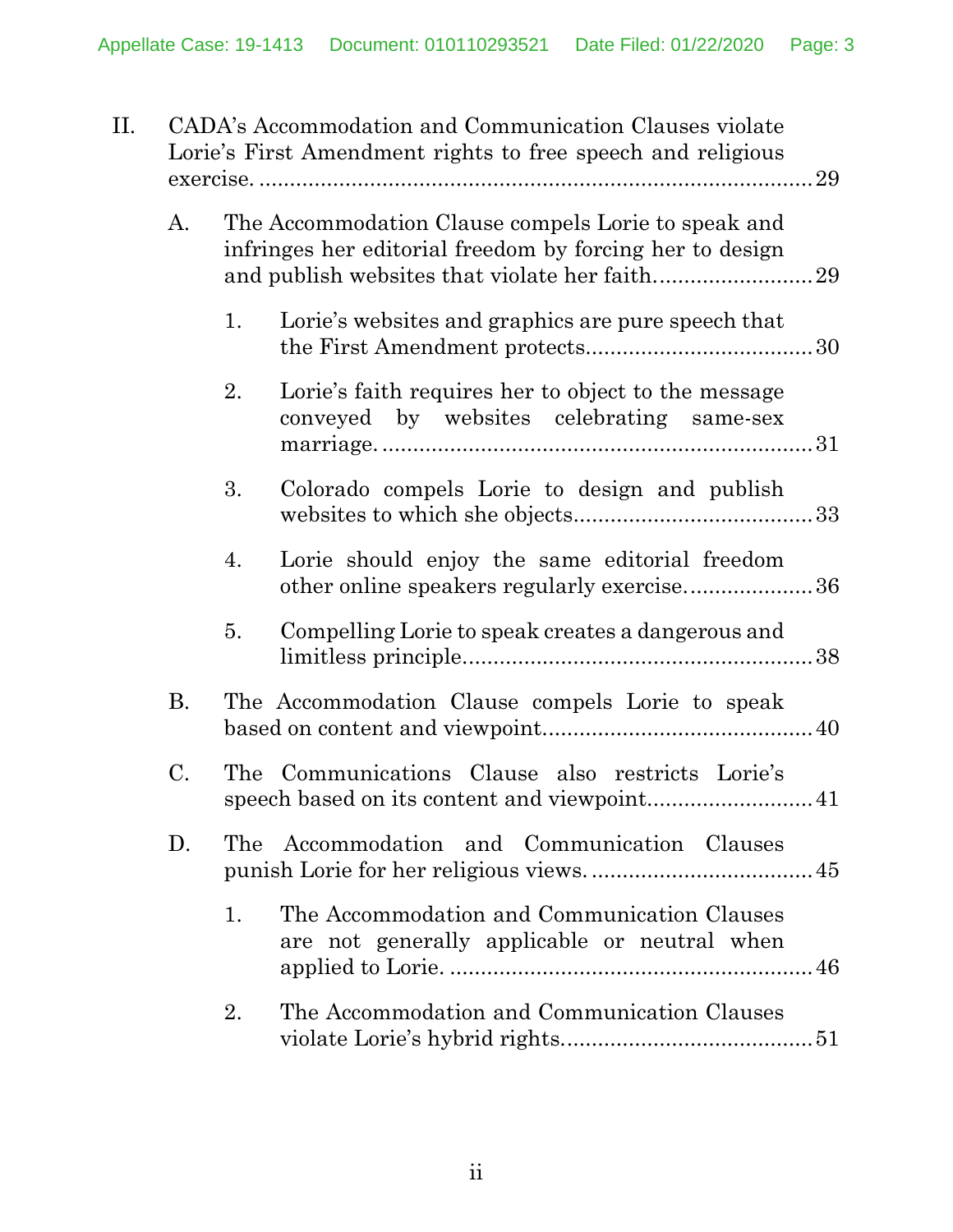|      |    | 3. | The Accommodation and Communication Clauses                                                                          | regulate Lorie contrary to our nation's history52            |
|------|----|----|----------------------------------------------------------------------------------------------------------------------|--------------------------------------------------------------|
|      | Ε. |    | The Accommodation and Communication Clauses fail                                                                     |                                                              |
| III. |    |    | The Unwelcome Provision facially violates the First and<br>Fourteenth Amendments because it is overbroad, vague, and |                                                              |
|      |    |    |                                                                                                                      |                                                              |
|      |    |    |                                                                                                                      |                                                              |
|      |    |    |                                                                                                                      |                                                              |
|      |    |    |                                                                                                                      |                                                              |
|      |    |    |                                                                                                                      |                                                              |
|      |    |    |                                                                                                                      |                                                              |
|      |    |    | Order Granting In Part and Denying In Part Motion to<br>Dismiss and Denying Motion for Preliminary Injunction and    | Motion for Summary Judgement, With Leave To Renew Addenda 02 |
|      |    |    | Opinion and Order Denying Motion for Preliminary                                                                     |                                                              |
|      |    |    |                                                                                                                      | Opinion and Order Granting Summary Judgment Addenda 41       |
|      |    |    |                                                                                                                      |                                                              |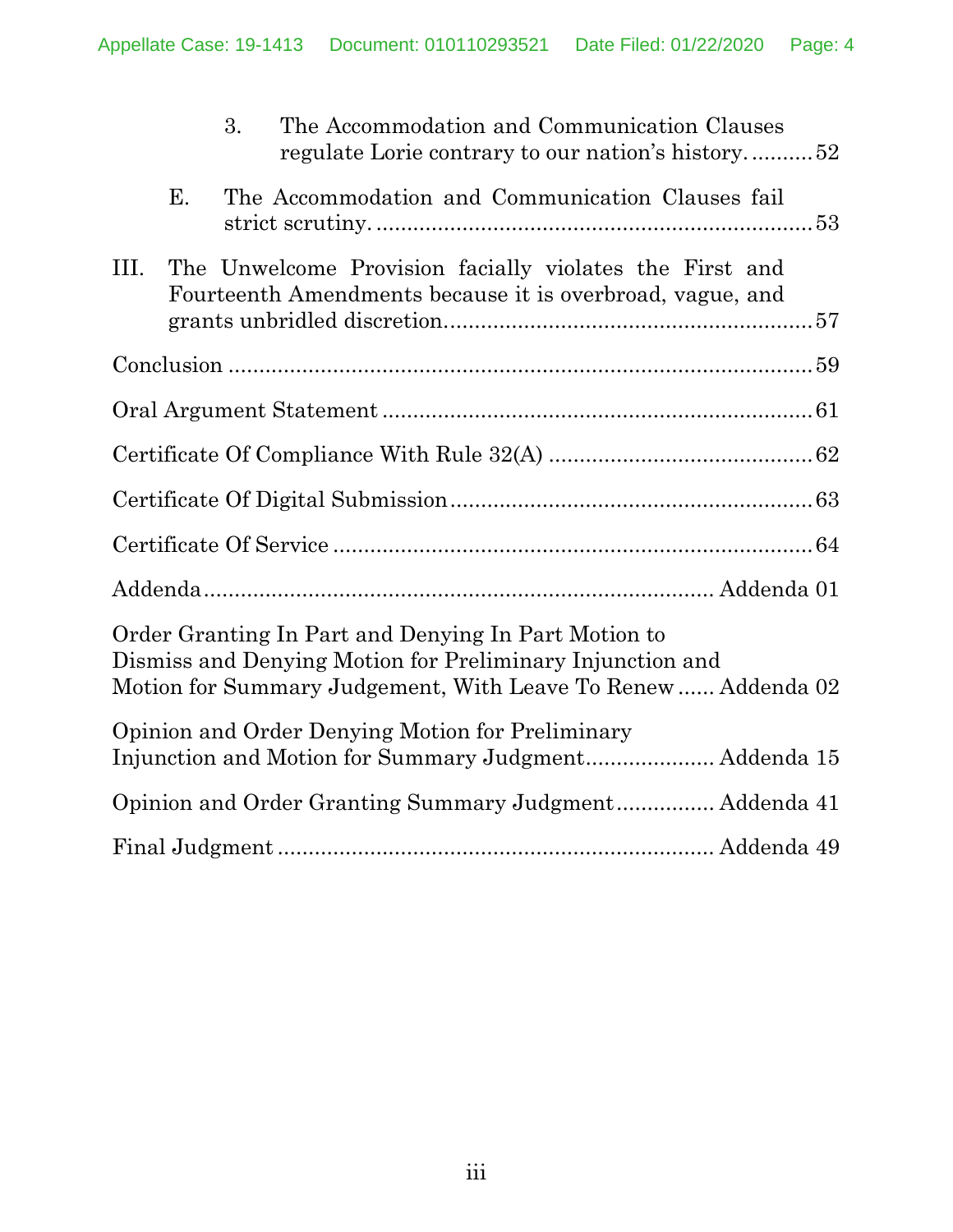## **TABLE OF AUTHORITIES**

## **Cases**

| 44 Liquormart, Inc. v. Rhode Island,                            |    |
|-----------------------------------------------------------------|----|
| ACLU of Illinois v. Alvarez,                                    |    |
| Act Now to Stop War & Racism Coalition v. District of Columbia, |    |
| Armstrong v. District of Columbia Public Library,               |    |
| Ashcroft v. ACLU,                                               |    |
| Axson-Flynn v. Johnson,                                         |    |
| Bigelow v. Virginia,                                            |    |
| Bolger v. Youngs Drug Products Corp.,                           |    |
| Boy Scouts of America v. Dale,                                  |    |
| Brown v. Entertainment Merchants Association,                   |    |
| Brush & Nib Studio, LC v. City of Phoenix,                      |    |
| Carey v. Population Services, Int'l,                            | 21 |
|                                                                 |    |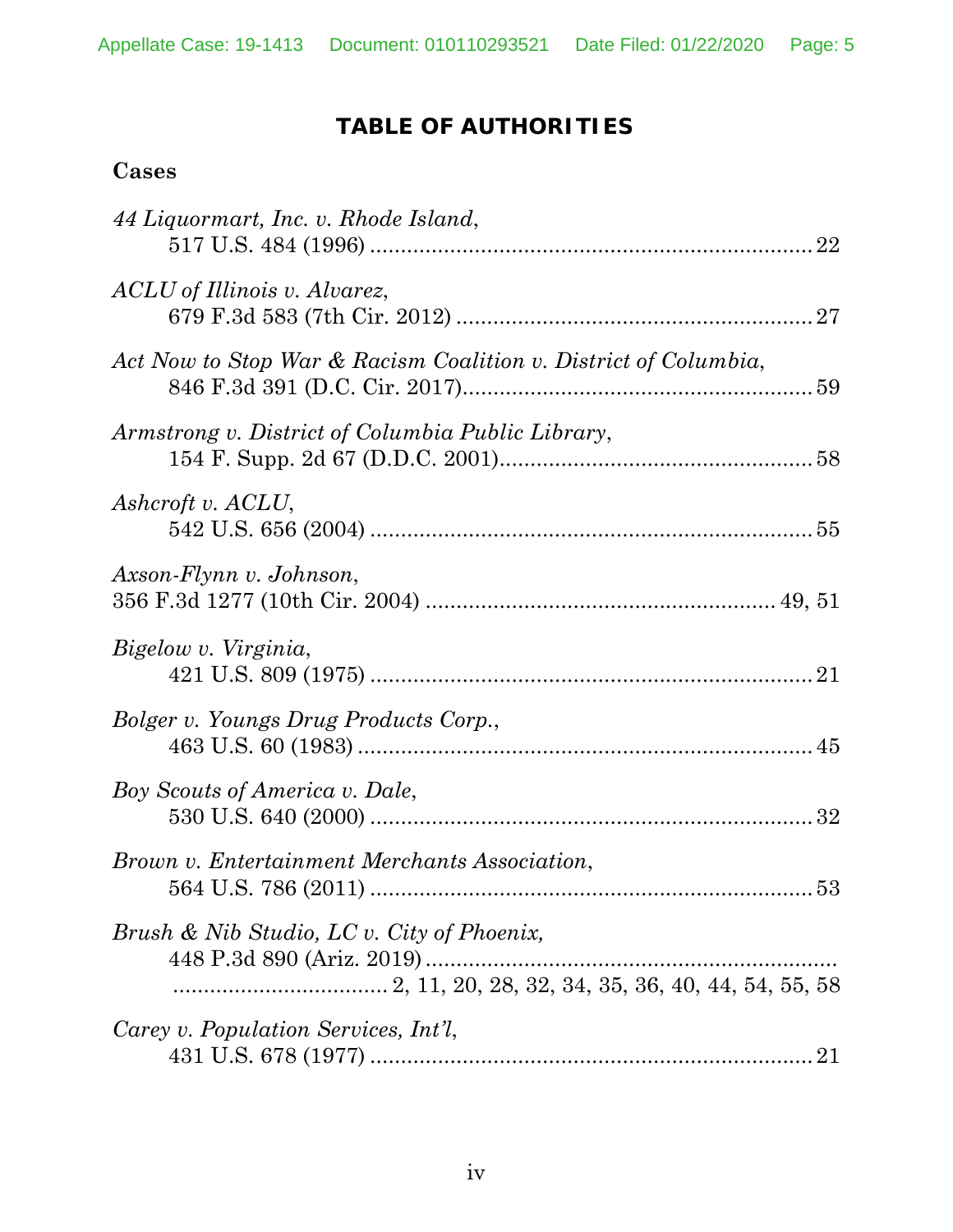| Church of Lukumi Babalu Aye, Inc. v. City of Hialeah, |
|-------------------------------------------------------|
| Church on the Rock v. City of Albuquerque,            |
| Citizens for Peace in Space v. City of Colo. Springs, |
| City of Boerne v. Flores,                             |
| City of Revere v. Massachusetts General Hospital,     |
| Clapper v. Amnesty Int'l USA,                         |
| Claybrooks v. American Broadcasting Companies, Inc.,  |
| Constitution Party of Pennsylvania v. Aichele,        |
| Cressman v. Thompson,                                 |
| Cut 'N Dried Salon v. Department of Human Rights,     |
| Cutshall v. Sundquist,                                |
| Department of Commerce v. New York,                   |
| Doe v. Bolton,                                        |
| Doran v. 7-Eleven, Inc.,                              |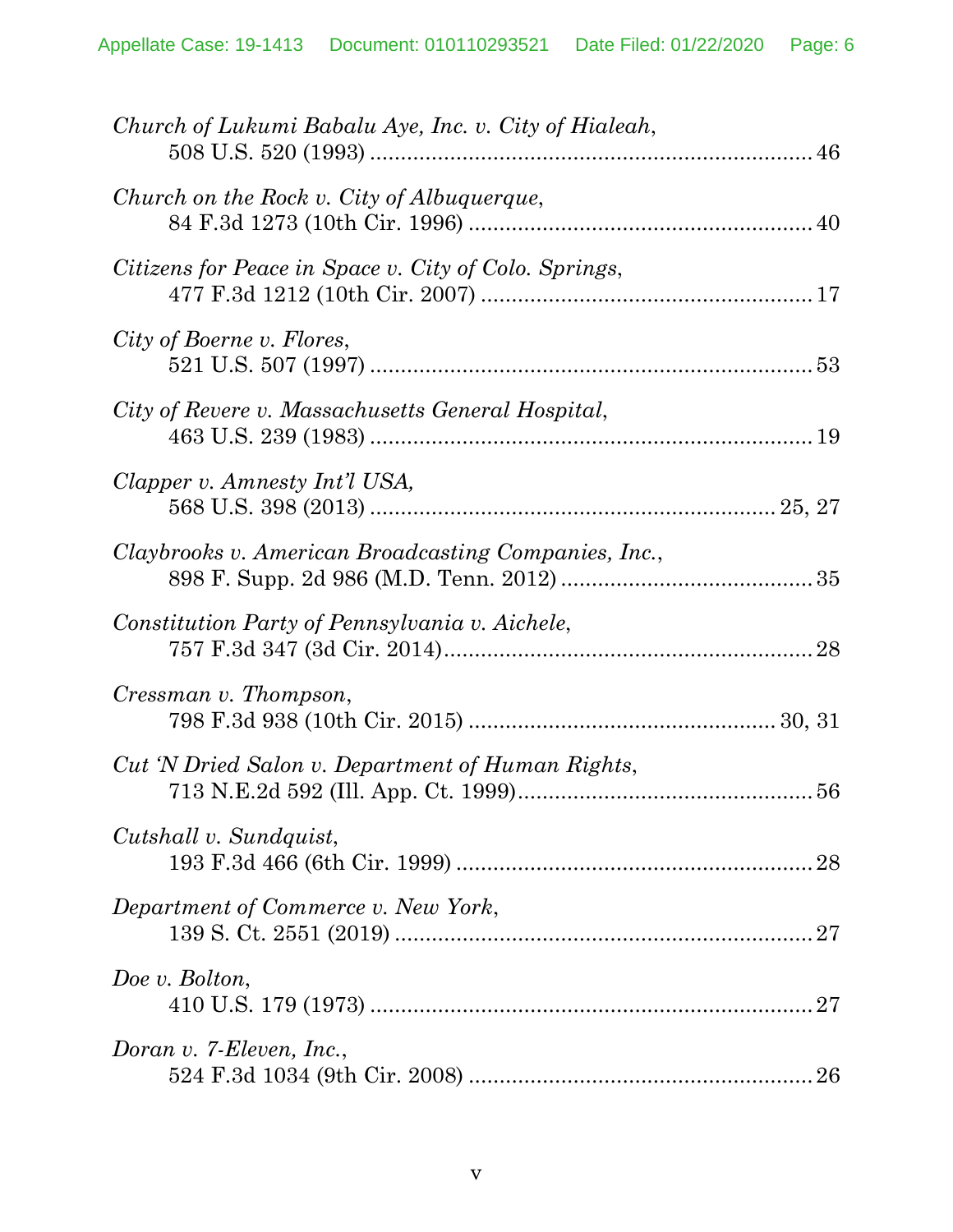| <b>Employment Division, Department of Human Resources</b><br>of Oregon v. Smith,            |
|---------------------------------------------------------------------------------------------|
| $e$ -ventures Worldwide, LLC v. Google, Inc.,<br>No. 214CV646FTMPAMCM, 2017 WL 2210029      |
| Felix v. City of Bloomfield,                                                                |
| Forsyth County v. Nationalist Movement,                                                     |
| Gonzales v. O Centro Espirita Beneficente Uniao de Vegetal,                                 |
| Gross v. Hale-Halsell Co.,                                                                  |
| Harris v. Quinn,                                                                            |
| Hatheway v. Gannett Satellite Information Network, Inc.,                                    |
| Henry v. Spearman,                                                                          |
| Holtzman v. Schlesinger,                                                                    |
| Hosanna-Tabor Evangelical Lutheran Church & School v. EEOC,<br>52                           |
| Hurley v. Irish-American Gay, Lesbian & Bisexual Group of Boston,                           |
| Janus v. American Federation of State, County, & Municipal<br><i>Employees, Council 31,</i> |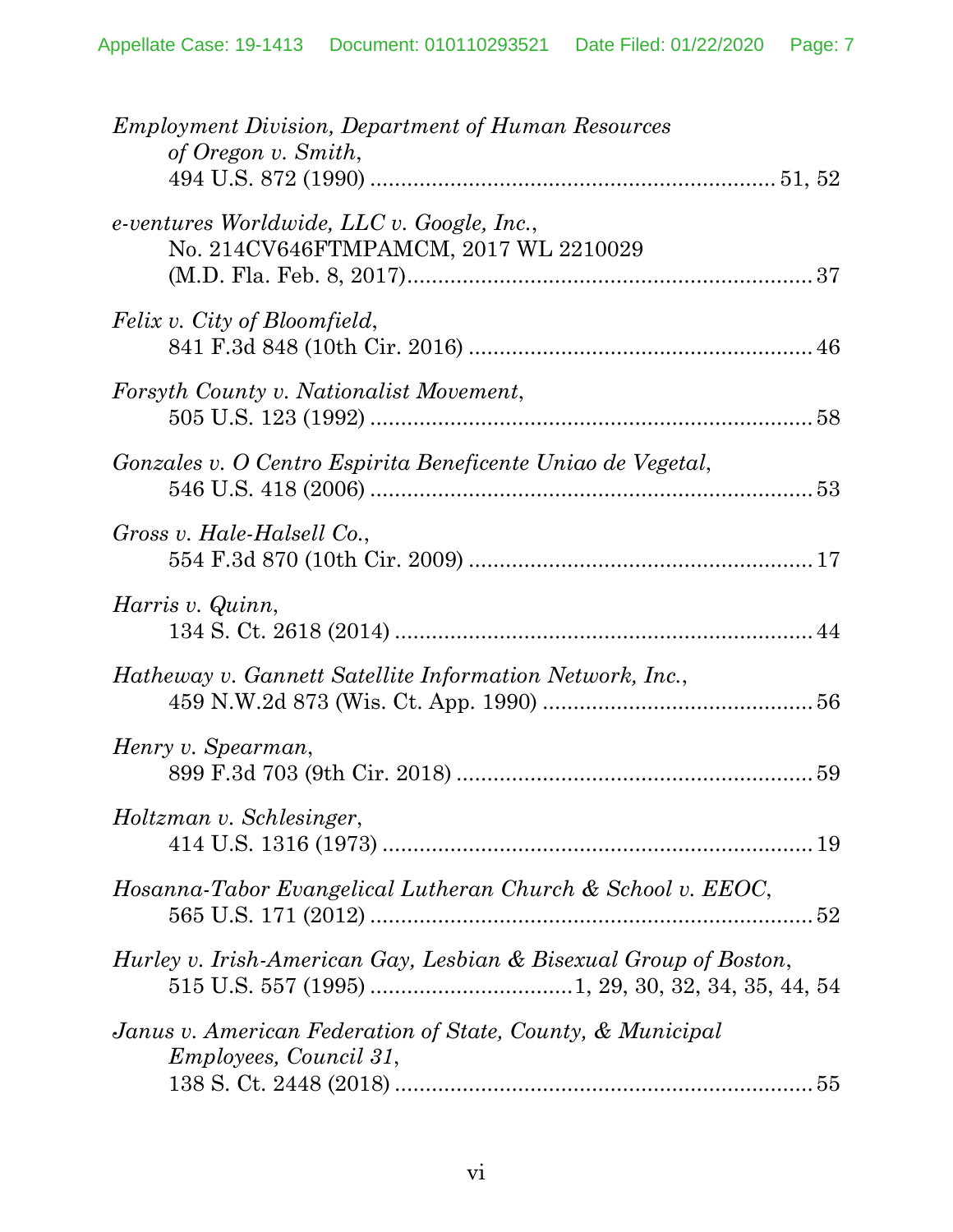| Jian Zhang v. Baidu.com Inc.,                                   |
|-----------------------------------------------------------------|
| Johnson v. United States,                                       |
| Kennedy v. Bremerton School District,                           |
| Kerr v. Polis,                                                  |
| Kolender v. Lawson,                                             |
| La Tiejira v. Facebook, Inc.,                                   |
| Langdon v. Google, Inc.,                                        |
| Masterpiece Cakeshop, Ltd. v. Colorado Civil Rights Commission, |
| Matal v. Tam,                                                   |
| McDermott v. Ampersand Publishing, LLC,                         |
| Miami Herald Publishing Co. v. Tornillo,                        |
| Miami Valley Fair Housing Center, Inc. v. Connor Group,         |
| Murphy v. Matheson,                                             |
| National Institute of Family & Life Advocates v. Becerra,       |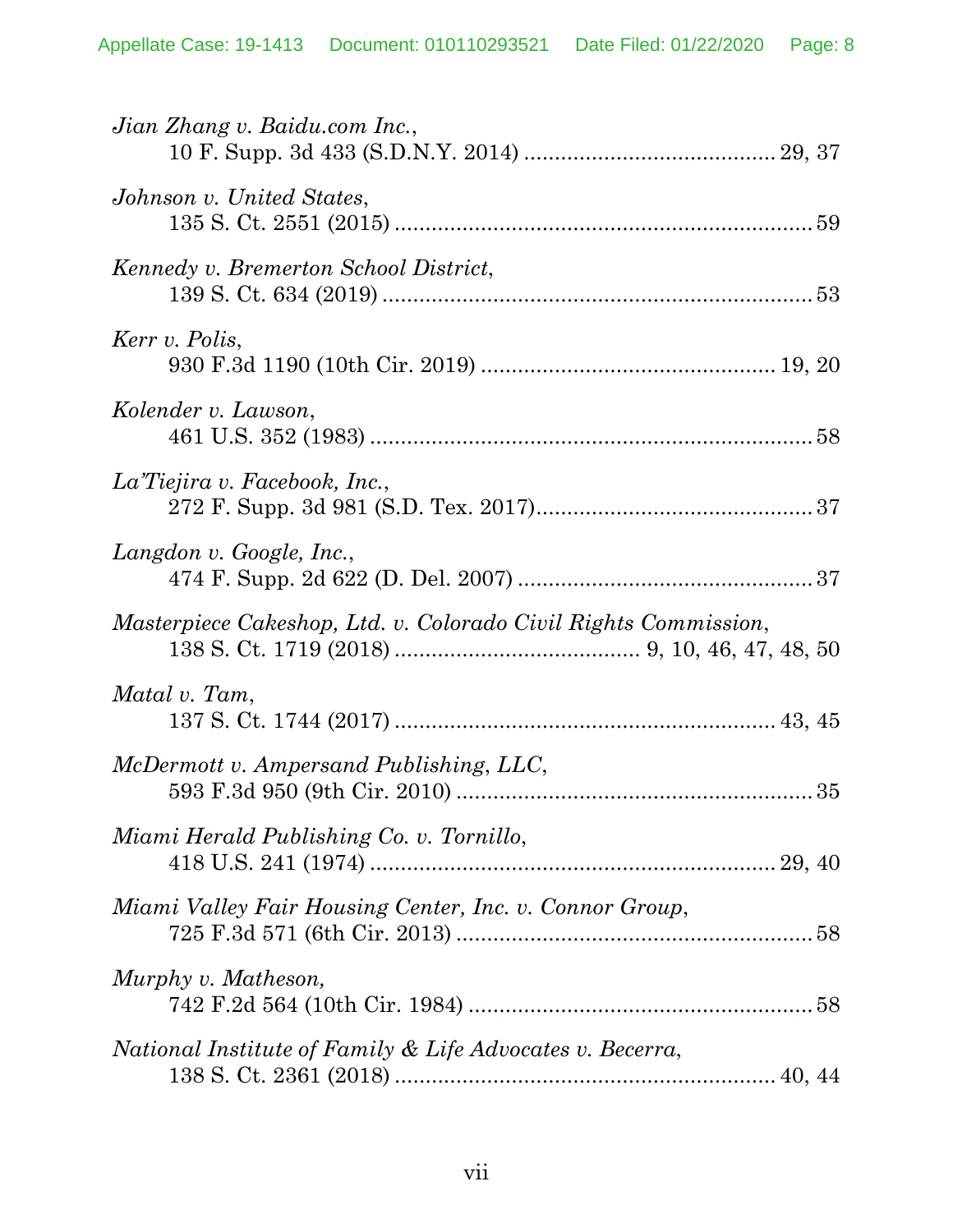| New Mexico ex rel. Richardson v. Bureau of Land Management,                            |  |
|----------------------------------------------------------------------------------------|--|
| New York Republican State Commission v. SEC,                                           |  |
| New York State Club Association, Inc. v. City of New York,                             |  |
| Northern Laramie Range Alliance v. Federal Energy Regulatory<br>Commission,            |  |
| Obergefell v. Hodges,                                                                  |  |
| Ocheesee Creamery LLC v. Putnam,                                                       |  |
| <i>Pacific Gas &amp; Electric Co. v. Public Utilities Commission</i><br>of California, |  |
| Posadas de Puerto Rico Associates v. Tourism Co. of Puerto Rico,                       |  |
| R.A.V. v. City of St. Paul,                                                            |  |
| Ragin v. New York Times Co.,                                                           |  |
| Reed v. Town of Gilbert,                                                               |  |
| Ricci v. Teamsters Union Local 456,                                                    |  |
| Riley v. National Federation of the Blind of North Carolina,                           |  |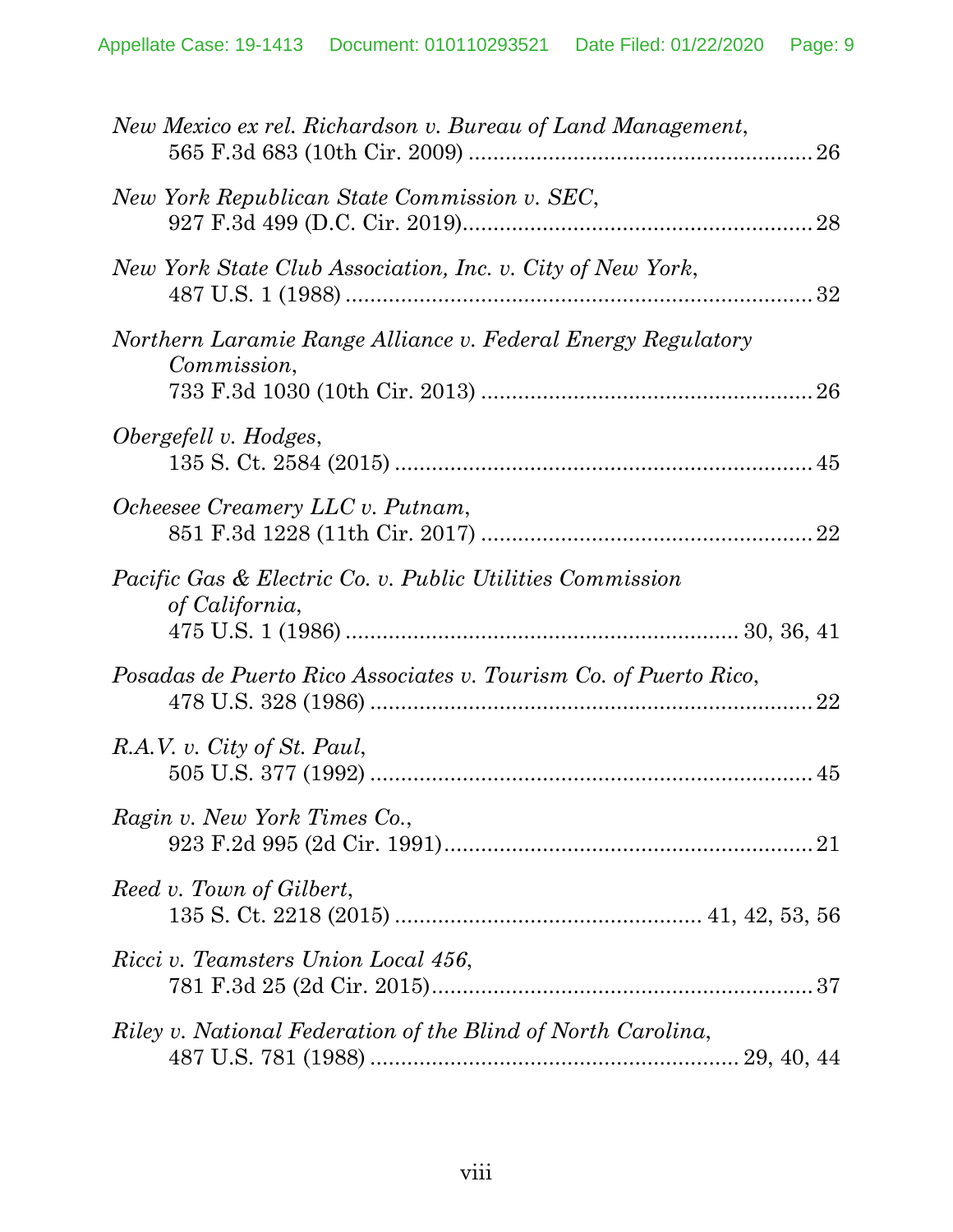| Rosenberger v. Rectors & Visitors of University of Virginia,              |
|---------------------------------------------------------------------------|
| Rumsfeld v. Forum for Academic & Institutional Rights, Inc.,              |
| Saxe v. State College Area School District,                               |
| Smith v. Plati,                                                           |
| Steffel v. Thompson,                                                      |
| Stilwell v. Office of Thrift Supervision,                                 |
| Susan B. Anthony List v. Driehaus,                                        |
| Telescope Media Group v. Lucero,                                          |
| <i>Tucker v. California Department of Education,</i>                      |
| Turner Broadcasting System, Inc. v. Federal Communications<br>Commission, |
| United States v. Ahidley,                                                 |
| United States v. Playboy Entertainment Group, Inc.,                       |
| United States v. Stevens,                                                 |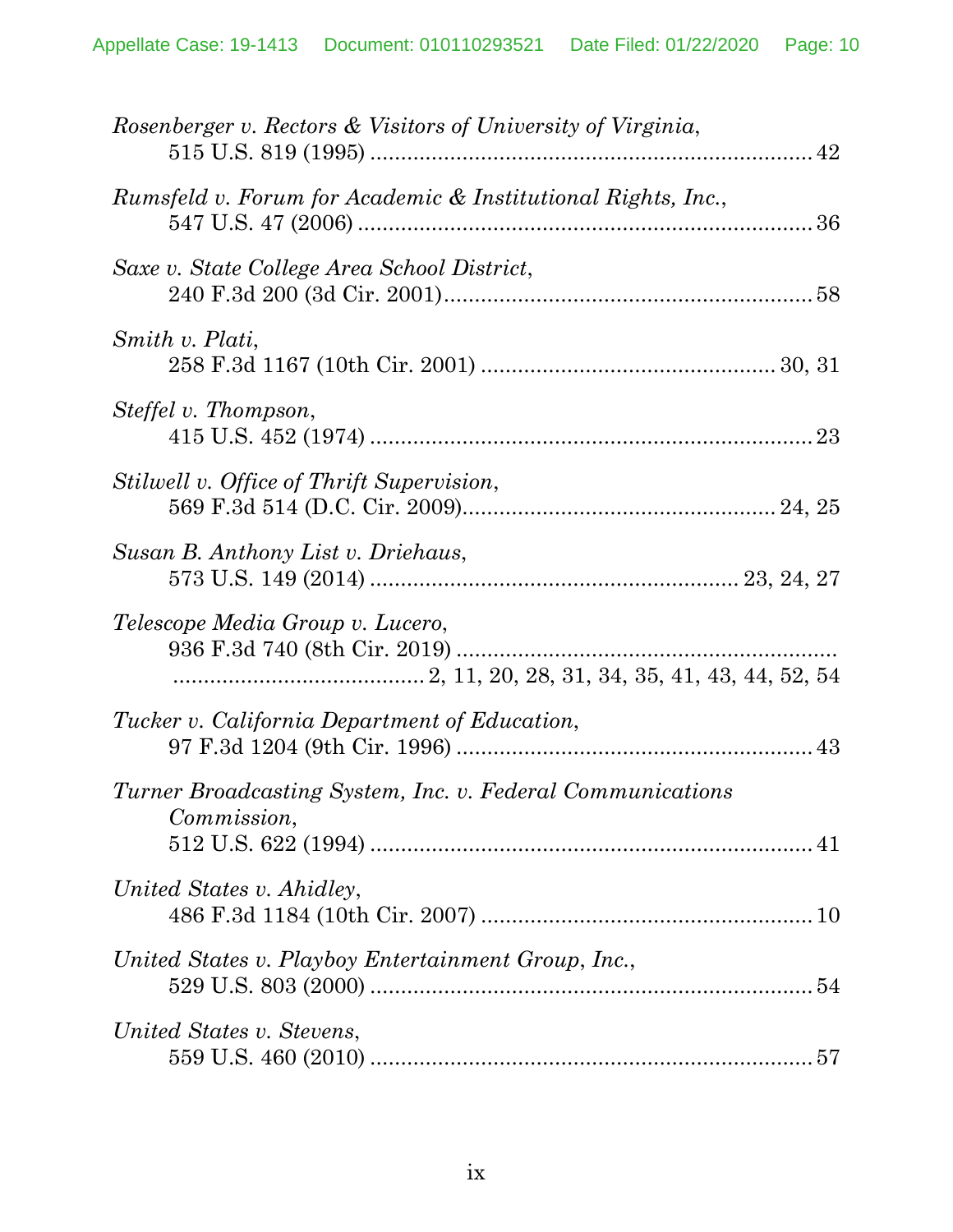| United States v. Supreme Court of New Mexico,                                    |
|----------------------------------------------------------------------------------|
| Vejo v. Portland Public Schools                                                  |
| Virginia State Board of Pharmacy v. Virginia Citizens Consumer<br>Council, Inc., |
| Wandering Dago, Inc. v. Destito,                                                 |
| Ward v. Utah,                                                                    |
| Wooley v. Maynard,                                                               |
| World Peace Movement of America v. Newspaper Agency Corp.,                       |
| Zeran v. America Online, Inc.,                                                   |
| Regulations                                                                      |
|                                                                                  |
| <b>Statutes</b>                                                                  |
|                                                                                  |
|                                                                                  |
|                                                                                  |
|                                                                                  |
|                                                                                  |
|                                                                                  |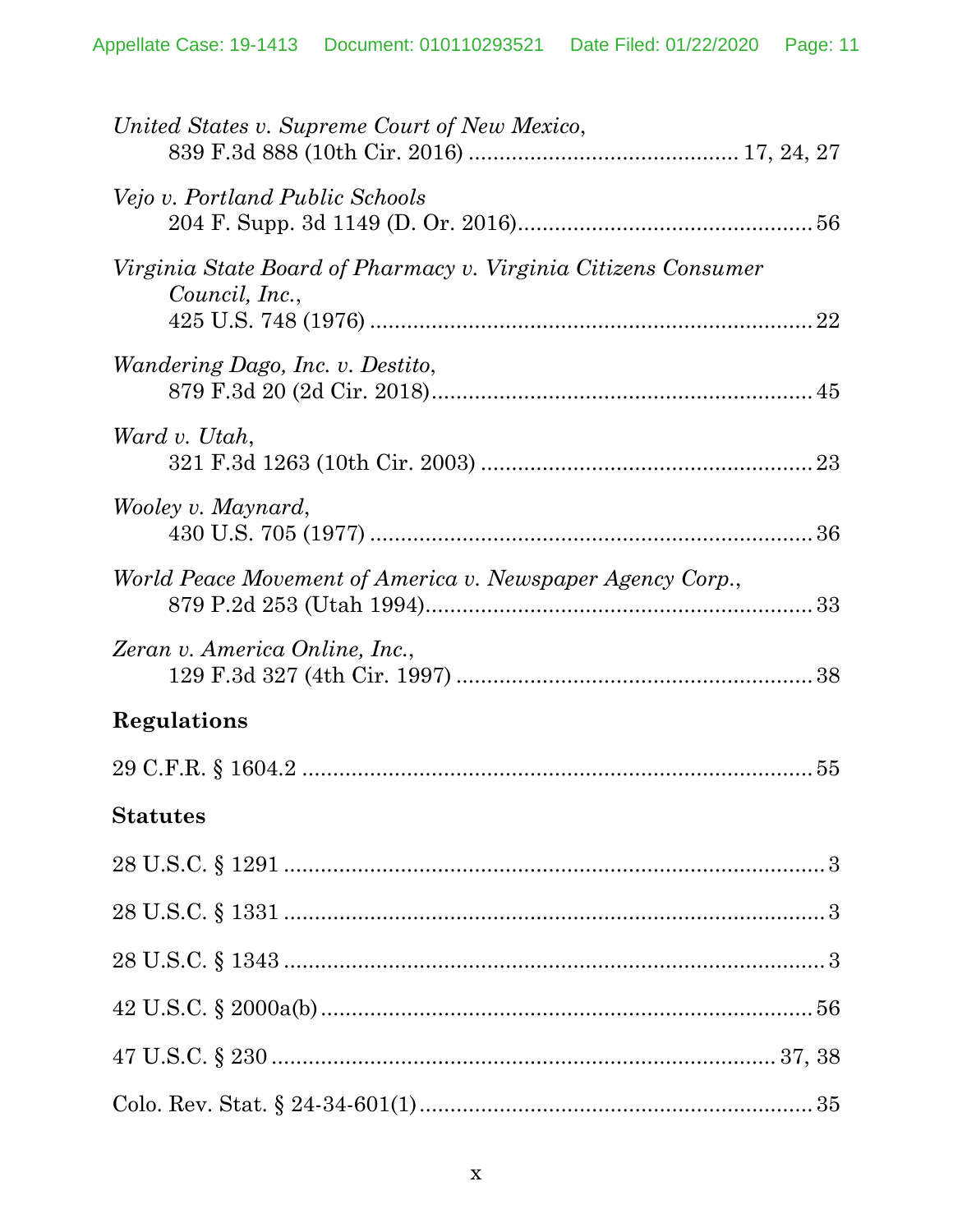## **Other Authorities**

| Eugene Volokh, Court Allows Lawsuit Against Ideological Group    |  |
|------------------------------------------------------------------|--|
| for Discriminatory Rejection of Noncommercial Ad in Its          |  |
| <i>Publication</i> , The Volokh Conspiracy (March 19, 2018),     |  |
|                                                                  |  |
| Eugene Volokh, The "Speech Integral to Criminal Conduct"         |  |
|                                                                  |  |
| $Gay + Lebbian$ Weddings, The Knot, https://bit.ly/2Rl3vmo (last |  |
|                                                                  |  |
| Top Five Wedding Website Builders (Updated for 2018), Wedding    |  |
|                                                                  |  |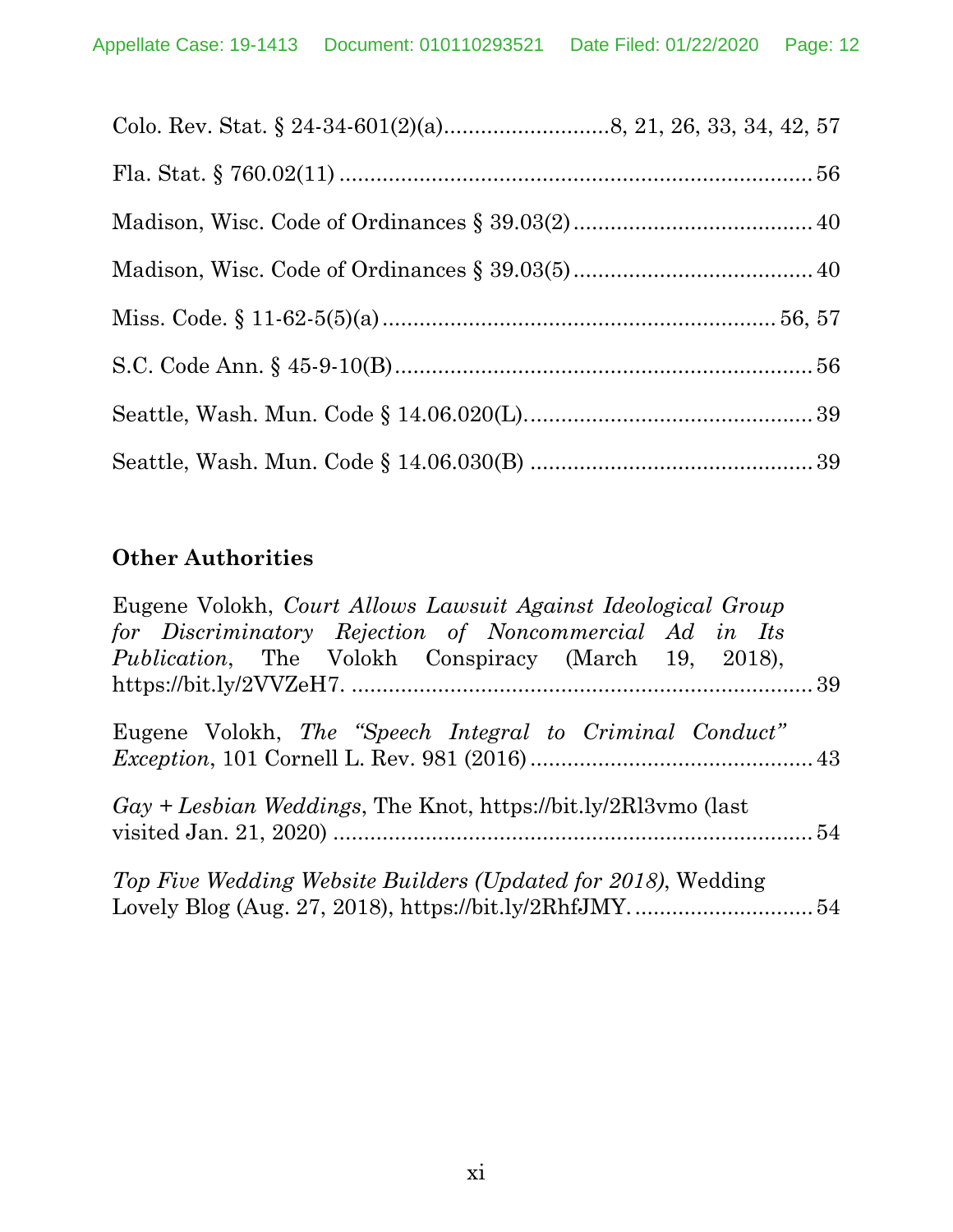## **CORPORATE DISCLOSURE STATEMENT**

Consistent with Federal Rule of Appellate Procedure 26.1, Plaintiffs-Appellants 303 Creative LLC and Lorie Smith state that 303 Creative LLC is a limited liability company organized under Colorado law, and that it neither issues stock nor has a parent corporation.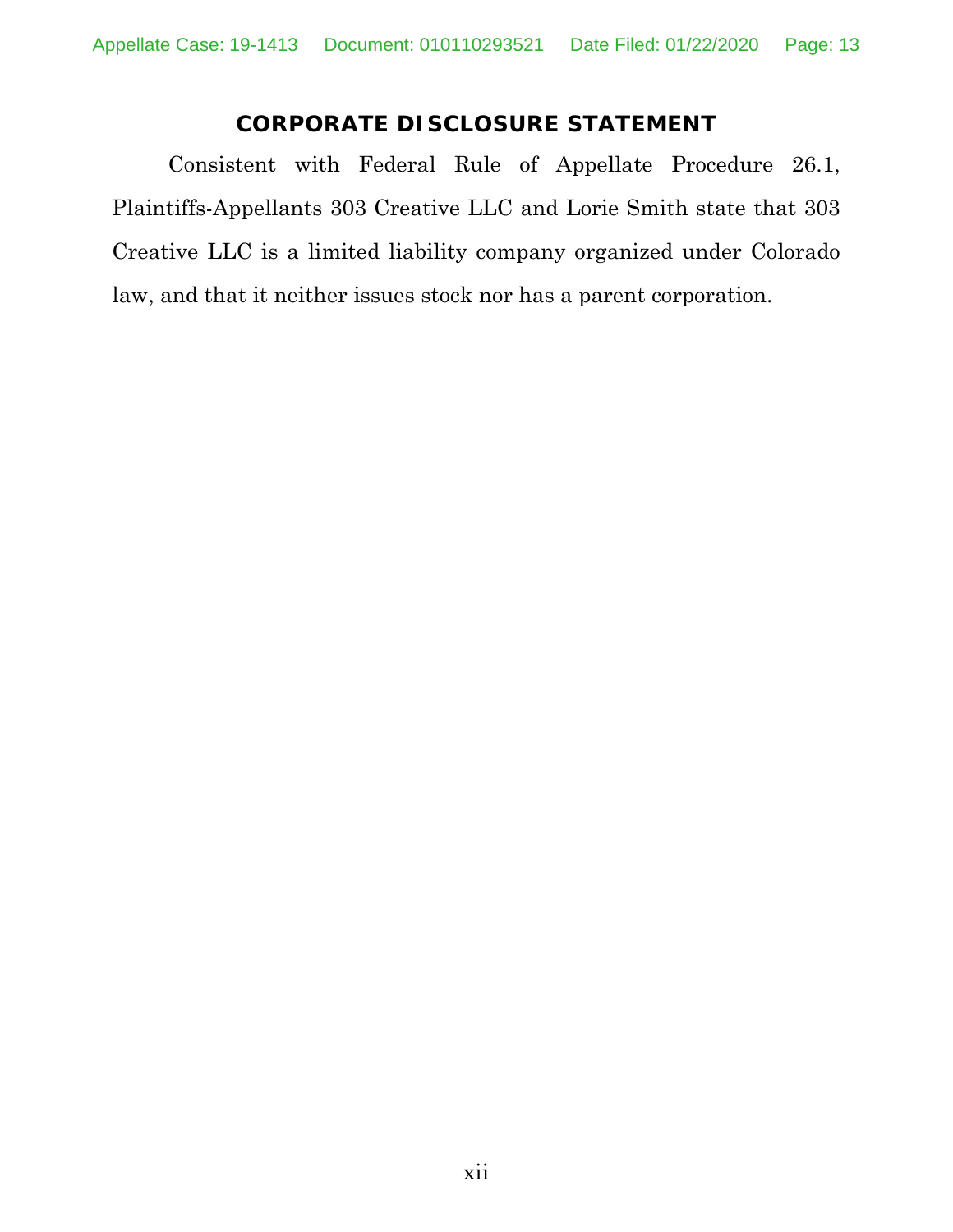## **STATEMENT OF RELATED APPEALS**

Plaintiffs 303 Creative and Lorie Smith filed a previous appeal before this Court in this matter. *303 Creative v. Elenis*, No. 17-1344 (10th Cir. Dec. 18, 2017).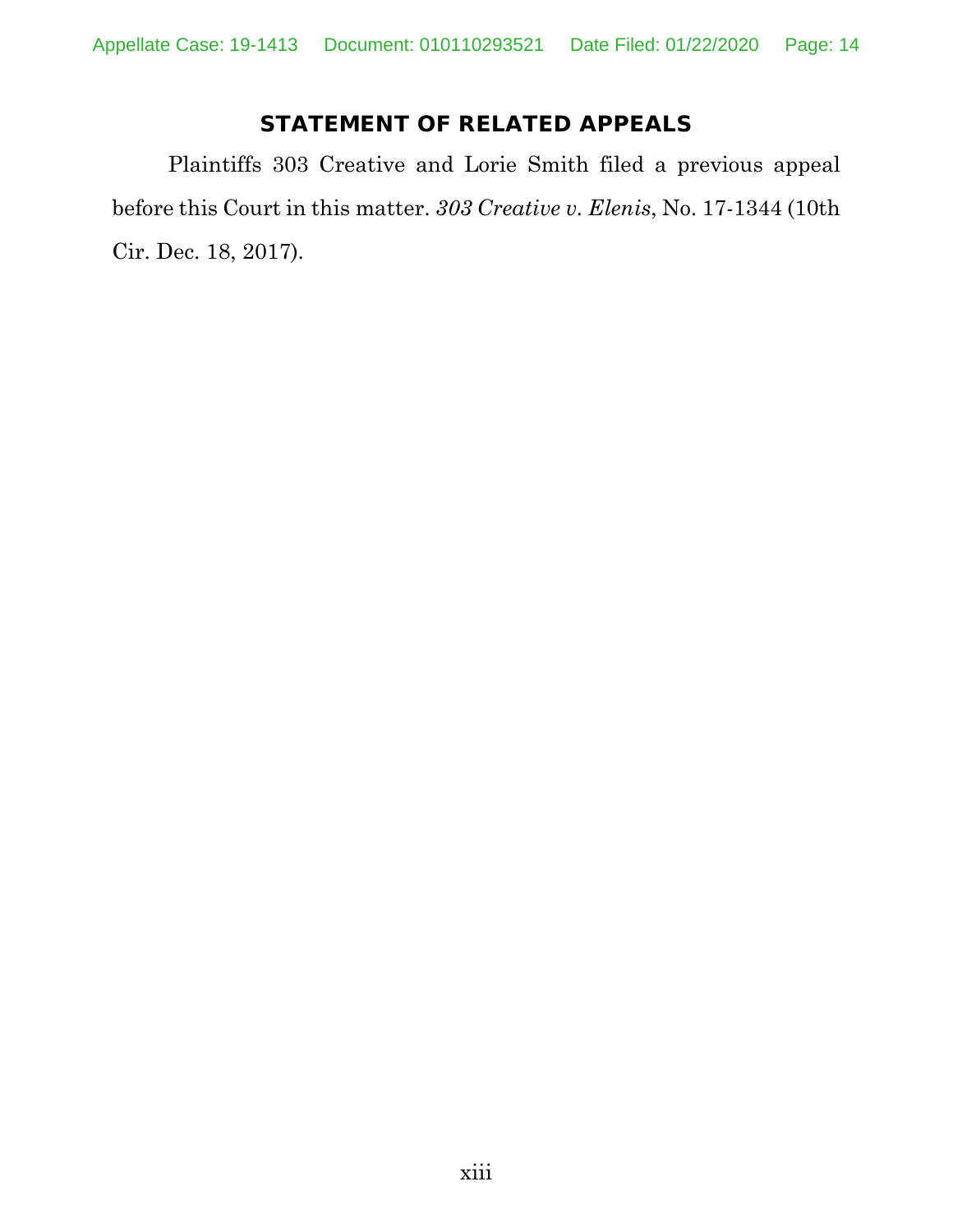#### **INTRODUCTION**

The government should never force a Muslim artist to photograph pornography, a gay designer to create a website promoting one-man, onewoman marriage, or a Jewish PR professional to craft anti-Israel propaganda. Plaintiff-Appellant Lorie Smith<sup>1</sup> seeks the same freedom here.

Lorie is a talented website designer and small business owner who lives her faith in what she creates and publishes online. While Lorie gladly serves everyone no matter *who* they are, she cannot create all *content* requested—including content that demeans, incites violence, or promotes any conception of marriage other than between one man and one woman. Defendant-Appellees ("Colorado") concede that Lorie serves regardless of status, does not discriminate against LGBT persons, and makes only message-based referrals. Aplt. App. 2–322-23 (¶¶ 64-66, 69).2

Yet Colorado still deploys its public-accommodation law (the Colorado Anti-Discrimination Act, or CADA) to (1) force Lorie to create websites celebrating same-sex weddings and (2) ban Lorie from posting a statement explaining the content she can create. This attack on Lorie's faith and editorial freedom targets "the fundamental First Amendment rule"—that "a speaker has the autonomy to choose the content of [her] own message." *Hurley v. Irish-Am. Gay, Lesbian & Bisexual Grp. of Bos.*, 515 U.S. 557, 558, 573 (1995).

<sup>1</sup> Unless context indicates otherwise, "Lorie" includes 303 Creative.

<sup>2</sup> Lorie's record citations will appear as "Aplt. App. [Vol. #]–[Page #]."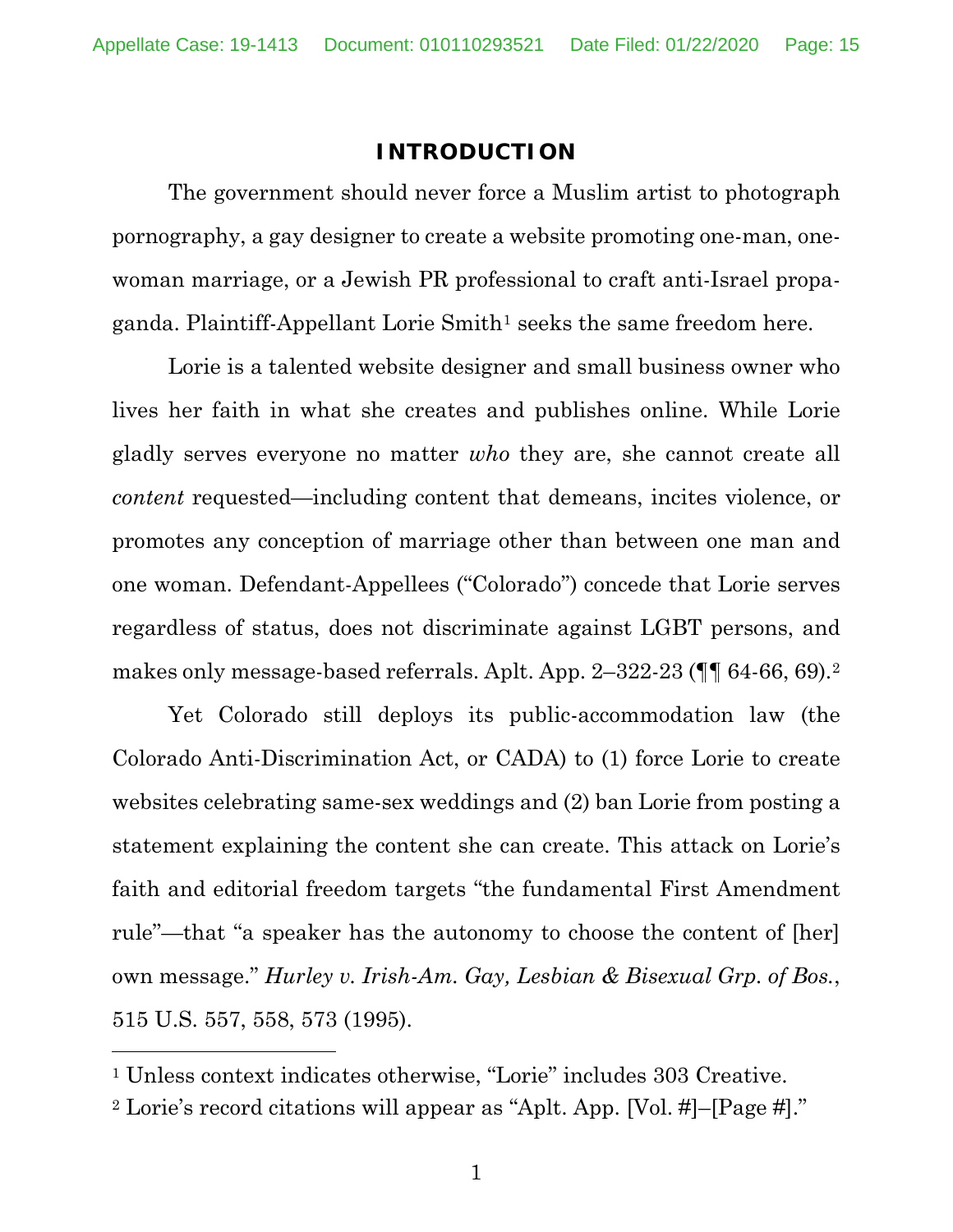Artists across the country have faced investigations, fines, financial ruin, and even jail for seeking the freedom Lorie wants. Colorado has prosecuted cake designer Jack Phillips *twice* under CADA—once to the U.S. Supreme Court—for exercising that same freedom. Phillips faced death threats, lost 40% of his income, and had to let go most of his staff.

Considering this, Lorie faces a substantial risk from CADA. She would be foolish to operate her business the way her faith compels her, risking both livelihood and liberty, in the hope Colorado will change its campaign against those who share her beliefs. So Lorie has reasonably stopped speaking to avoid punishment—not creating any wedding websites or posting her desired statement for three years.

The First Amendment prohibits Colorado's attempted compulsion and censorship. Courts routinely protect speakers' freedom to control what they say, including speakers who share Lorie's marriage beliefs in the exact same pre-enforcement posture as this litigation. *Telescope Media Grp. v. Lucero (TMG)*, 936 F.3d 740, 750-59 (8th Cir. 2019) (film studio); *Brush & Nib Studio, LC v. City of Phoenix (B&N)*, 448 P.3d 890, 902-17 (Ariz. 2019) (art studio).

As these cases illustrate, the district court incorrectly left Lorie exposed to Colorado's unjust prosecutions. This Court should reverse, grant Lorie summary judgment, and restore her freedom to choose what she says and what she celebrates online.

2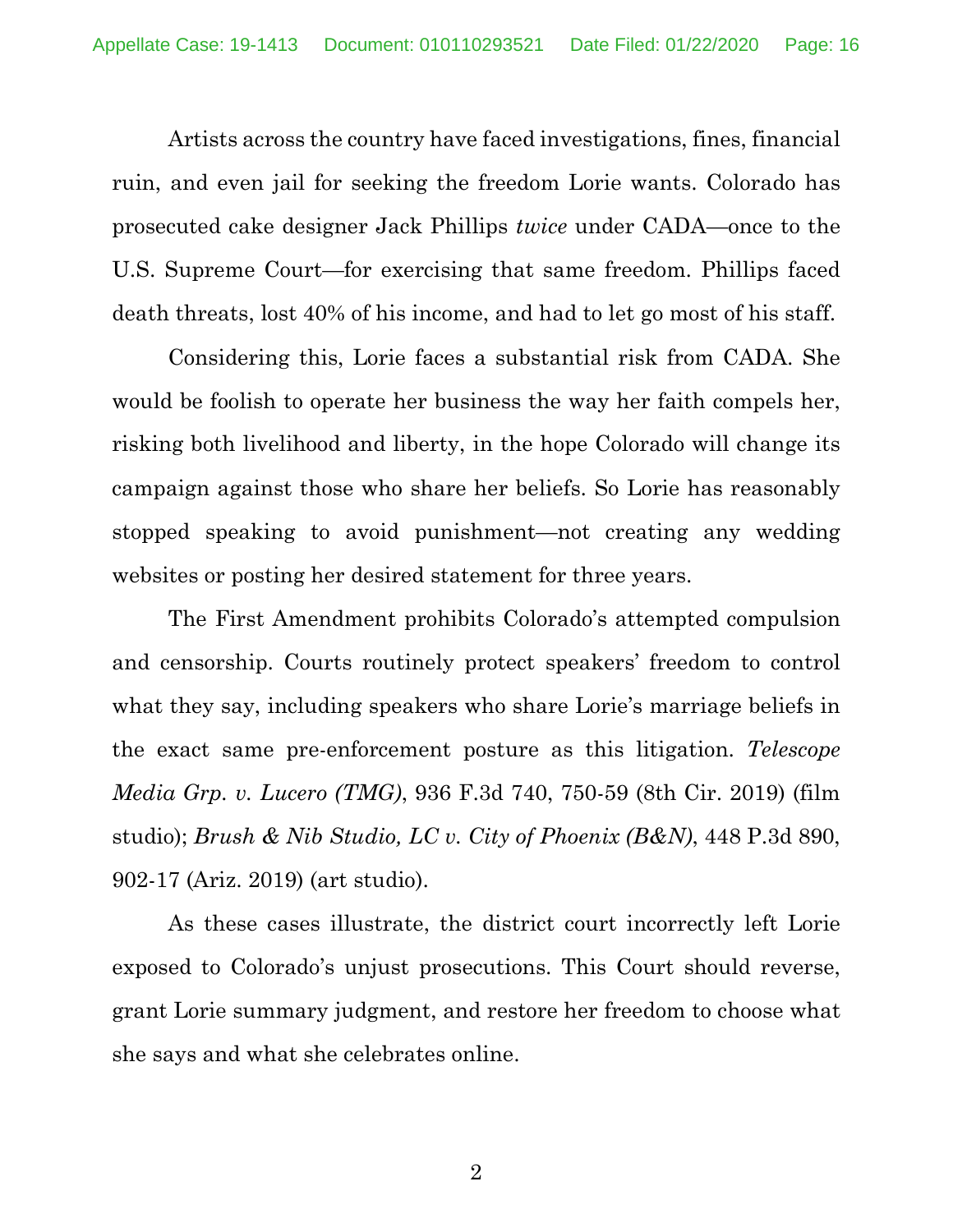## **JURISDICTIONAL STATEMENT**

The district court had jurisdiction to hear this case under 28 U.S.C. §§ 1331 and 1343 because Lorie raises First and Fourteenth Amendment claims. Aplt. App. 1–020 (¶¶ 16-19). This Court has jurisdiction under 28 U.S.C. § 1291 because the district court entered final judgment on September 26, 2019, and Lorie timely filed her appeal notice on October 25, 2019. Aplt. App. 3–760, -762.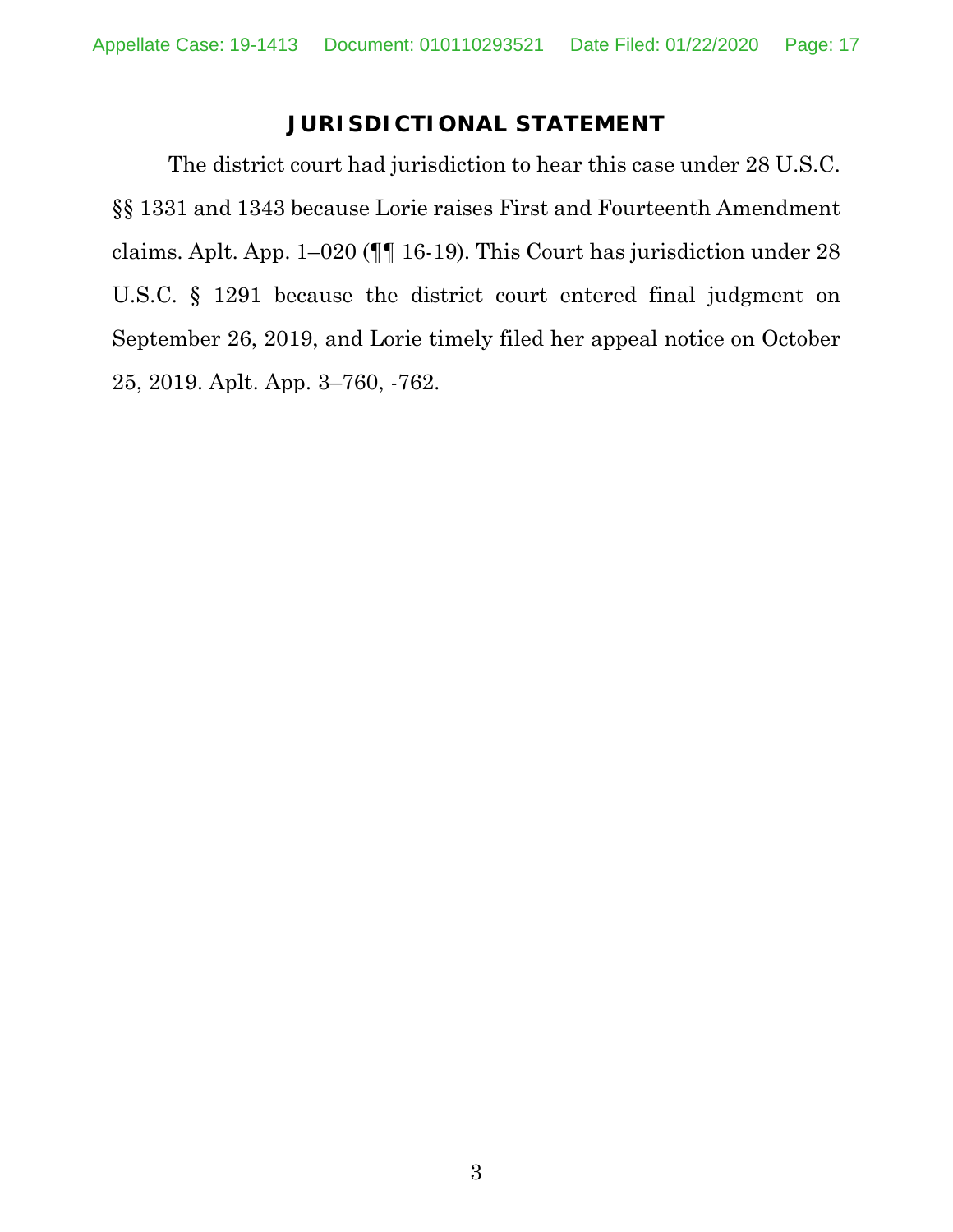### **STATEMENT OF THE ISSUES**

Lorie Smith creates online content, like websites, for all clients. Her faith compels her to (i) create online content celebrating weddings between one man and one woman, and (ii) post a statement declining to create content inconsistent with this view. Colorado's public accommodation law (CADA) bans this statement and requires Lorie to create online content celebrating same-sex weddings if she does so for opposite-sex weddings. Lorie has not created any wedding content or posted her statement to avoid violating CADA. Meanwhile, Colorado has allowed secular speakers (three bakeries) to decline to create speech objectionable to them. The issues presented are:

- 1. Whether Lorie has standing to challenge the CADA provision forcing her to create online content celebrating same-sex weddings if she does so for opposite-sex weddings.
- 2. Whether CADA violates the First Amendment by forcing Lorie to create online content celebrating same-sex weddings if she does so for opposite-sex weddings.
- 3. Whether CADA violates the First Amendment by banning Lorie's statement explaining the online wedding content she can create consistent with her faith.
- 4. Whether a CADA provision is facially overbroad, vague, or allows unbridled discretion when it bans communications indicating someone is "unwelcome, objectionable, unacceptable, or undesirable" at public accommodations because of certain protected traits.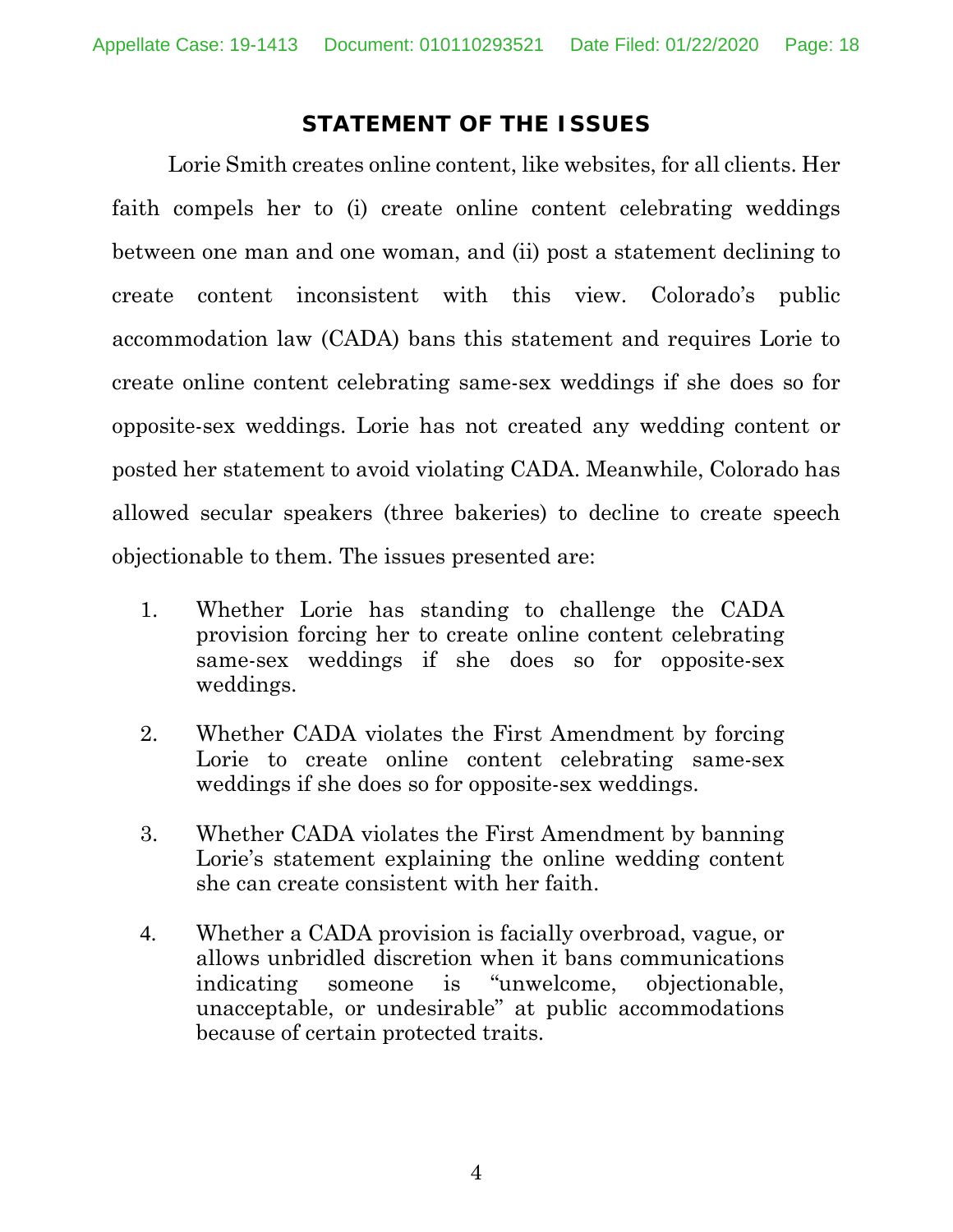#### **STATEMENT OF THE CASE**

#### **Lorie Smith and 303 Creative**

Lorie Smith is a website and graphic designer, a Christian, and the owner of 303 Creative LLC. Aplt. App. 2–318-20 (¶¶ 29, 30, 39, 44). She discovered her love for creating very young and developed a talent for website and graphic design while working at corporate firms. *Id*. at 2– 319-20 (¶¶ 40-41). But Lorie hungered for freedom to promote things she cared about—things like promoting small businesses, helping people, and supporting churches and nonprofits. *Id*. at 2–320, -324 (¶¶ 42, 72). So Lorie launched 303 Creative. *Id*. at 2–320 (¶ 42).

Lorie's dream has largely come true; she now has final say over what she creates. *Id.* at 2–320-21 ( $\P$  48, 58). Her designs are original, custom, and perfectly tailored to each client. *Id*. at 2–320, -325 (¶¶ 50, 81-82). She brands her sites "Designed by 303Creative.com" so that viewers know each design is her original artwork. *Id*. at 2–325-26 (¶¶ 83, 88). And everything she creates—each image, word, or symbol—conveys the exact message she desires. *Id*. at 2–320-22, -325-26 (¶¶ 45-46, 53, 59, 63, 81-82, 88).

To that end, Lorie only creates artwork consistent with her faith. *Id*. at 2–318-19 (¶¶ 30-39). She strives to live and operate 303 Creative to honor God. *Id*. at 2–322 (¶¶ 60-63). Lorie does this by sharing her faith through the celebratory messages she creates. *Id*. (¶¶ 60-61). She often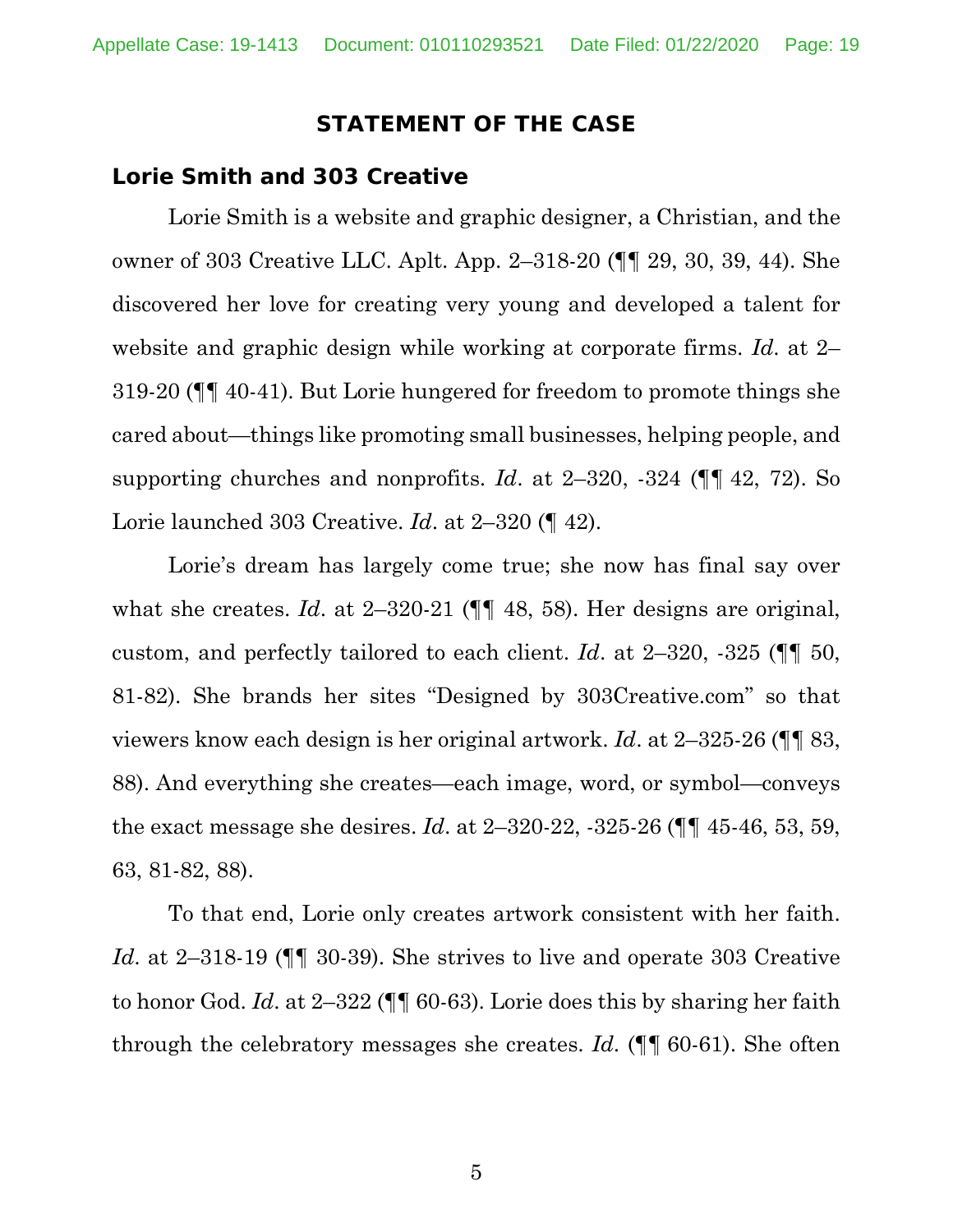designs websites for religious and other organizations that promote values she shares. *Id*. at 2–324 (¶¶ 71-72).

Lorie selectively accepts projects, not clients. As Colorado stipulates, she does not discriminate against anyone when creating websites or graphics. *Id*. at 2–322 (¶¶ 64-65). She is "willing to work with all people regardless of classifications such as race, creed, sexual orientation, and gender," including those who are "gay, lesbian, or bisexual…." *Id*. (¶ 64). But she cannot create websites or graphics that promote messages contrary to her faith *for anyone*, such as messages that "contradict[ ] biblical truth; demean[ ] or disparage[ ] others; promote[ ] sexual immorality; support [] the destruction of unborn children; incite [] violence; or promote[ ] any conception of marriage other than marriage between one man and one woman." *Id*. at 2–322-23 (¶¶ 65-66). Lorie tries to refer requests she cannot fulfill to another competent designer. *Id*. at 2–323 (¶ 69).

#### **Lorie's custom wedding websites**

As Lorie's business grew, so did her passion to promote her faith particularly her beliefs about marriage. Aplt. App. 2–324 (¶ 71). Lorie saw our culture adopting new beliefs about marriage after *Obergefell v. Hodges* and felt compelled to promote what her faith teaches her is God's design for marriage: a lifelong union between one man and one woman.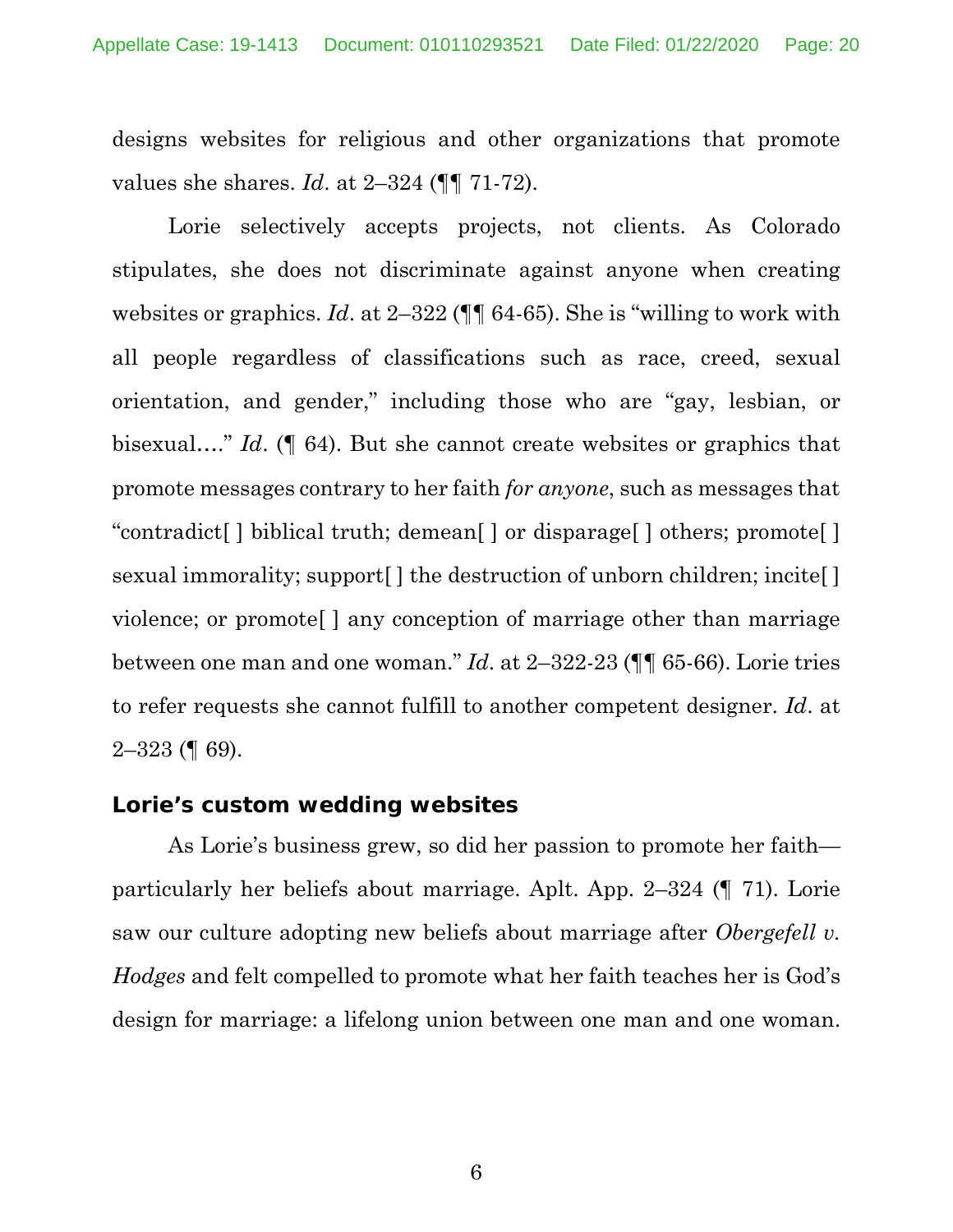Aplt. App. 2–324 (¶¶ 73-77). Lorie decided to expand her business to include wedding websites. *Id.* (¶ 78).

Lorie wants these websites to "celebrat<sup>[e]</sup> and promot<sup>[e]"</sup> her "religious belief that God designed marriage as an institution between one man and one woman" while she encourages couples with whom she collaborates to "commit to lifelong unity and devotion as man and wife." *Id*. at 2–325-26 (¶¶ 79-82, 88). These wedding websites contain Lorie's original artwork, are custom and tailored to each couple, and convey Lorie's particularized celebratory message about biblical marriage. *Id*. at 2–325-26 (¶¶ 79-82, 88-89). This intended message "will be unmistakable to the public." *Id*. at 2–326 (¶ 88).

Lorie also wants to be upfront about the messages she can promote. *Id.* ( $\P$  90). So when Lorie created a website addition announcing her wedding expansion, she also created a statement explaining her religious convictions and desire to create content consistent with them. *Id*. at 2– 325-26, -333-61, -362-66 (¶¶ 84-87, 90-92, Exs. A, B).

Before Lorie could post that statement or publish any wedding websites, she discovered that Colorado interprets CADA to force her to create wedding websites celebrating same-sex marriage if she does so for opposite-sex weddings. *Id*. at 2–317-18, -327, -367-420 (¶¶ 24-28, 94-97, Exs. C-L); *see also* Appellees' Br. at 17, *303 Creative LLC v. Elenis*, No. 17-1344 (10th Cir. Feb. 1, 2018), Doc. No. 01019939442. She also discovered that Colorado reads CADA to ban her website statement. Aplt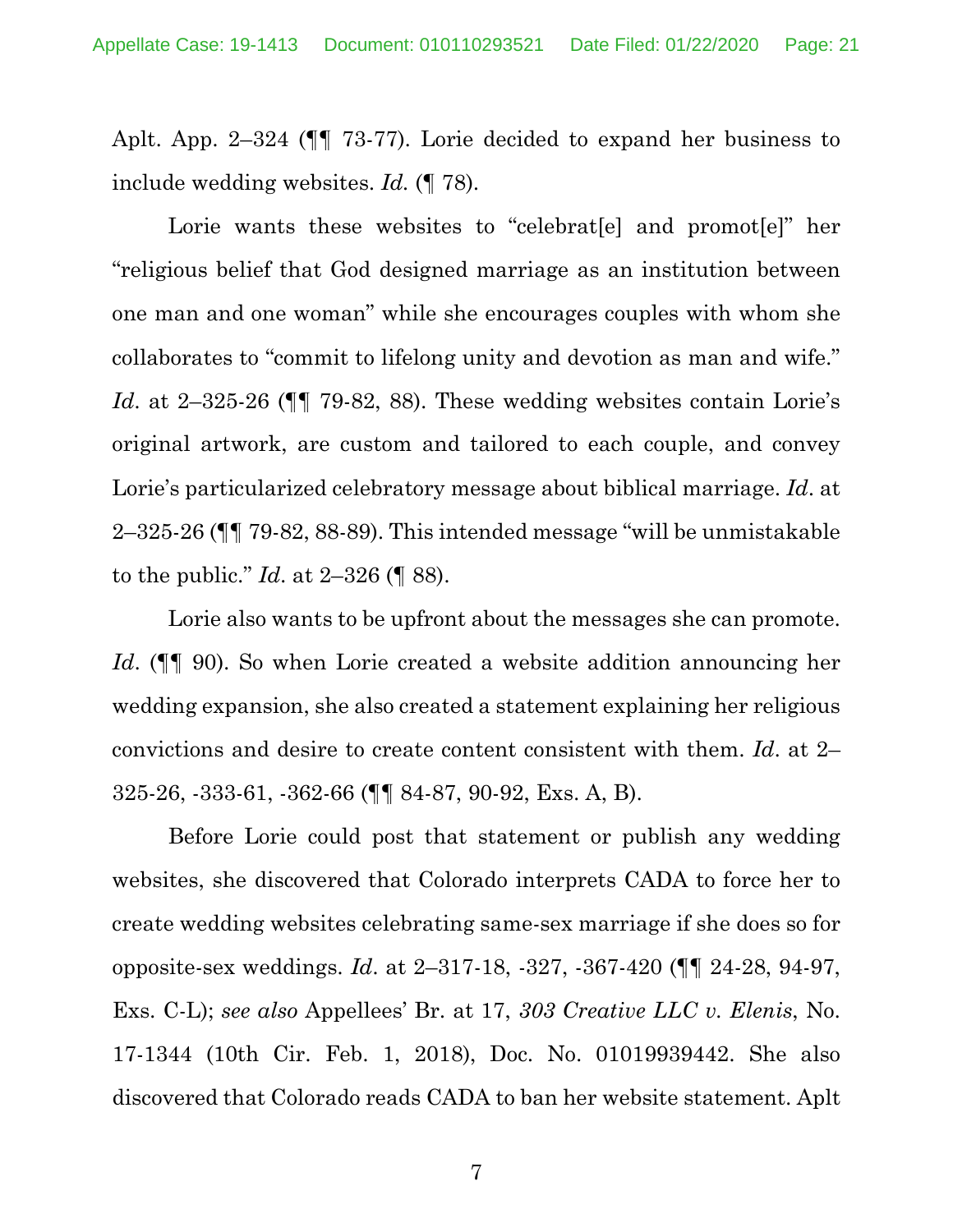App. 2–317-18, -327, -367-420 (¶¶ 24-28, 94-97, Exs. C-L). So although Lorie can immediately publish her statement and begin creating wedding websites, she has refrained to avoid punishment. *Id.* at 2–327 ( $\P$ ] 94-97); *see also* Appellees' Br. at 17, *303 Creative LLC v. Elenis*, No. 17-1344 (10th Cir. Feb. 1, 2018), Doc. No. 01019939442.

### **The law and Colorado's enforcement of it**

Because 303 Creative is a "public accommodation," Aplt. App. 2–

327 (¶ 93), it is subject to CADA, which makes it:

unlawful for a person, directly or indirectly, to refuse … because of … sexual orientation … the full and equal enjoyment of the … services … [of a] public accommodation…

Colo. Rev. Stat. § 24-34-601(2)(a) ("Accommodation Clause"). CADA also

makes it unlawful to:

directly or indirectly … publish … any … communication … that indicates that the full and equal enjoyment of the … services … [of a] public accommodation will be refused … or that an individual's patronage or presence … is unwelcome, objectionable, unacceptable, or undesirable because of … sexual orientation...

Colo. Rev. Stat. § 24-34-601(2)(a) ("Communication Clause").3 Colorado enforces both clauses with fines up to \$500 per violation, cease-and desist orders, reporting and reeducation requirements, and more. Aplt. App. 2– 314, -316-17, -393-96 (¶¶ 5, 17, 25, Ex. F). Anyone can file CADA

<sup>3</sup> Lorie calls this entire clause the Communication Clause but calls the Clause's last part (banning communications indicating someone's patronage or presence is "unwelcome, objectionable, unacceptable, or undesirable" because of certain traits) the "Unwelcome Provision."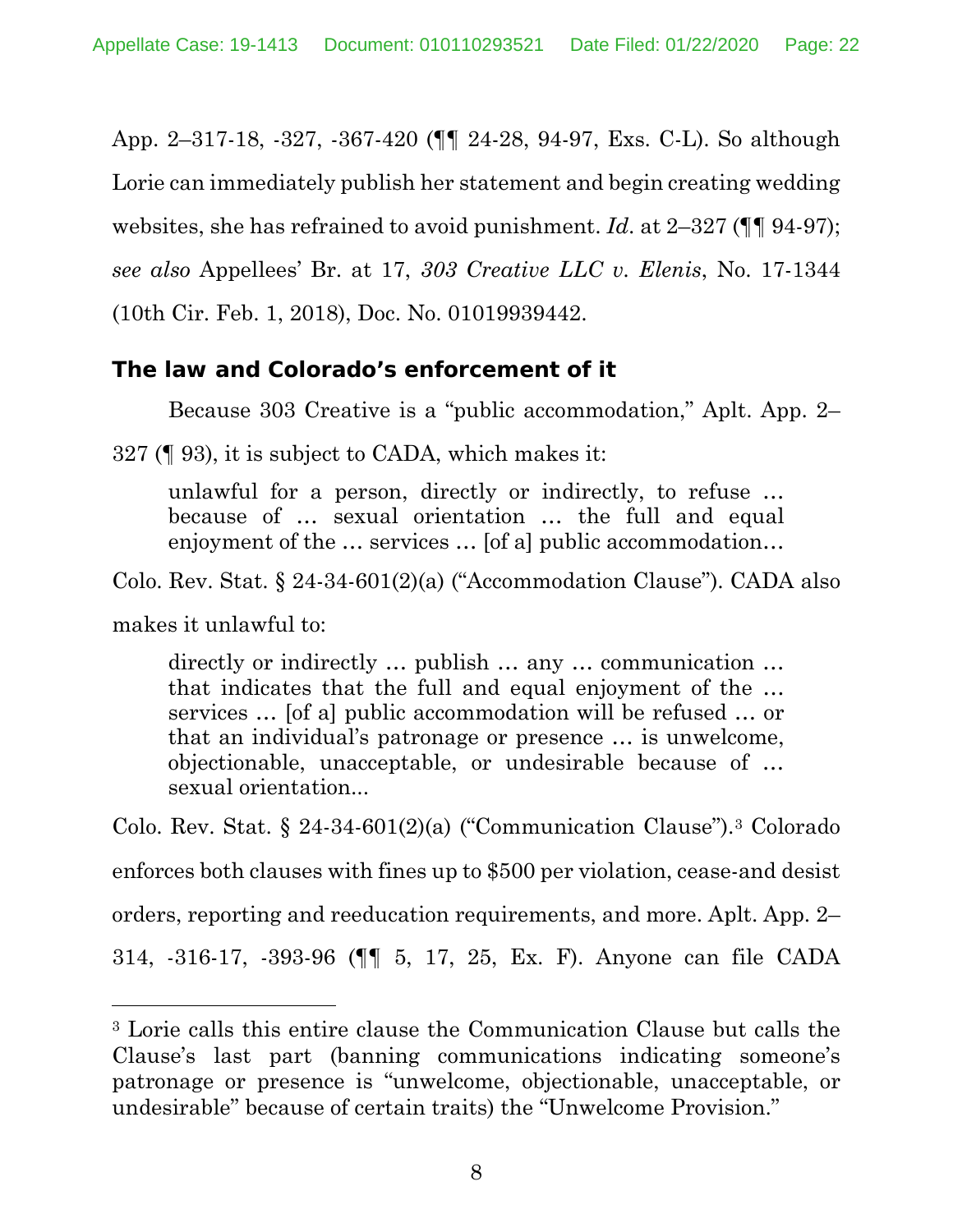complaints with the Colorado Civil Rights Division or pursue civil actions in state court, and each named Appellee here can initiate complaints. *Id.* at 2–314-15 (¶¶ 4-5, 7). Complaints trigger mandatory investigation, including subpoenas, compelled witness testimony, compulsory mediation, hearings, appeals, and binding determinations and orders. *Id.* at 2–314-17, -367-96 ( $\P\P$  6-17, 25, Ex. C-F).

Colorado has already enforced CADA against those with Lorie's religious beliefs. In 2013, cake designer Jack Phillips declined to create a custom cake celebrating a same-sex wedding, and Colorado prosecuted him to the U.S. Supreme Court—costing Phillips 40% of his income and most of his employees. *Masterpiece Cakeshop, Ltd. v. Colo. Civil Rights Comm'n (Masterpiece I)*, 138 S. Ct. 1719 (2018); Br. for Pet'rs at 6, *Masterpiece I*, 138 S. Ct. 1719 (2018) (No. 16-111), 2017 WL 3913762, at \*6. The Supreme Court ruled for Phillips because Colorado violated the First Amendment by acting with "clear and impermissible hostility toward [his] … religious beliefs." 138 S. Ct. at 1721, 1729.

This hostility appeared in two ways. First, Colorado publicly demeaned Phillips' religious beliefs about marriage by calling them "despicable pieces of rhetoric," comparing them to ideas "used to justify … slavery … [and] the holocaust," and conveying that Phillips must "compromise" his beliefs if he wants to "do business in the state." *Id.* at 1729. Colorado never disavowed these statements. *Id.* at 1730, 1732.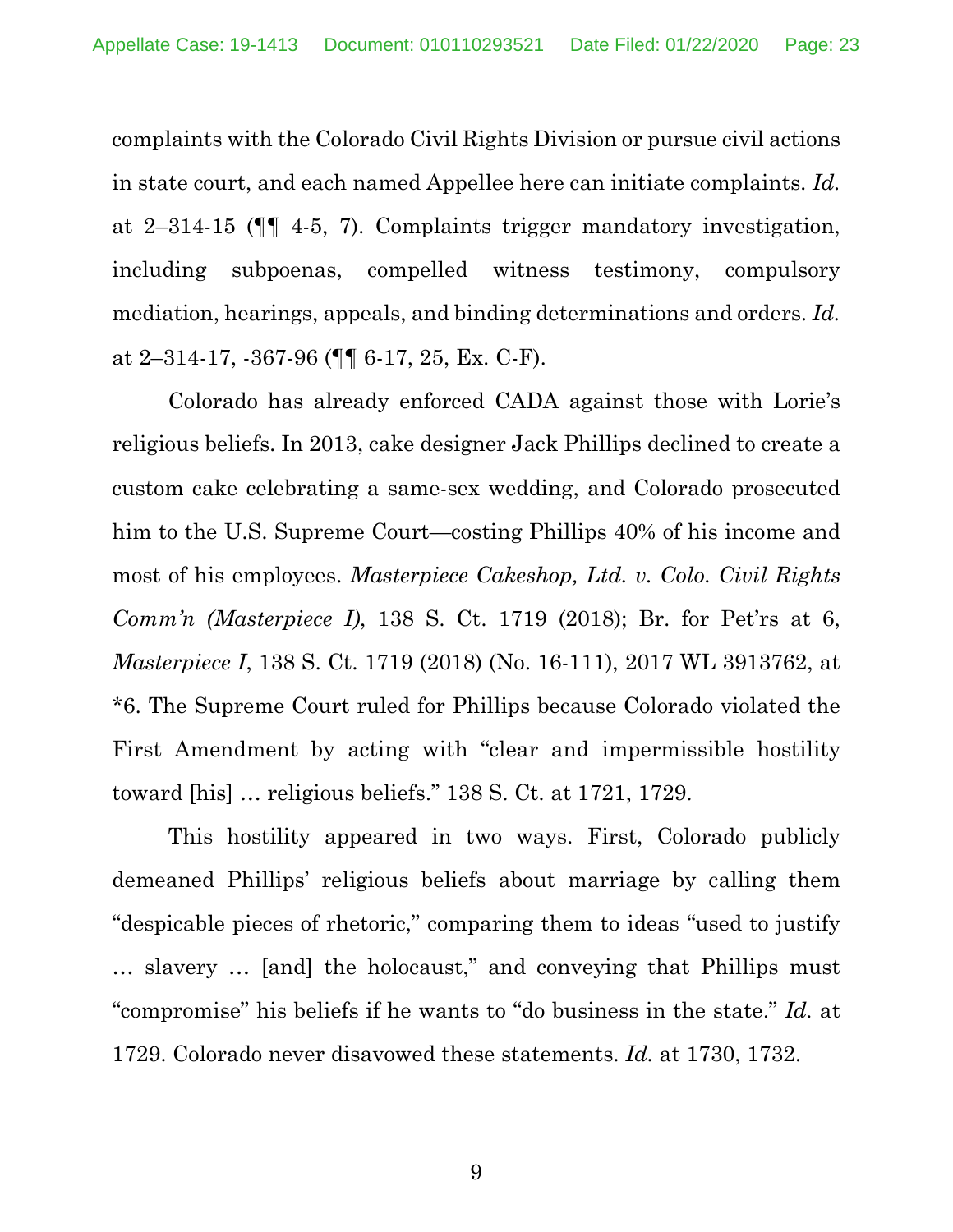Second, Colorado inconsistently enforced CADA—prosecuting Phillips for declining to create a cake celebrating a same-sex wedding but allowing three other bakeries to decline requests with religious texts critical of same-sex marriage. *Id*. at 1730. Although all four bakeries said they served protected-class members generally and would not create cakes they considered offensive, Colorado only prosecuted Phillips. *Id.*; Aplt. App. 2–367-420.

Colorado has not repented. After *Masterpiece I*, the Commission met publicly in June 2018 to discuss the opinion, and Commissioners affirmed the very statements *Masterpiece I* condemned. As Commissioner Lewis defiantly declared, "I support Commissioner Diann Rice and her comments. I don't think she said anything wrong. And if this was 1950s, it would have a whole different look. So I was very disappointed by the Supreme Court's decision." Aplt. App. 3–609.

Then, in October 2018, the Commission charged Phillips with violating CADA a *second time*—because Phillips declined to create a cake celebrating a lawyer's gender transition. Aplt. App. 3–765-73.4

<sup>4</sup> This Court may take judicial notice of these and other public records referenced throughout this brief. *United States v. Ahidley*, 486 F.3d 1184, 1192 n.5 (10th Cir. 2007). *See* Pls.' Mot. for Prelim. Inj., Ex. 1, *Masterpiece II*, No. 1:18-cv-02074-WYD-STV (D. Colo. Jan. 18, 2019), ECF No. 104-3; Pls.' Mot. for Prelim. Inj., Ex. 5, *Masterpiece II*, No. 1:18-cv-02074-WYD-STV (D. Colo. Jan. 18, 2019), ECF No. 104-7. Lorie has reproduced these public records in Appellants' Appendix.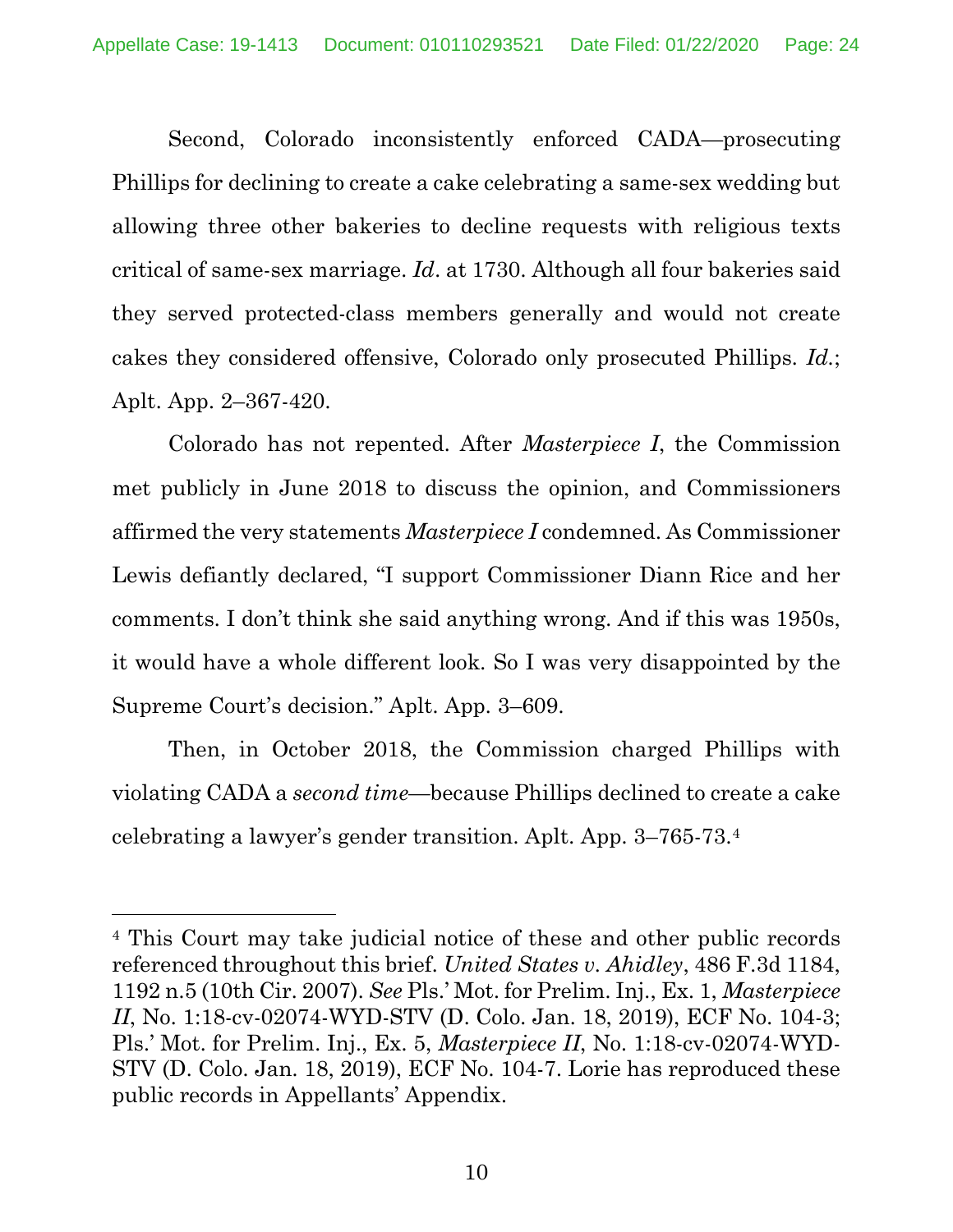After 18 months, Colorado eventually dismissed this second complaint, but only after Phillips sued in federal court, and that court found sufficient allegations of Colorado's continued religious hostility. Order, *Masterpiece Cakeshop Inc. v. Elenis (Masterpiece II)*, No. 1:18-cv-02074-WYD-STV (D. Colo. Jan. 4, 2019), ECF No. 94; Aplt. App. 3–774- 78.5

To this day, Colorado has not disavowed its anti-religious actions or statements. Instead, it has doubled down on those statements here. Colorado has characterized Lorie's claims as an effort to "us[e] religion to perpetuate discrimination against individuals, and violate … state[ ] laws," Aplt. App. 2–455; labeled religious beliefs opposing same-sex marriage "derogatory, offensive messages," *id*. at 2–448; and asserted the right to regulate Lorie's religious speech because it finds that content "discriminat[ory]," *id.*

Colorado is not alone. Other governments have tried to use laws like CADA to force artists to convey messages that violate beliefs like Lorie's. *See TMG*, 936 F.3d 740*, B&N*, 448 P.3d 890; Pet. for Writ of Cert., *Arlene's Flowers, Inc. v. Washington*, No. 19-333 (U.S. Sept. 11, 2019).

All this animosity forced Lorie to file this lawsuit in 2016 to protect her First Amendment rights. Aplt. App. 1–017-112.

<sup>5</sup> This document is a public record. *See* Defs.' Mot. to Dismiss, Ex. G, *Scardina v. Masterpiece Cakeshop Inc.*, No. 2019CV32214 (Colo. Dist. Ct. July 22, 2019), Filing ID No. 36F53B3CF4991.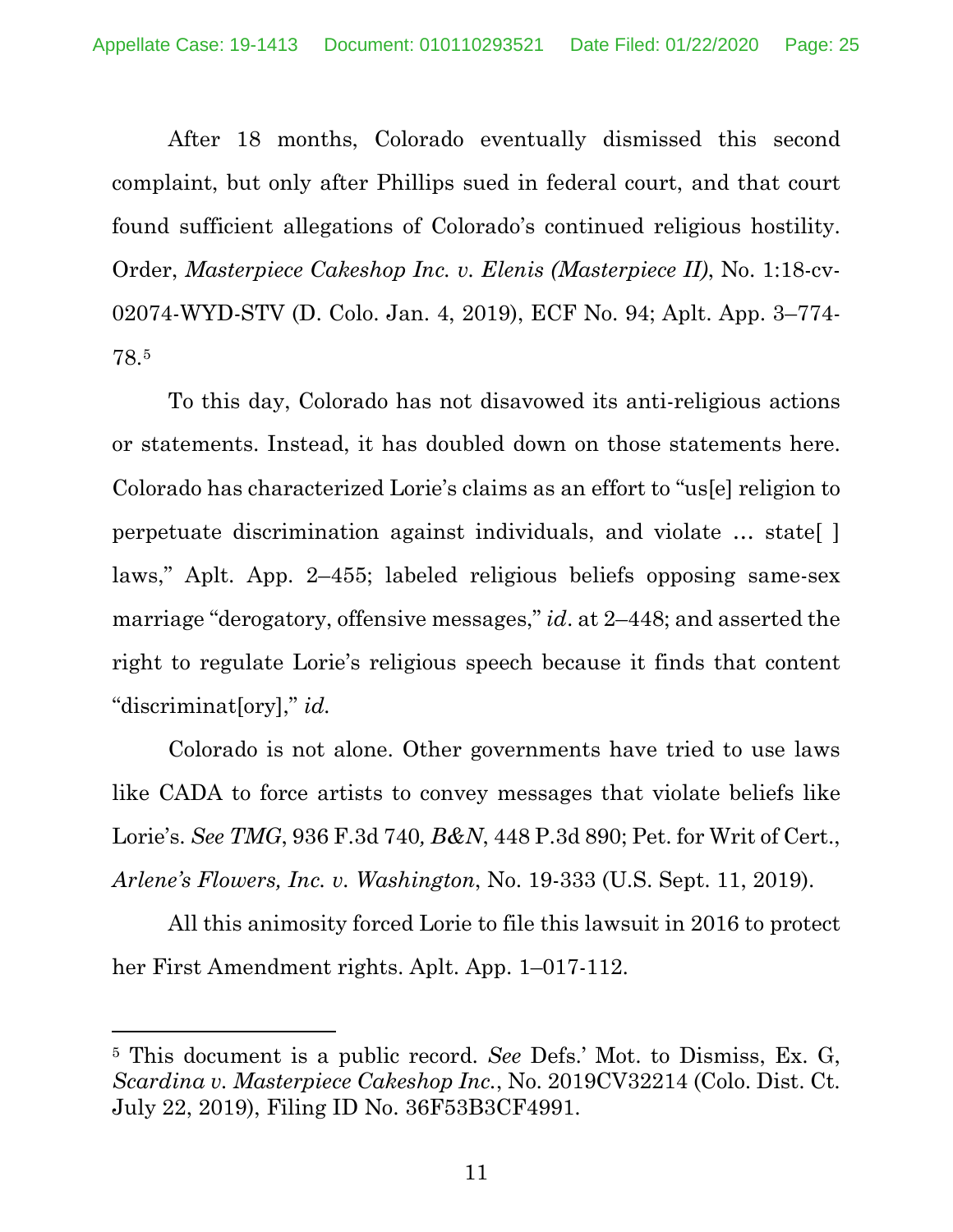#### **Lorie's lawsuit and the district court's orders**

Lorie sought a preliminary injunction to stop her ongoing First Amendment injuries. Aplt. App. 3–510. Colorado moved to dismiss, and the district court heard both motions in early 2017. Aplt. App. 3–510-11. At that hearing, the parties agreed no factual disputes existed, and the court ordered Lorie to seek summary judgment, consolidating that with the other pending motions. Aplt. App. 1–149-53 (Hr'g Tr. 9:8-13:2).

Then in September 2017, the court partially granted Colorado's motion to dismiss and denied Lorie's motions. It concluded Lorie had standing for her Communication Clause claims, dismissed her Accommodation Clause claims for lack of standing, and declined to resolve Lorie's Communication Clause claims until the Supreme Court decided *Masterpiece I*. Aplt. App. 3–509-21. Lorie filed an interlocutory appeal that this Court dismissed for insufficient jurisdiction because the district court lifted its stay after *Masterpiece I*. Order & Judgment at 3- 6, *303 Creative LLC v. Elenis*, No. 17-1344 (10th Cir. Aug. 14, 2018), Doc. No. 010110037049.

In May 2019, the district court issued a second order. It denied Lorie's summary judgment motion for her Communication Clause claims and ordered her to explain why it shouldn't enter final judgment against her. It did so by first "assum[ing] the constitutionality of the Accommodation Clause"—that this Clause could constitutionally compel Lorie to

12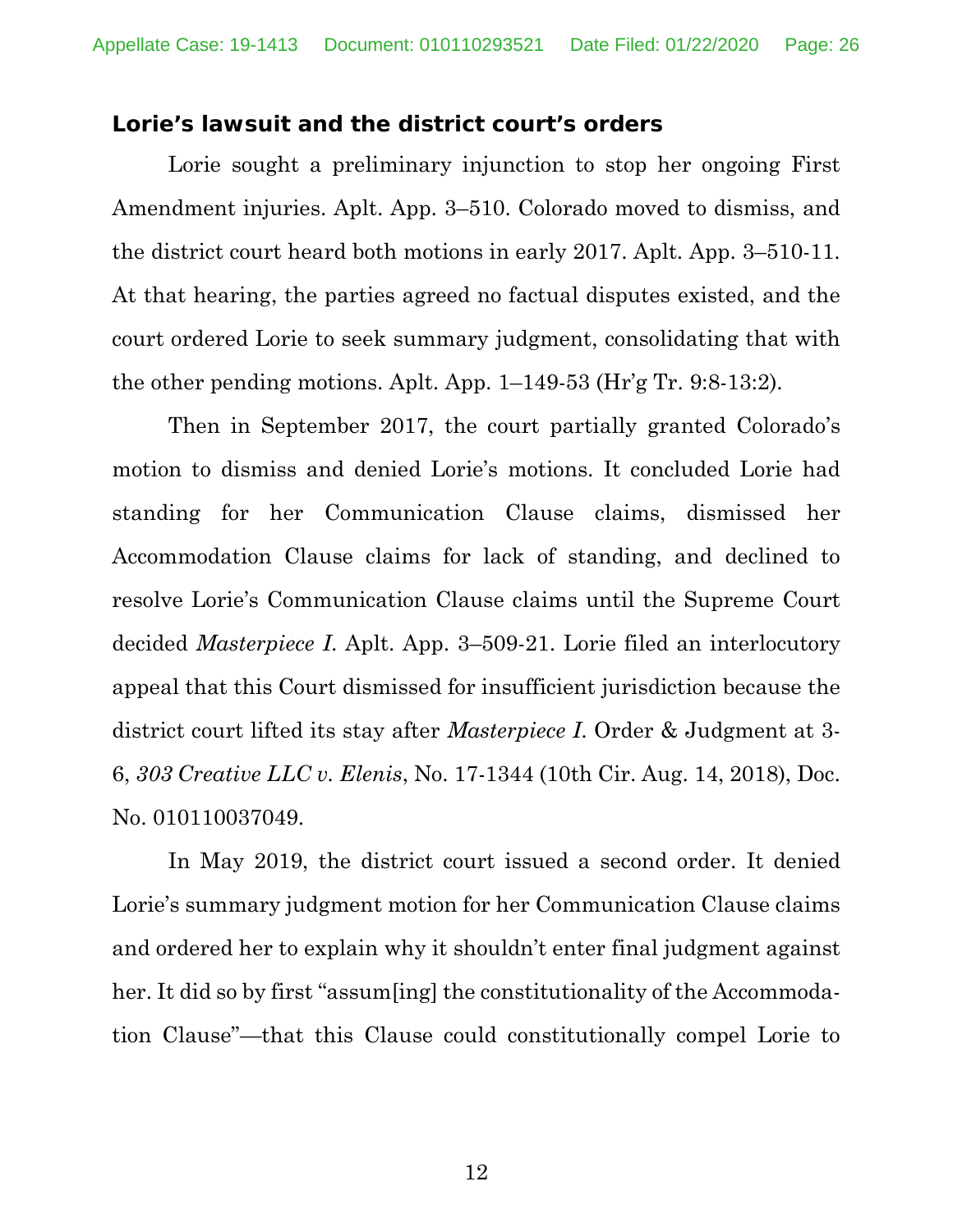create online content—without analyzing that question. Aplt. App. 3– 568.

The court then reasoned that the Communications Clause could legally ban Lorie's statement declining to create content celebrating same-sex weddings because the government can ban statements intending illegal conduct and the Accommodation Clause made it illegal to not create content celebrating same-sex weddings. *Id*. at 3–576-79.

In response, Lorie urged the district court not to bypass the critical question of the Accommodation Clause's constitutionality and thereby assume her activity was unprotected just because Colorado interpreted CADA that way. *Id*. at 3–589-93.

In September 2019, the district court issued its final order. *Id*. at 3–752-61. The court agreed it could not assume Lorie's statement intended illegal activity just because the Communication Clause banned it. But the court defended its assumption because it depended on "an entirely different statute," i.e., the Accommodation Clause, which Colorado interpreted as requiring Lorie to create online content celebrating same-sex weddings. *Id.* at 3–755.

13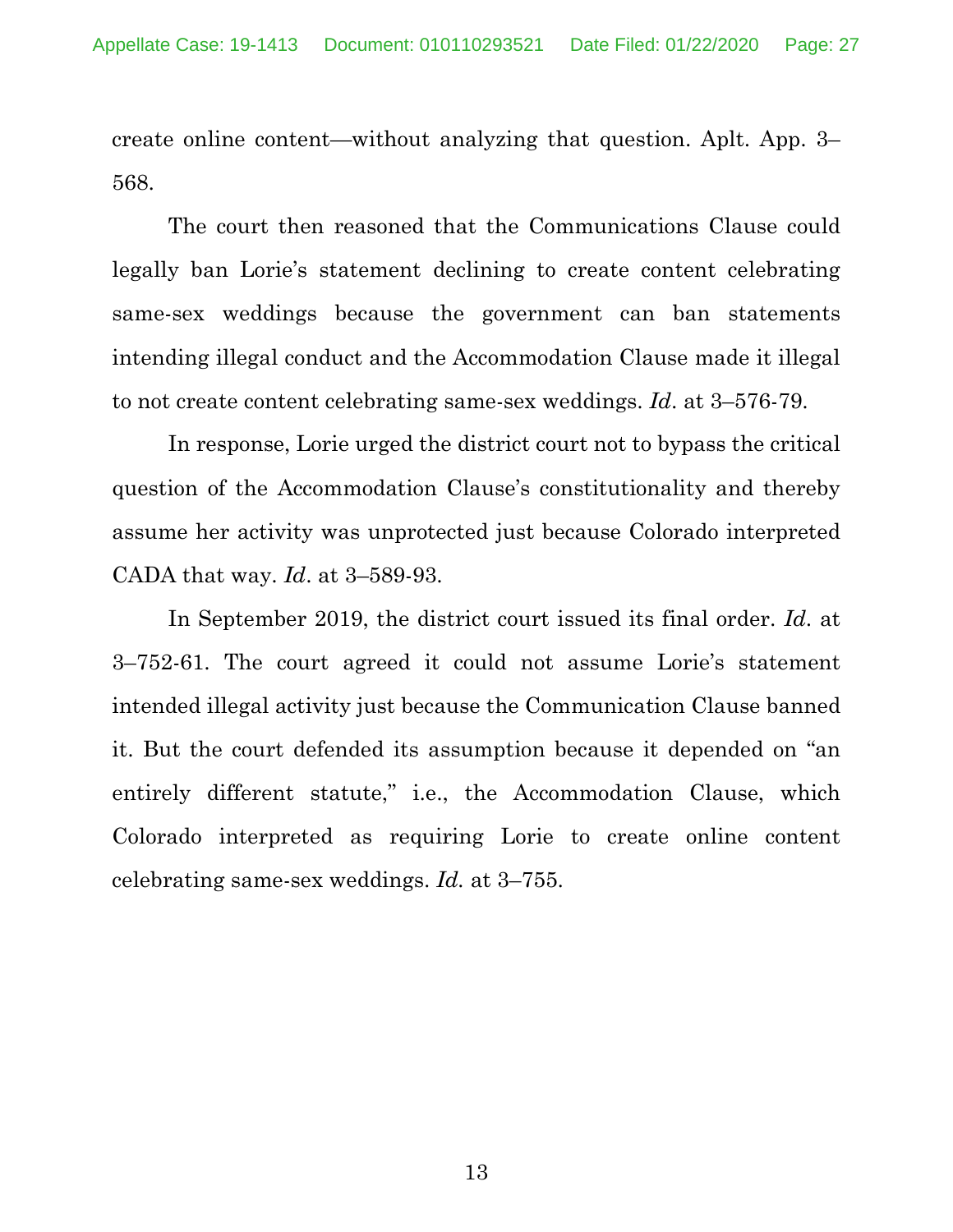#### **SUMMARY OF ARGUMENT**

For the same reasons Colorado cannot force LGBT designers to create websites criticizing same-sex marriage, Colorado cannot force Christian designers to create websites celebrating same-sex marriage. Colorado's public accommodation law, CADA, forces Lorie Smith to do the latter (via the Accommodation Clause) and stops her from publishing a statement explaining what she can create (via the Communication Clause). Both results violate the First Amendment.

The district court rejected Lorie's Accommodation Clause claims on standing grounds and her Communication Clause claims on the merits by assuming that Lorie discriminates. That was wrong and contradicts the stipulated facts and recent Supreme Court and other appellate decisions, bypassing the judiciary's core duty to analyze the parties' arguments. Lorie can challenge CADA for hindering her First Amendment rights, which protect her ability to speak consistent with her religious beliefs.

*Standing*. Lorie has standing to challenge the Accommodation Clause because it is intertwined with the Communication Clause. As the district court conceded, Lorie can challenge the Communication Clause because it bans her statement declining to create certain websites. But whether the Communication Clause can do so depends on whether the Accommodation Clause can constitutionally force Lorie to create the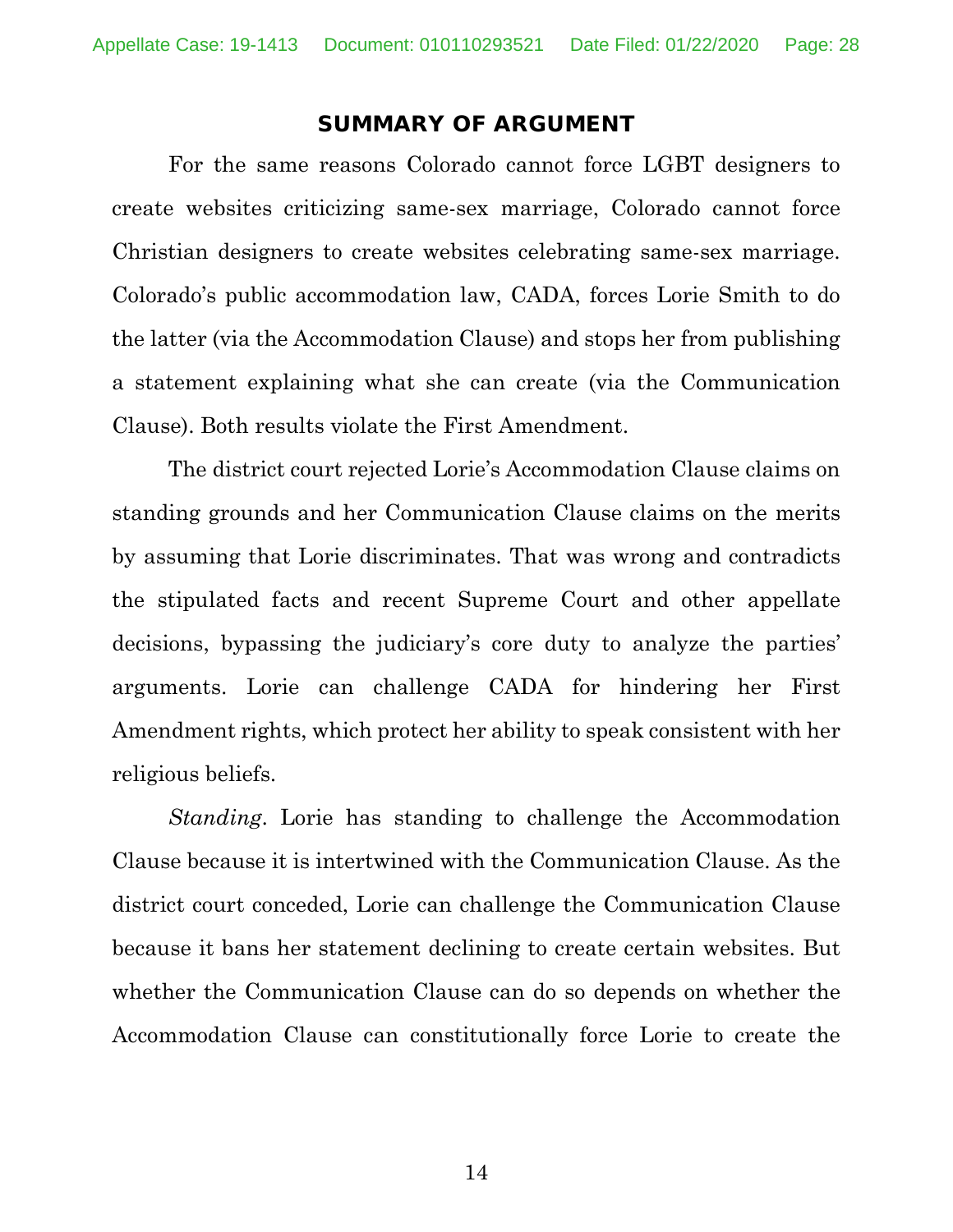websites discussed in her statement. When standing and the merits conceptually coalesce like this, courts address the underlying issue.

Lorie also has independent standing to challenge the Accommodation Clause because she faces a substantial risk from it. According to Colorado's own briefs, Lorie would violate the Accommodation Clause if she only created websites celebrating opposite-sex weddings. And Colorado has already enforced this Clause against others like Lorie. Lorie responded by not creating any wedding websites to avoid violating CADA. Courts don't require speakers to violate unconstitutional laws before challenging them.

*Speech*. CADA violates the First Amendment because it compels Lorie to speak—to design and publish websites (pure speech) conveying messages that violate her religious beliefs. Nor can Colorado infringe Lorie's editorial freedom by labeling it "discrimination." Lorie serves all people but cannot convey all messages. She chooses what she says, not who she serves. Other printers, publishers, writers, and internet companies do the same. Lorie deserves the same freedom.

Because Colorado cannot compel Lorie to create websites, it cannot ban her statement saying which websites she can create. That ban censors Lorie's statement based on content and viewpoint. One provision of CADA even fails facially because it vaguely and overbroadly bans any communication indicating someone is "unwelcome, objectionable,

15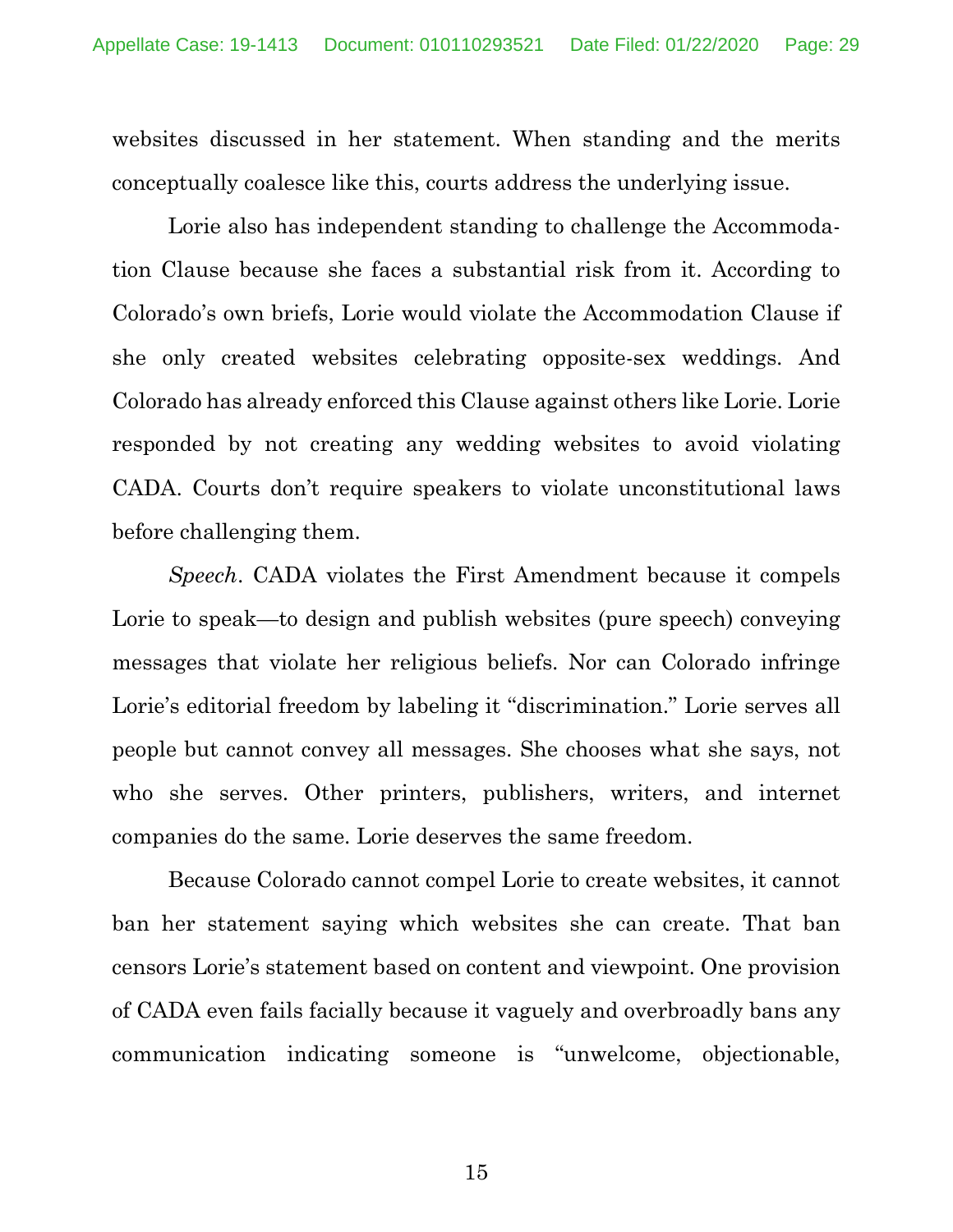unacceptable, or undesirable" at public accommodations because of certain traits.

*Religious Animus*. Only one year ago, the Supreme Court chastised Colorado for making religiously hostile comments and inconsistently enforcing CADA to target someone with religious beliefs like Lorie's. But Colorado has not changed or disavowed these actions. Colorado still allows secular speakers to choose what they create while forcing religious speakers to create speech that violates their religious beliefs. Colorado officials even affirmed the very comments the Supreme Court condemned and lobbed similar barbs at Lorie. Colorado's ad hoc system of enforcing CADA targets Lorie's beliefs, allows individualized assessments, infringes her hybrid rights, and contradicts our nation's history and tradition of religious tolerance. That too violates the First Amendment.

*Interests*. Colorado can still enforce CADA to stop actual status discrimination. Colorado can let speakers choose what to say while stopping businesses from choosing who they serve. In our pluralistic society where we disagree about so much, that's precisely the approach the First Amendment requires.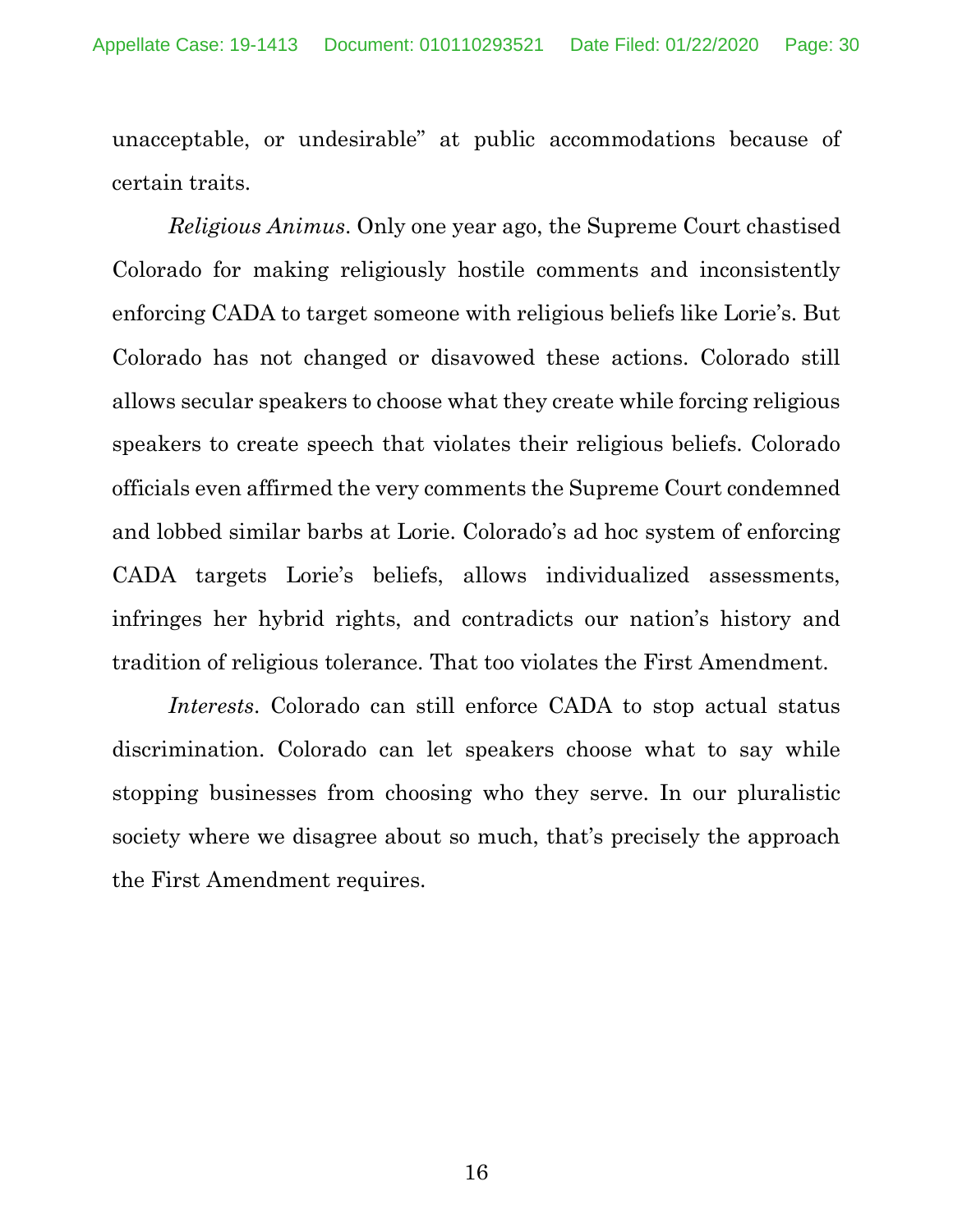### **STANDARD OF REVIEW**

This Court reviews summary judgment awards de novo, applying the same standard as district courts. *Gross v. Hale-Halsell Co.*, 554 F.3d 870, 875 (10th Cir. 2009). This Court also reviews standing questions and First Amendment claims de novo. *United States v. Sup. Ct. of N.M.*, 839 F.3d 888, 898 (10th Cir. 2016); *Citizens for Peace in Space v. City of Colo. Springs*, 477 F.3d 1212, 1219 (10th Cir. 2007).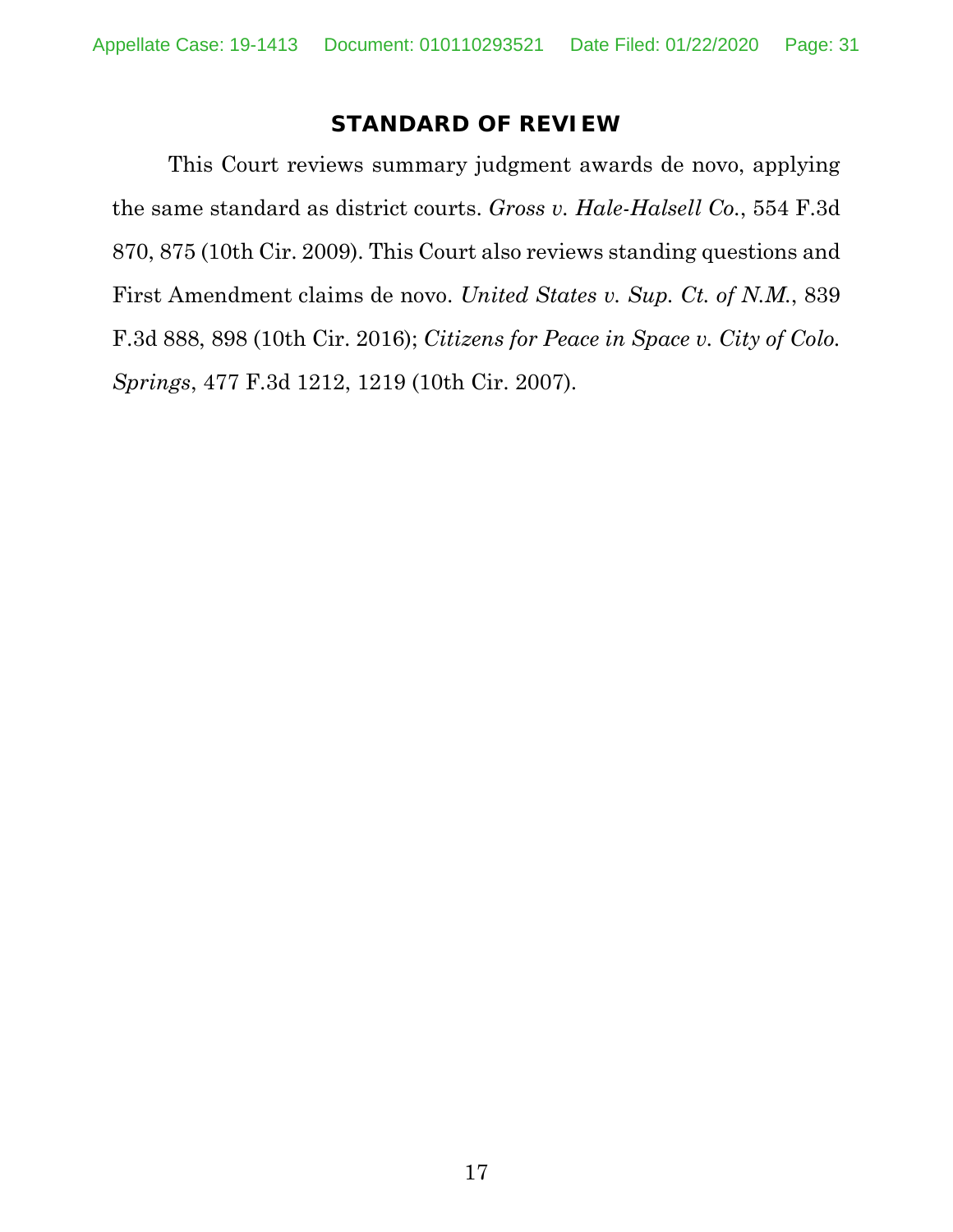### **ARGUMENT**

## **I. Lorie has standing to challenge CADA's Accommodation Clause.**

Lorie cannot freely create online content because of CADA's Accommodation Clause, and she cannot publish a statement because of CADA's Communication Clause. While the district court held that Lorie had standing to challenge the latter, the court said she lacked it to challenge the former. But Lorie has standing to challenge the Accommodation Clause for two reasons: (A) these two Clauses are intertwined, and (B) the Accommodation Clause creates a substantial risk of harm.

### **A. Lorie has standing to challenge the Accommodation Clause because it is intertwined with her Communication Clause challenge.**

Lorie's faith prohibits her from creating content celebrating samesex weddings, and she has crafted a statement to explain her faith to the public. Yet the Accommodation Clause requires the former, and the Communications Clause bans the latter. But whether Lorie can constitutionally do the latter depends on whether she can constitutionally do the former. Everyone agrees Lorie may not post statements intending to do illegal, unprotected activities. But she *can* post statements intending to do constitutionally protected activities. Her ability to post depends on the constitutionality of what she's posting about, meaning her two challenges are intertwined. Because this Court must determine what Lorie can decline before deciding what statement she can post, Lorie has standing.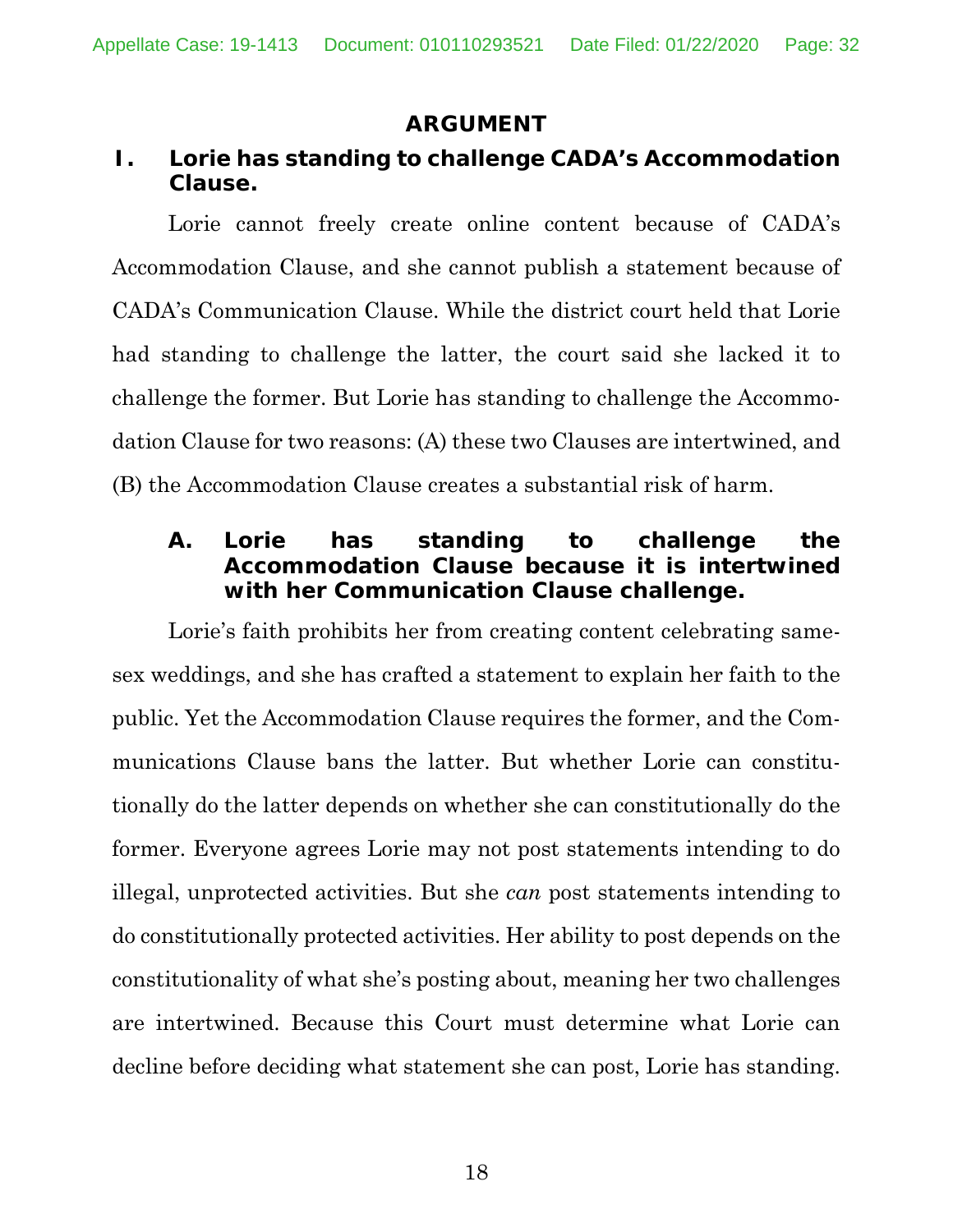The district court recognized that Lorie's two challenges were intertwined, explaining that "the Communication Clause … survives constitutional scrutiny" if "the Accommodation Clause is constitutional" in compelling Lorie's speech. Aplt. App. 3–578. That's why the district court stayed Lorie's Communication Clause challenge to see how *Masterpiece I* addressed an Accommodation Clause challenge. *Id*. at 3– 521.

Colorado agrees: "if [Jack Phillips's] compelled-speech theory is correct [i.e., the Accommodation Clause cannot compel him to create cakes celebrating same-sex weddings], he *must likewise* have the right to hang a sign on his bakery's door" declining to create such cakes. Br. of Resp't Colo. Civil Rights Comm'n at 34-35, *Masterpiece I*, 138 S. Ct. 1719 (2018) (No. 16-111), 2017 WL 4838416, at \*35 (emphasis added). So too here.

These concessions are decisive because courts reach the merits when standing and the merits are intertwined. *Holtzman v. Schlesinger*, 414 U.S. 1316, 1319 (1973) ("If applicants are correct on the merits they have standing," because "[t]he case in that posture is in the class of those where standing and the merits are inextricably intertwined."); *City of Revere v. Mass. Gen. Hosp.*, 463 U.S. 239, 243 n.5 (1983) (addressing constitutional challenge because "we could not resolve the question … [of] standing without addressing the constitutional issue"); *Kerr v. Polis*, 930 F.3d 1190, 1198-99 (10th Cir. 2019) (reaching merits because "[t]he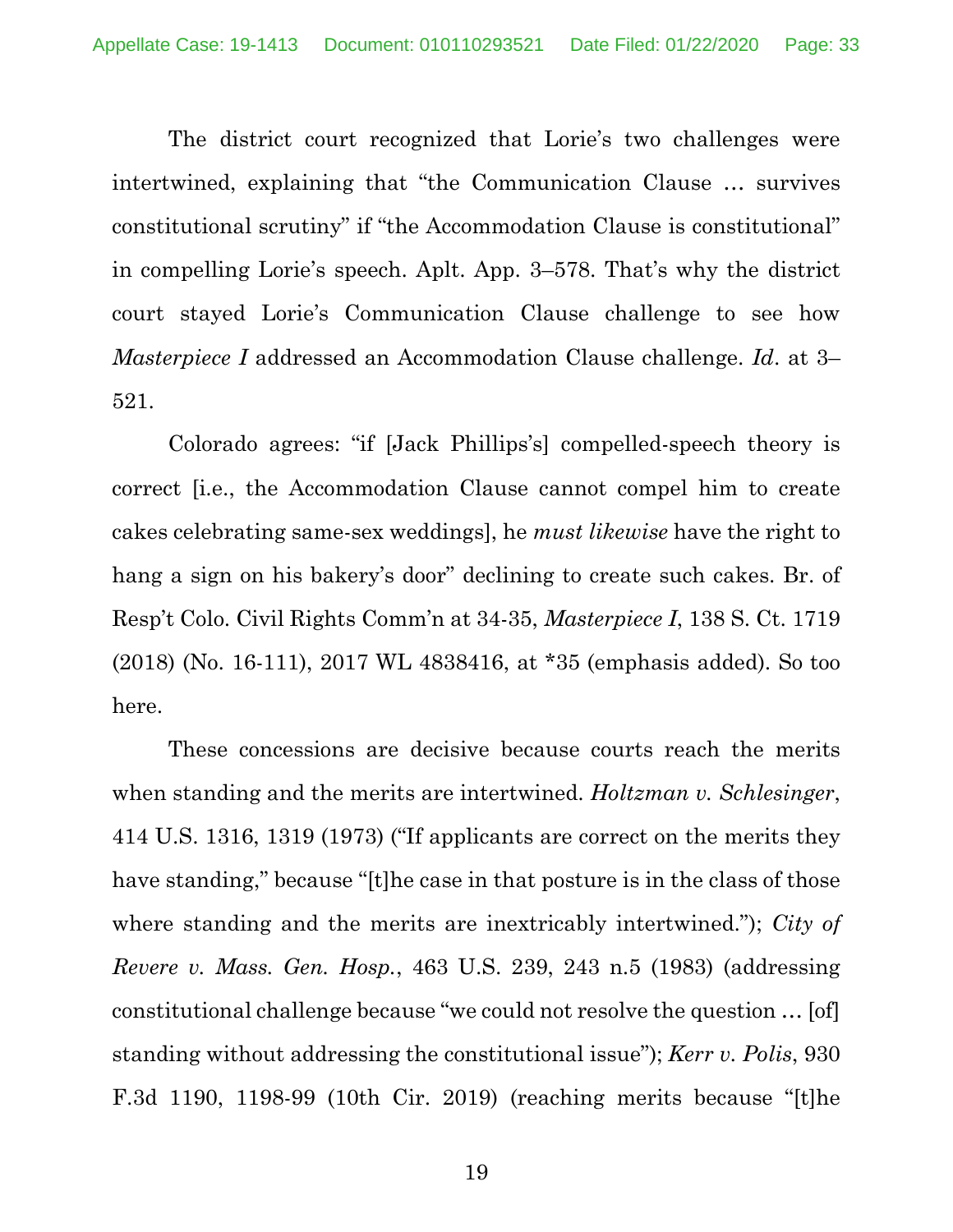standing question and merit question here are not two separate and independent issues" but are "intertwined and inseparable") (citation omitted).

Two courts recently affirmed this principle, allowing speakers' preenforcement challenges to public accommodation laws for compelling their speech and banning statements like Lorie's. *TMG*, 936 F.3d 740 (wedding filmmakers)*, B&N*, 448 P.3d 890 (wedding calligrapher and painter). As these cases explain, whether someone can publish statements declining to create speech turns on whether they can constitutionally decline that speech in the first place. *TMG*, 936 F.3d at 757, n.5 ("If creating videos were conduct that Minnesota could regulate, then the State could invoke the incidental-burden doctrine to forbid the Larsens from advertising their intent to engage in discriminatory conduct. But in this case, Minnesota cannot compel the Larsens to speak, so it cannot force them to remain silent either.") (cleaned up); *B&N*, 448 P.3d at 926 (art studio could post statement because its "intended refusal to make custom wedding invitations celebrating a same-sex wedding is legal activity").

Here, the district court took a different path. It refused to reach Lorie's Accommodation Clause challenge, *assumed* this Clause constitutionally compelled her speech, then rejected her Communication Clause challenge based on that assumption. Aplt. App. 3–568, -578. To its credit, the district court conceded that statutes cannot ban speech just

20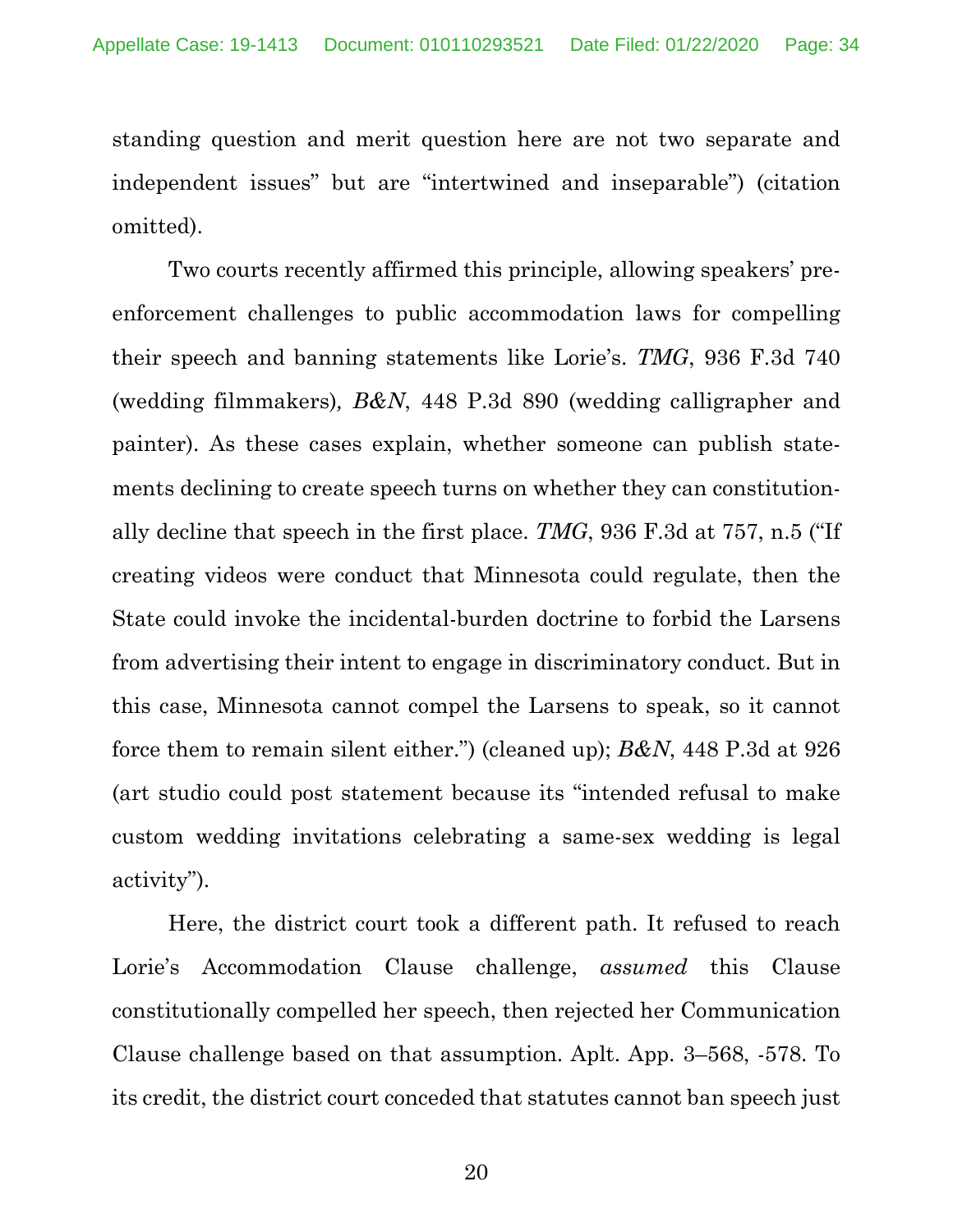because they declare speech illegal. That would be circular and thus "error." *Id*. at 3–757 (citing various cases).

But the district court saw Lorie's case as different because an "entirely different statute" (the Accommodation Clause) made Lorie's speech illegal, not the Communication Clause itself. *Id*. at 3–755. That's incorrect. For one thing, the Accommodation and Communication Clauses appear in the very same provision of the very same statute. Colo. Rev. Stat.  $\S 24-34-601(2)(a)$ . For another, the circularity remains whether Colorado invokes one statute or two. Either way, Colorado is banning constitutionally protected speech. The Constitution forbids that. *Ragin v. New York Times Co.*, 923 F.2d 995, 1003 (2d Cir. 1991) (defending communication clause would be circular "if there were doubt about [the government's] power to prohibit speech" about the underlying activity).

*Bigelow v. Virginia* proves the point. 421 U.S. 809 (1975). There, Virginia banned advertisements in Virginia for abortion services legally provided in New York. *Id* at 811. *Bigelow* invalidated this ban primarily because "the activity advertised pertained to constitutional interests" i.e. the activity described in the advertisement was constitutionally protected no matter what New York or Virginia declared. *Id*. at 822. *Accord Carey v. Population Servs., Int'l*, 431 U.S. 678, 700-01 (1977) (invalidating restriction on abortion advertisement because "the information suppressed by this statute related to activity with which, at least in some respects, the State could not interfere.") (cleaned up);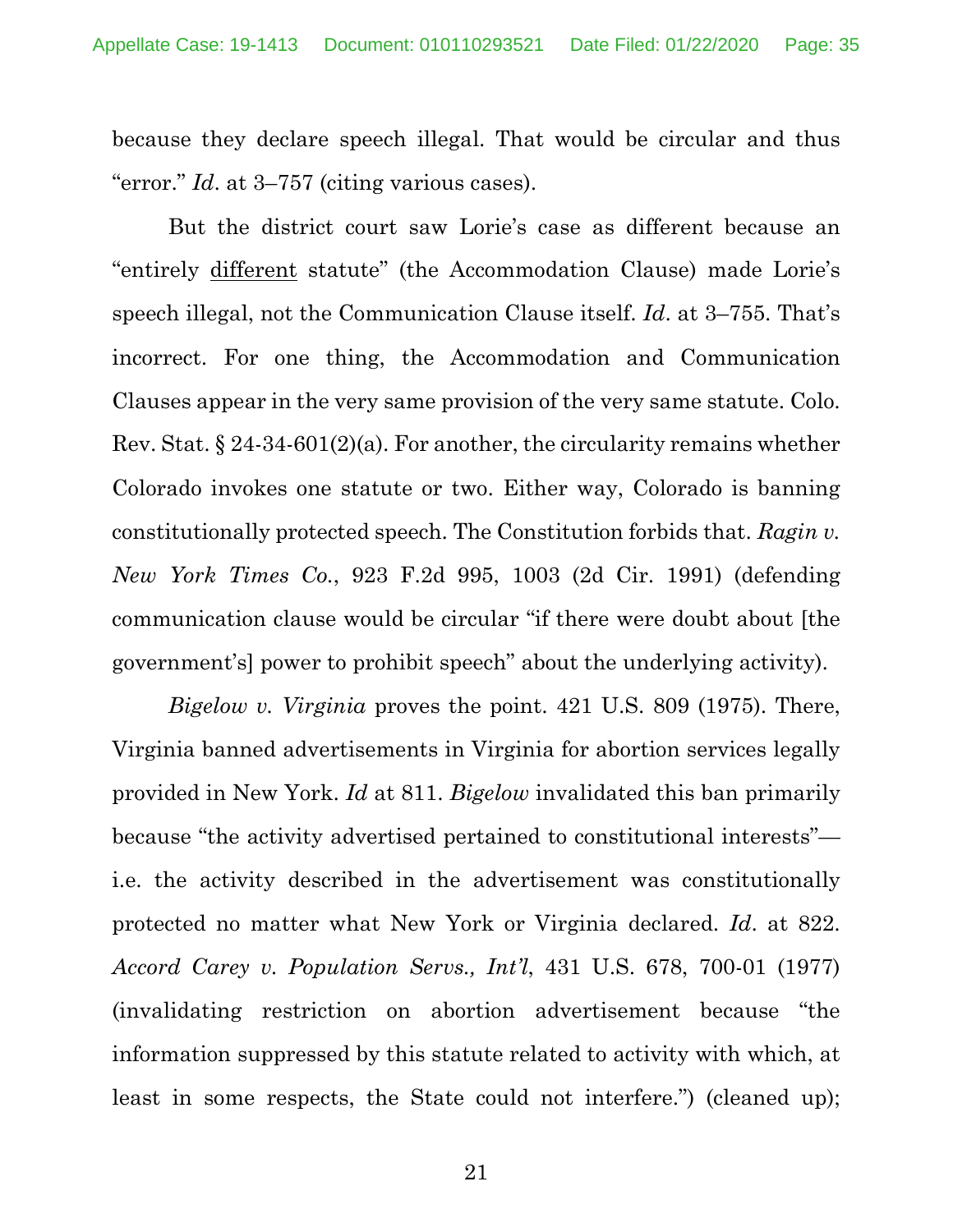*Posadas de Puerto Rico Assocs. v. Tourism Co. of Puerto Rico*, 478 U.S. 328, 345-46 (1986), *abrogated by 44 Liquormart, Inc. v. Rhode Island*, 517 U.S. 484 (1996) (interpreting *Carey* and *Bigelow* this way); *Va. State Bd. of Pharmacy v. Va. Citizens Consumer Council, Inc.*, 425 U.S. 748, 760 (1976) (same for *Bigelow*).

Contrary to the district court's conclusion, *Bigelow* does "require[ ]" courts "to separately assess the constitutionality" of laws *if necessary* to determine the constitutionality of banning speech. Aplt. App. 3–756. When legal issues are conceptually intertwined, courts do not assume legality and insulate unconstitutional actions; they take up the substantive question. *Ocheesee Creamery LLC v. Putnam*, 851 F.3d 1228, 1238-39 (11th Cir. 2017) (provision could not restrict advertisement when another provision declared advertisement term misleading because "[s]uch reasoning is self-evidently circular…").

Indeed, courts must examine both statutes or officials will use shell games to silence protected speech. Under the district court's theory, Virginia could ban all abortions in one statute, then ban promotion of illegal activities in another, thereby making all abortion advertisements illegal. Or Colorado could interpret CADA's Accommodation Clause to force freelance writers to accept requests to write books promoting every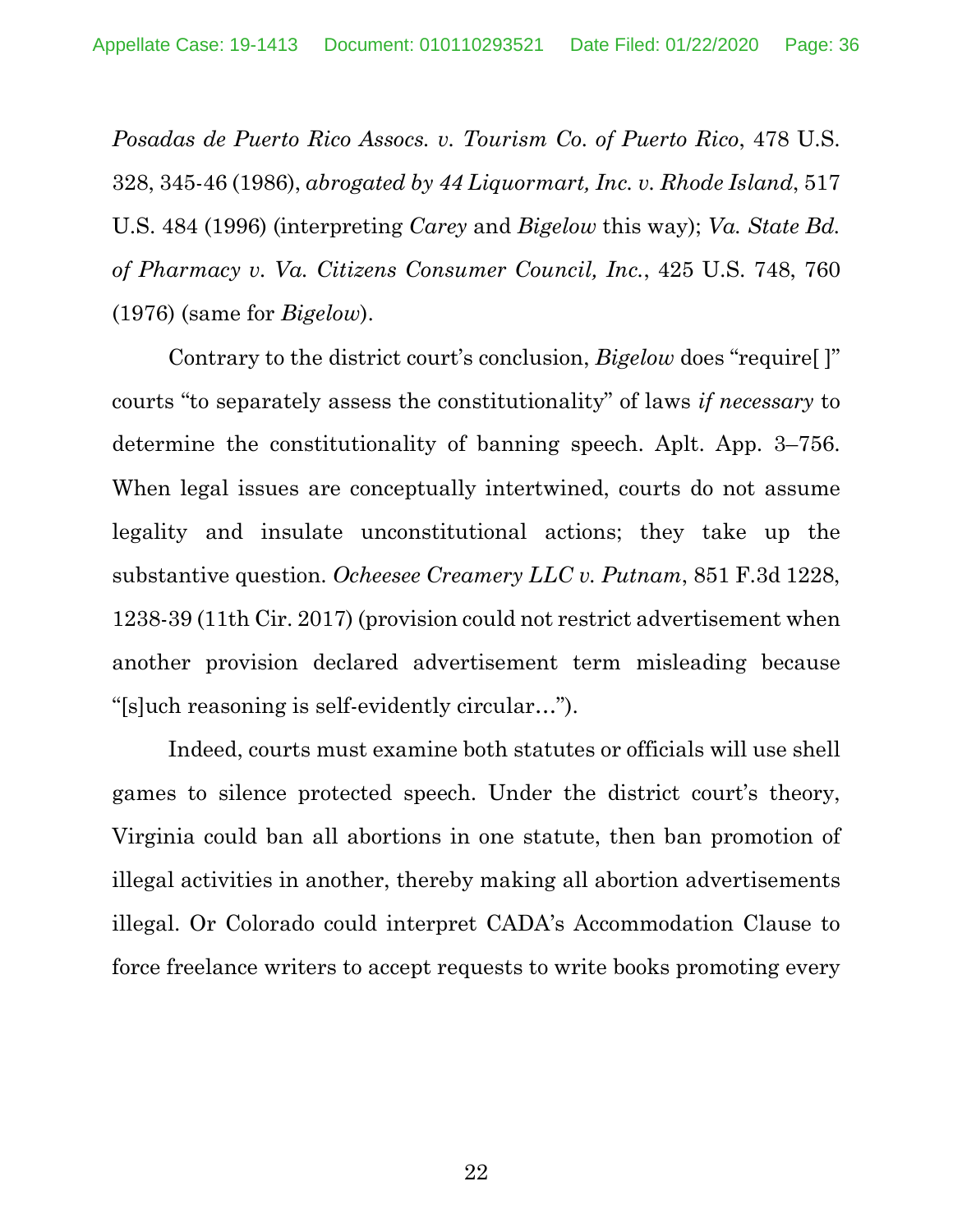religion, then punish any writer (or even any newspaper) for publishing advertisements to write books solely to promote Islam.6

As these examples show, free speech does not turn on statutory labels. It turns on substance. This Court should recognize Lorie's standing to raise her Accommodation Clause challenge.

### **B. Lorie can independently challenge the Accommodation Clause because she faces a substantial risk of harm from it.**

Colorado promises to punish Lorie if she designs wedding websites only for opposite-sex weddings, and Lorie has reasonably stopped speaking to avoid punishment. This grants her independent standing to challenge the Accommodation Clause.

To establish Article III standing, a plaintiff must show an injuryin-fact, causation, and redressability. *Susan B. Anthony List v. Driehaus*, 573 U.S. 149, 157 (2014). Here, the district court only questioned Lorie's injury-in-fact. Aplt. App. 3–514-15. But Lorie need not "first expose [her]self to actual arrest or prosecution" to challenge laws deterring "the exercise of [her] constitutional rights." *Steffel v. Thompson*, 415 U.S. 452, 459 (1974). And particularly so here, where Lorie suffers a "chilling effect" on her First Amendment freedoms; courts analyze standing most leniently. *Ward v. Utah*, 321 F.3d 1263, 1266-67 (10th Cir. 2003). To prove injury-in-fact in a pre-enforcement context, Lorie need only allege

<sup>6</sup> The Communication Clause restricts any "person" from publishing statements, including third-party publishers.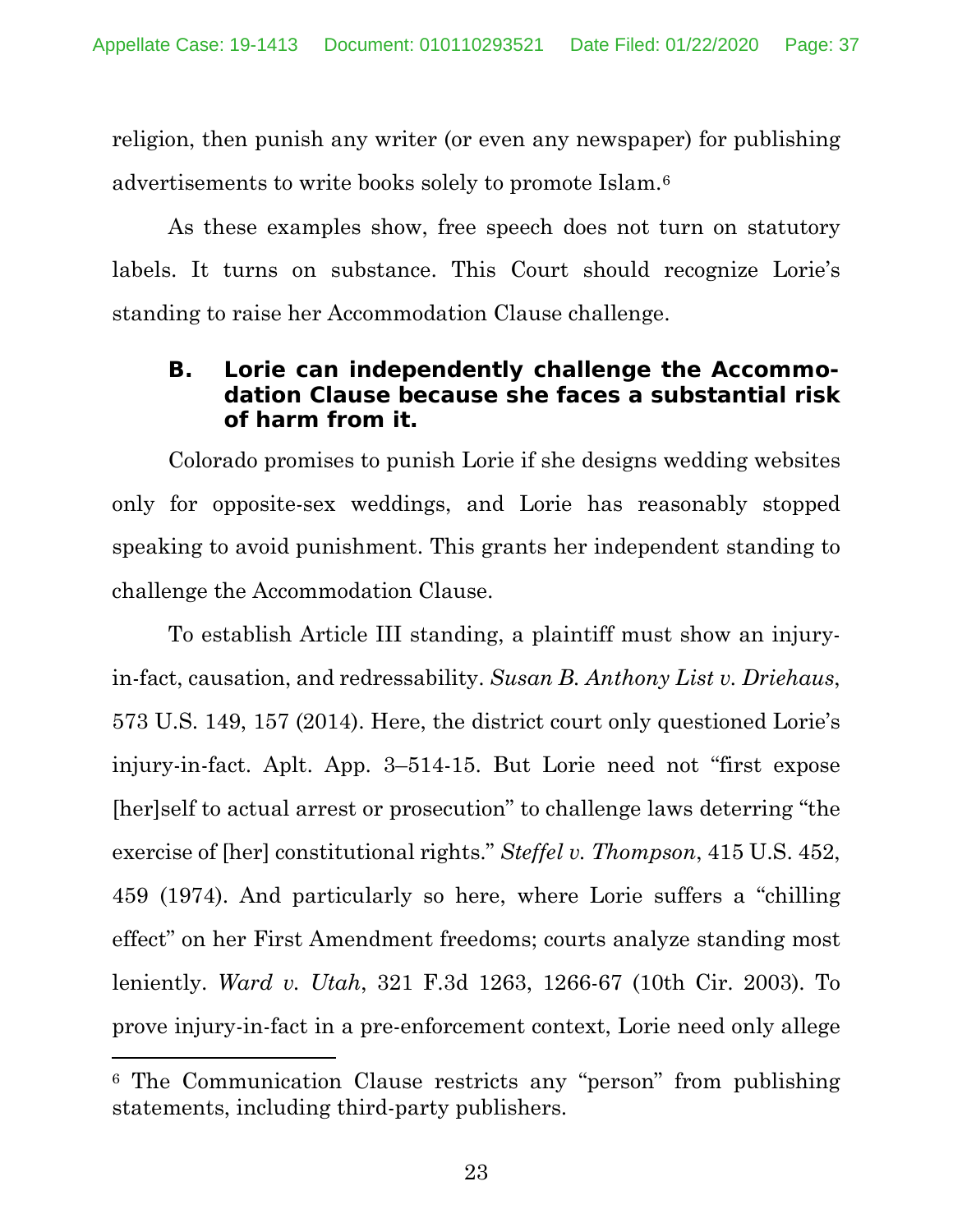an intent to engage in a course of conduct arguably affected with a constitutional interest, conduct arguably proscribed by statute, and a credible threat of prosecution. *SBA List*, 573 U.S. at 159.

Lorie meets this test. She wants to exercise her First Amendment right to design and create wedding websites celebrating opposite-sex marriage exclusively. Aplt. App. 2–324-27 (¶¶ 71-97). Colorado's position is that the Accommodation Clause forbids this. *Id*. at 2–455 (arguing that Lorie seeks to "us<sup>[e]</sup> religion to perpetuate discrimination against individuals, and violate…state[ ] law[ ]").

And the threat of enforcement is not just credible, it's certain. Colorado has repeatedly enforced the Accommodation Clause to compel other speakers to promote same-sex weddings. *Id*. at 2–368-96, 3–769-73. *See SBA List*, 573 U.S. at 166 (standing supported when speaker "alleged an intent to engage in the same speech that was the subject of a prior enforcement proceeding…").

And Colorado has never disavowed its intent to compel Lorie. To the contrary, it has affirmed its intent to do so. Aplt. App. 3–526; *Sup. Ct. of N.M.,* 839 F.3d at 901 (credible threat generally exists when law proscribes desired conduct "on its face" and state "has not disavowed" enforcement intent) (cleaned up); *Stilwell v. Office of Thrift Supervision*, 569 F.3d 514, 518 (D.C. Cir. 2009) (finding it "more than a little ironic that [government] would suggest Petitioners lack standing and then,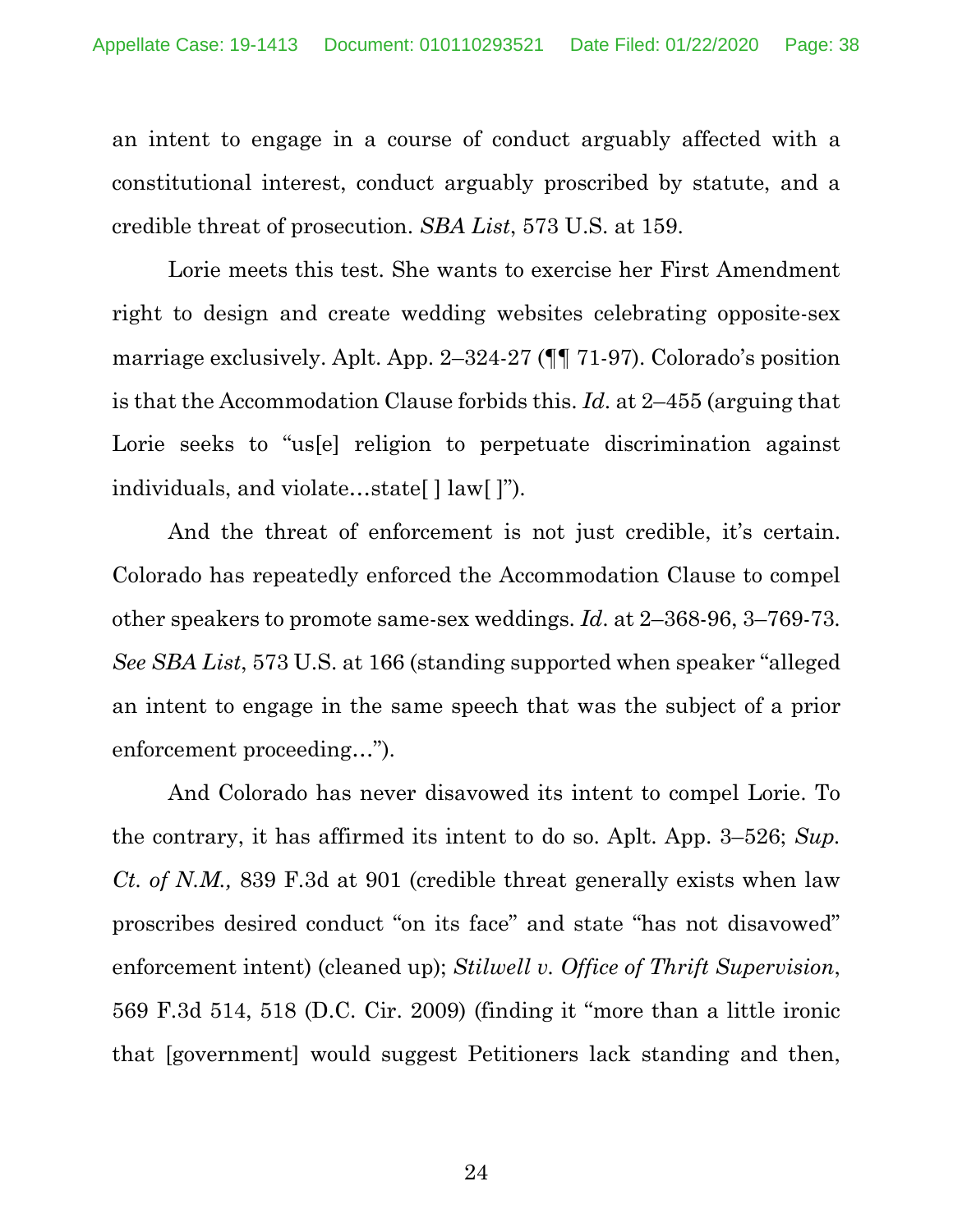later in the same brief, label [Petitioners] as a prime example of ... the very problem the Rule was intended to address") (cleaned up).

Based on this, Lorie has reasonably stopped speaking and suffers ongoing harm. *Clapper v. Amnesty Int'l USA,* 568 U.S. 398, 414 n.5 (2013) (plaintiffs may "reasonably incur costs to mitigate or avoid" future harm).

The district court disagreed, reasoning that any harm rested on four contingencies: (1) Lorie creating wedding websites, (2) receiving an objectionable request, (3) declining, and (4) a complaint being filed. Aplt. App. 3–517. But the first three are not contingent. Lorie alone controls whether she creates wedding websites. And she would do so but for CADA. *Id*. at 1–041 (¶ 178) & 2–327 (¶ 96).

And as for objectionable requests, Lorie already received one. A prospective customer named "Stewart" contacted Lorie through her webpage, asking about custom graphics and a website to celebrate his wedding to his fiancé, "Mike." *Id*. at 2–260.

Now the district court dismissed this request as "imprecise," saying it did not "explicitly request" a website. *Id.* at 3–518. But the request asked about Lorie's website services and asked her to address those services. *Id.* at 2–260. Because Lorie is religiously obligated to "be honest and transparent about" her services (*Id*. at 1–039 (¶ 162)), she could only respond one way—saying she does not create what the request asked about: websites celebrating same-sex weddings. And even if Lorie had remained silent, she would still have violated the Accommodation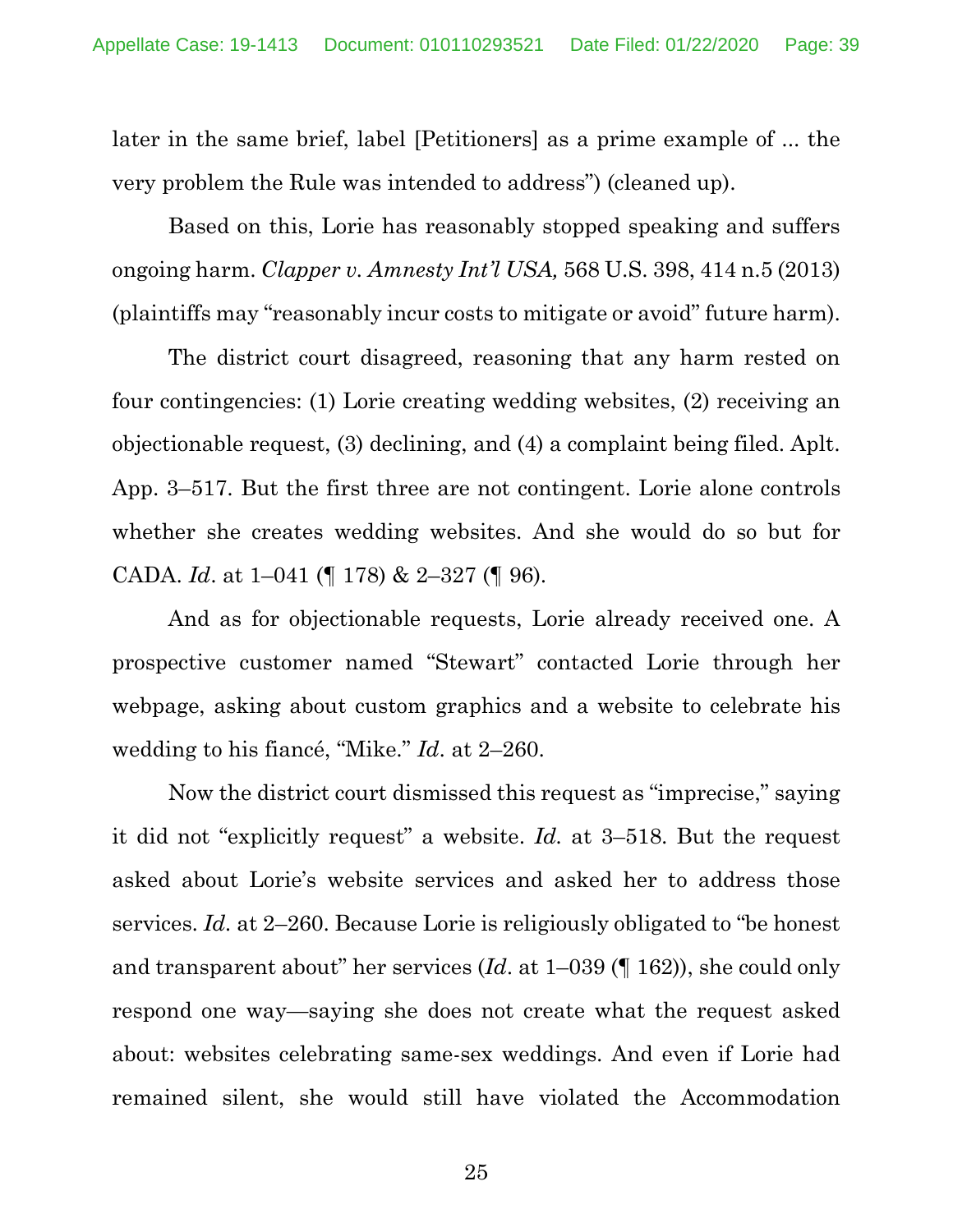Clause, which forbids "indirectly … withhold[ing] … [or] deny[ing] … full and equal enjoyment of services. Colo. Rev. Stat.  $\S 24-34-601(2)(a)$ . *Accord Doran v. 7-Eleven, Inc.*, 524 F.3d 1034, 1041 n.4 (9th Cir. 2008) (person injured if merely "deterred from patronizing" public accommodation because ADA requires "full and equal enjoyment" of services).

The district court also disregarded the request because Stewart and Mike could be women. Aplt. App. 3–518. But according to Social Security Administration (SSA) data, only a nanoscopic number of women have been named Stewart or Mike since 1880. Lorie faces a 16 times greater chance of being struck by lightning than either name being female.7 The circumstances clear the preponderance-of-the-evidence standard for standing, particularly taking reasonable inferences in Lorie's favor. *N. Laramie Range All. v. F.E.R.C.*, 733 F.3d 1030, 1034 (10th Cir. 2013).

As for whether anyone will file a complaint against Lorie, the district court already concluded this was likely because of "the public

<sup>7</sup> According to SSA data, 184,531,970 women born between 1880 and 2018 have registered for a social security card. SSA, https://bit.ly/35C7qiR, (last visited Jan. 21, 2020). Of those, 662 were named "Mike" (.000359%) and 78 "Stewart" (.000042%). Aplt. App. 3–779-82 (table created by Appellants summarizing data). The probability of a woman being named either "Mike" or "Stewart" in this data set is .000401%. In contrast, a woman has a 1/15,300 (.006536%) chance of being struck by lightning. Nat'l Weather Serv., https://bit.ly/36KAm9S (last visited Jan. 21, 2020). All of this data is judicially noticeable. *New Mexico ex rel. Richardson v. Bureau of Land Mgmt.*, 565 F.3d 683, 702 (10th Cir. 2009) (judicially noticing information on government website).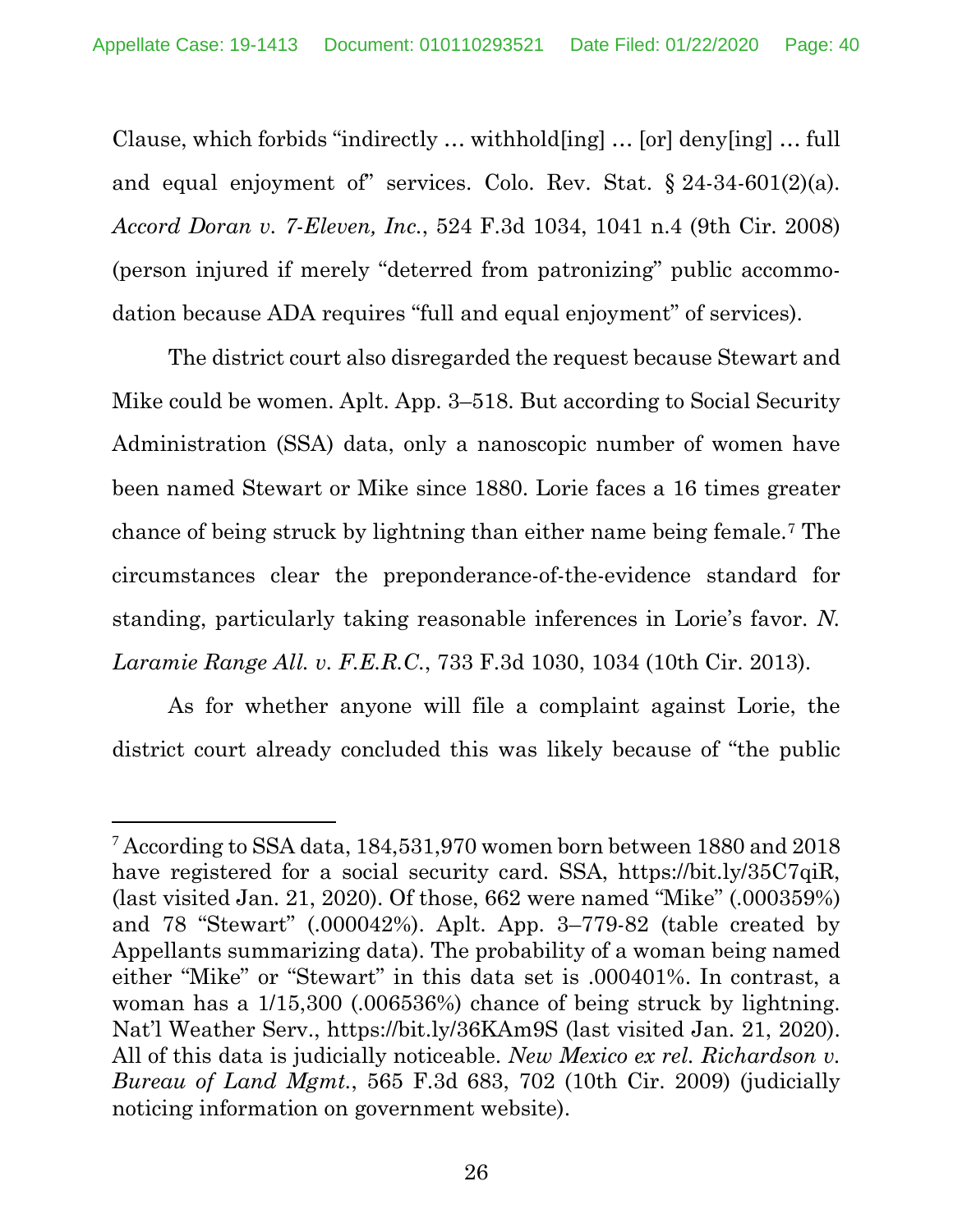interest in" cases like this. Aplt. App. 3–517. When a law chills speech, courts *assume* people will file complaints for statutory violations, particularly when, as here, private parties can file complaints. *SBA List*, 573 U.S. at 159. Reality bears this out. Private parties have filed multiple complaints against Jack Phillips for violating CADA by doing what Lorie wants to do. Aplt. App. 2–368-78, 3–765-68.

In sum, Lorie's standing does not rest on a "highly attenuated chain of possibilities." Aplt. App. 3–516. She faces a "substantial risk" of harm because of CADA's severe penalties, Colorado's enforcement history, its stated legal position, complaints filed against others, and the request Lorie already received. That is all Lorie needs to show.

Importantly, Lorie is not required to show a "literal[ ] certain[ty]" of future harm. *Clapper*, 568 U.S. at 414 n.5. "Preenforcement suits always involve a degree of uncertainty about future events." *ACLU of Ill. v. Alvarez*, 679 F.3d 583, 594 (7th Cir. 2012). *Accord Dep't of Commerce v. New York*, 139 S. Ct. 2551, 2565-66 (2019) (standing supported when plaintiff relies "on the predictable effect of Government action on the decisions of third parties"); *Doe v. Bolton*, 410 U.S. 179, 188 (1973) (physicians could challenge abortion restriction even though they could not violate law without request to perform abortion); *Sup. Ct. of N.M.,* 839 F.3d at 900, 902-903 (attorneys could challenge rule affecting their subpoena practices even though they could not identify "any particular subpoena that is presently at issue…").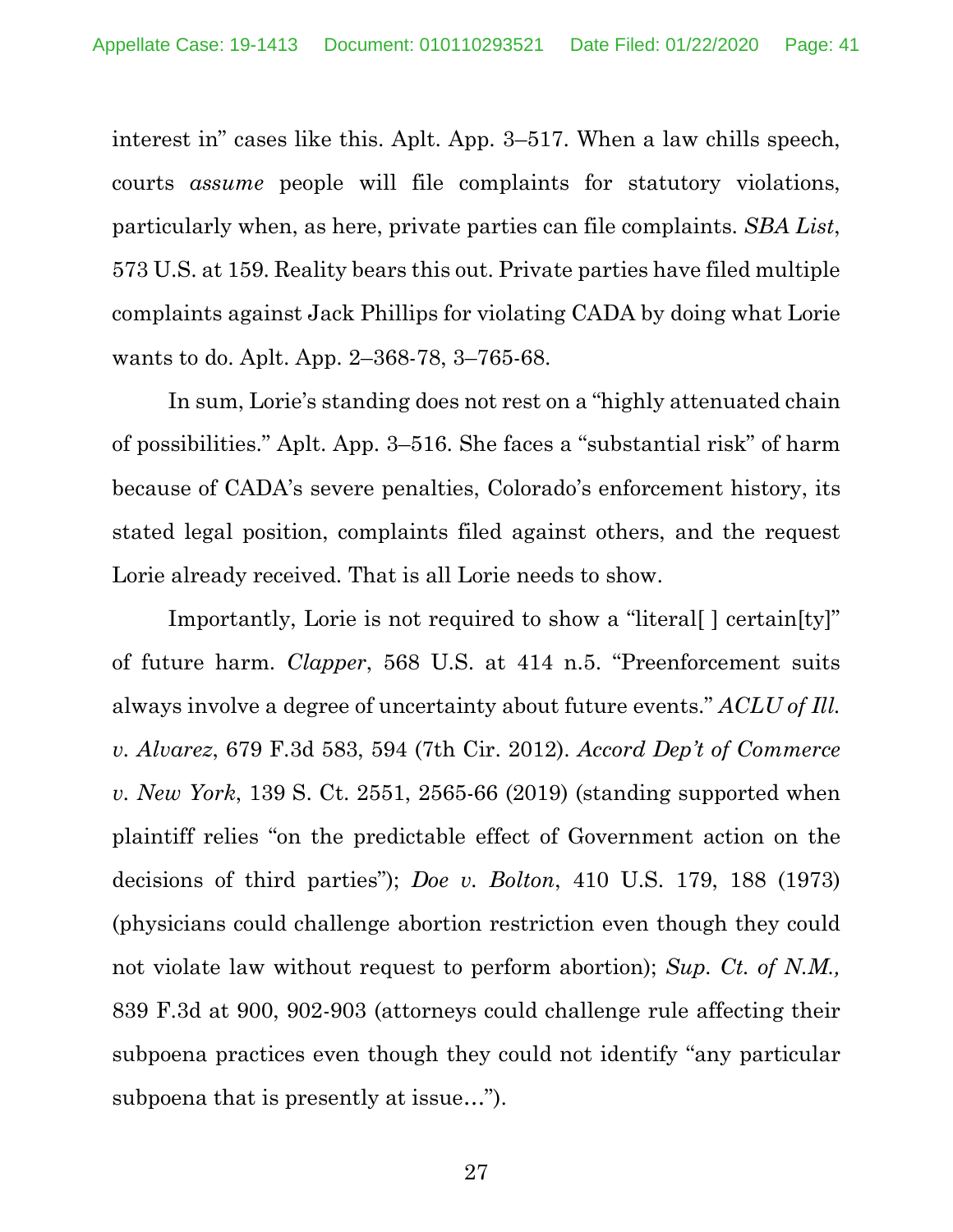Other circuits agree and have recognized standing despite much more "contingent" harm than here. *E.g*., *N.Y. Republican State Comm. v. SEC*, 927 F.3d 499, 504-05 (D.C. Cir. 2019) (political party could challenge solicitation restriction on investment agents without identifying anyone who would donate through investment agents because the "single inference" that someone would donate through agent was "eminently reasonable" and not based on causal chain with "several links"); *Constitution Party of Pa. v. Aichele*, 757 F.3d 347, 363, 364 n.21 (3d Cir. 2014) (political party could challenge law allowing third parties to sometimes obtain court costs for objecting to ballot signatures—a harm contingent on "three links long" causal chain—because others had suffered harm in past); *Cutshall v. Sundquist*, 193 F.3d 466, 471-72 (6th Cir. 1999) (sex offender could challenge state law allowing disclosure of personal information if requested by local officials, even though offender did not identify any pending request).

Most significant, courts have *uniformly* found standing in the same factual and legal context as Lorie's case—where speakers brought preenforcement challenges to public accommodation laws for compelling them to create artwork celebrating same-sex weddings. *TMG*, 936 F.3d at 749-50 (standing because state had already enforced its public accommodation law in similar way against others); *B&N*, 448 P.3d at 899-902 (similar). This Court should not depart from this consensus. Lorie is reasonably likely to suffer harm if she only creates websites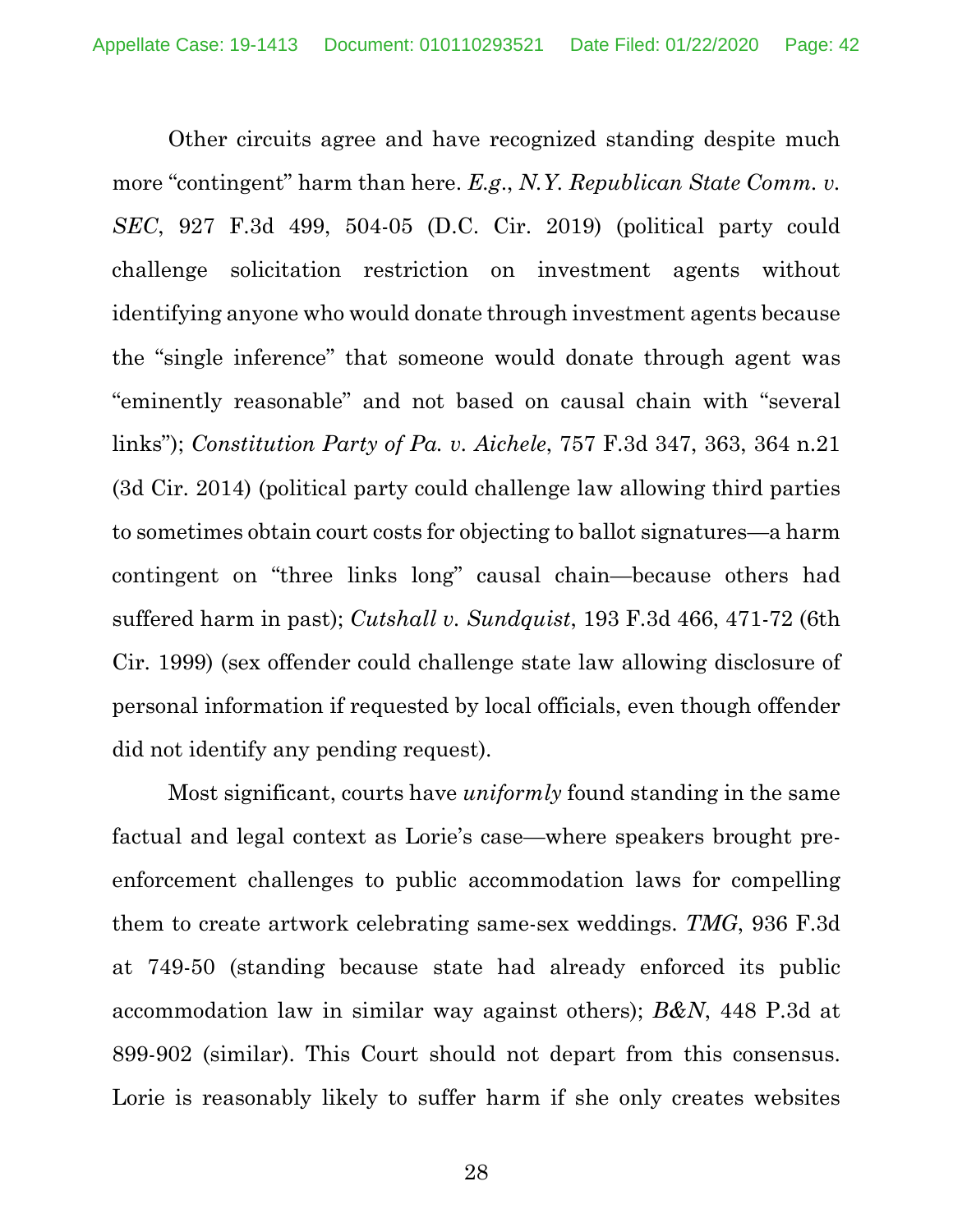celebrating opposite-sex weddings. She should not have to risk violating the law and suffering like Jack Phillips to vindicate her rights.

## **II. CADA's Accommodation and Communication Clauses violate Lorie's First Amendment rights to free speech and religious exercise.**

Turning to the merits, CADA's Accommodation Clause compels Lorie to speak (§§ A-B below) and the Communication Clause silences her speech. (§ C). Colorado also applies these Clauses to target Lorie's religious views, treating her worse than others. (§ D.) These applications fail strict scrutiny. (§ E.) They therefore violate Lorie's rights to free speech and free exercise.

## **A. The Accommodation Clause compels Lorie to speak and infringes her editorial freedom by forcing her to design and publish websites that violate her faith.**

The "First Amendment guarantees 'freedom of speech,' a term necessarily comprising the decision of both what to say and what *not* to say." *Riley v. Nat'l Fed'n of the Blind of N.C.*, 487 U.S. 781, 796-97 (1988). This means a speaker has "the autonomy to choose the content of his own message." *Hurley*, 515 U.S. at 573. Central to this autonomy is a speaker's freedom to exercise "editorial control and judgment" over her message. *Miami Herald Publ'g Co. v. Tornillo*, 418 U.S. 241, 258 (1974); *Jian Zhang v. Baidu.com Inc.*, 10 F. Supp. 3d 433, 437 (S.D.N.Y. 2014) ("[A]s a general matter, the Government may not interfere with the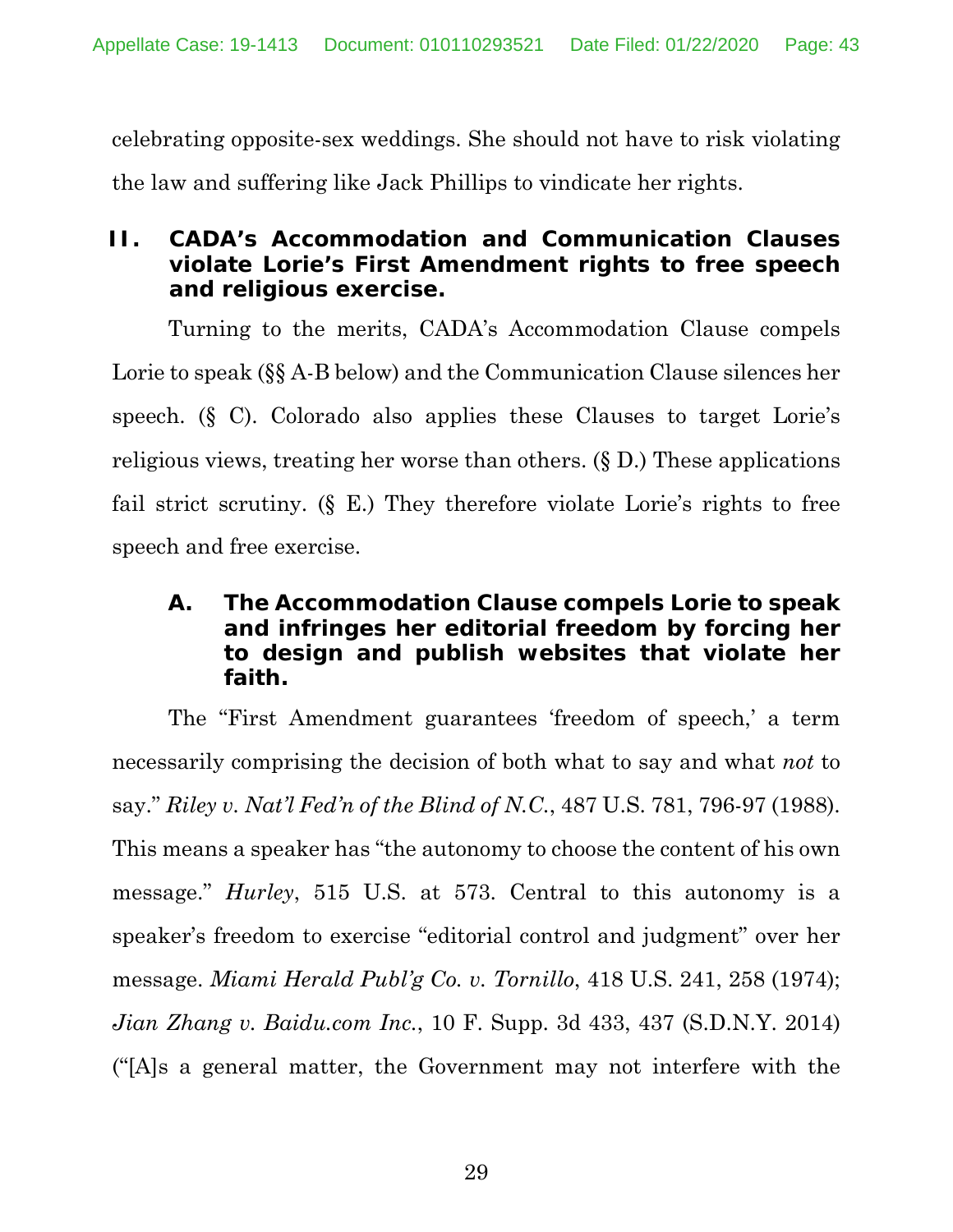editorial judgments of private speakers on issues of public concern ...."). But Colorado violates these principles by compelling Lorie to design and publish websites conveying messages that violate her faith.

According to this Court, a compelled speech claim has three elements: (1) speech, (2) that the speaker objects to, and (3) the government compels. *Cressman v. Thompson*, 798 F.3d 938, 951 (10th Cir. 2015). *Accord Hurley*, 515 U.S. at 572-73 (applying same elements). Lorie satisfies each element, and that triggers strict scrutiny. *Pac. Gas & Elec. Co. v. Pub. Utils. Comm'n of Cal. (PG&E)*, 475 U.S. 1, 19 (1986) (plurality) (applying strict scrutiny to law compelling speech).

### **1. Lorie's websites and graphics are pure speech that the First Amendment protects.**

Lorie creates custom webpages and graphics that are "expressive in nature" in that they contain "images, words, [and] symbols" and "communicate a particular message." Aplt. App. 2–320 (¶¶ 45-47). The same holds for her future wedding websites. As stipulated, all these wedding websites "will be expressive in nature, using text, graphics, and in some cases videos to celebrate and promote the couple's wedding and unique love story." *Id*. at 2–325 (¶ 81). *See also id*. (¶ 84) (providing example).

These stipulations make Lorie's graphics and websites pure speech that the First Amendment protects. *Cressman*, 798 F.3d at 952 (pure speech includes written and spoken words, pictures, and drawings); *Smith v. Plati*, 258 F.3d 1167, 1177 (10th Cir. 2001) ("[P]ublishing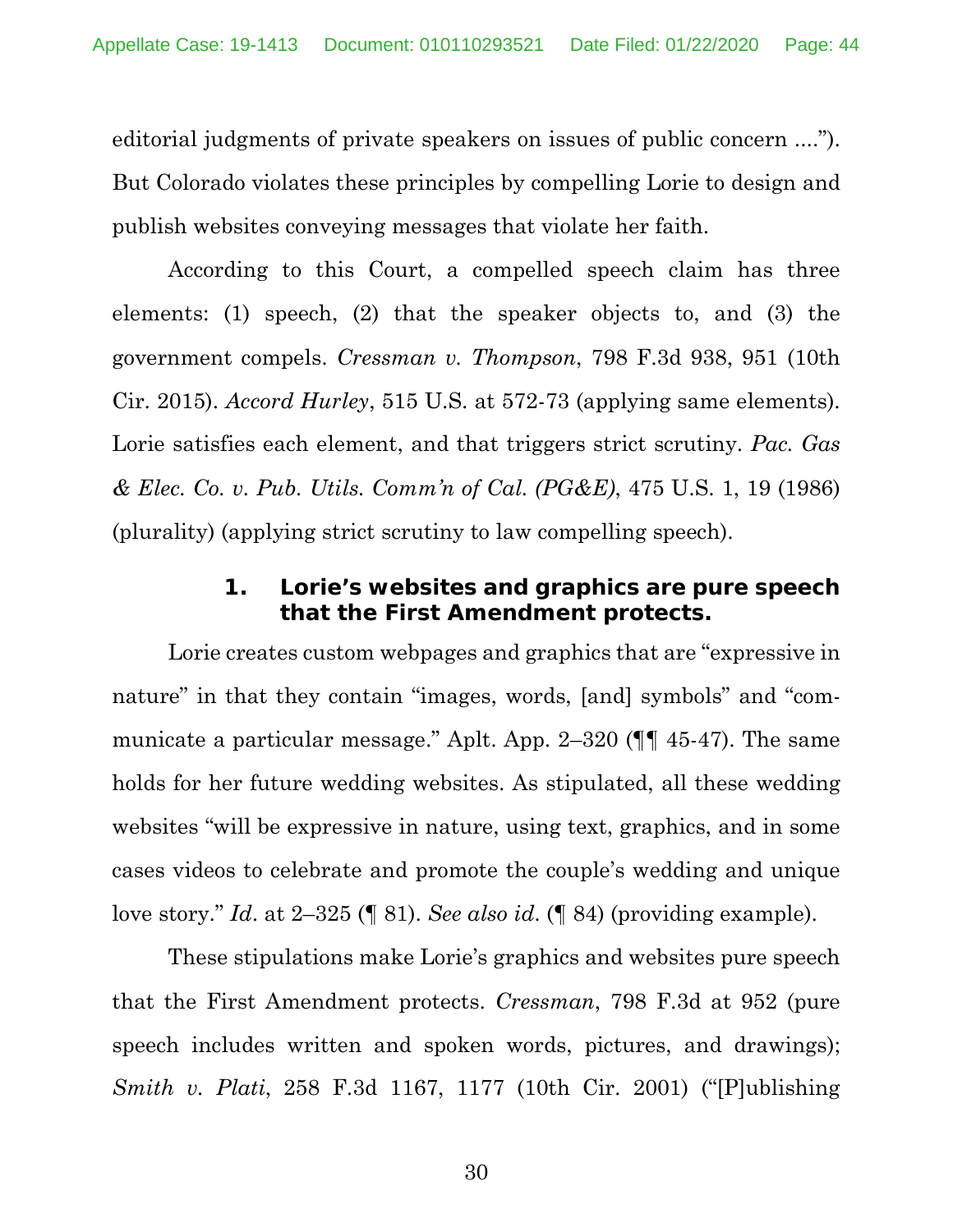Netbuffs.com is undoubtedly an activity protected by the First Amendment.").

### **2. Lorie's faith requires her to object to the message conveyed by websites celebrating same-sex marriage.**

As Colorado has stipulated, Lorie objects to creating custom websites for same-sex weddings because "by doing so, [Lorie and her studio] would be expressing a message celebrating and promoting a conception of marriage that they believe is contrary to God's design for marriage." Aplt. App. 2–327 (¶ 94). This concession makes sense.

Lorie's websites and graphics "communicate a particular message," and "[e]very aspect of" her graphics "contributes to the overall messages" Lorie conveys through her websites, and her wedding websites celebrate and promote the couple's wedding and unique love story. *Id*. at 2–320-21, -325 (¶¶ 45-47, 53, 81). By creating wedding websites and graphics about a same-sex wedding, Lorie would necessarily convey messages celebrating that same-sex wedding and marriage—messages that violate her faith. *Id*. at 2–323-24, -327 (¶¶ 66, 78, 94). *TMG*, 936 F.3d at 752-53 (forcing filmmakers to create films conveying "the same 'positive' message … about same-marriage as they do for opposite-sex marriage" compels speech).

Just because Lorie objects to this message does not mean she objects to any person because of their status. Colorado concedes that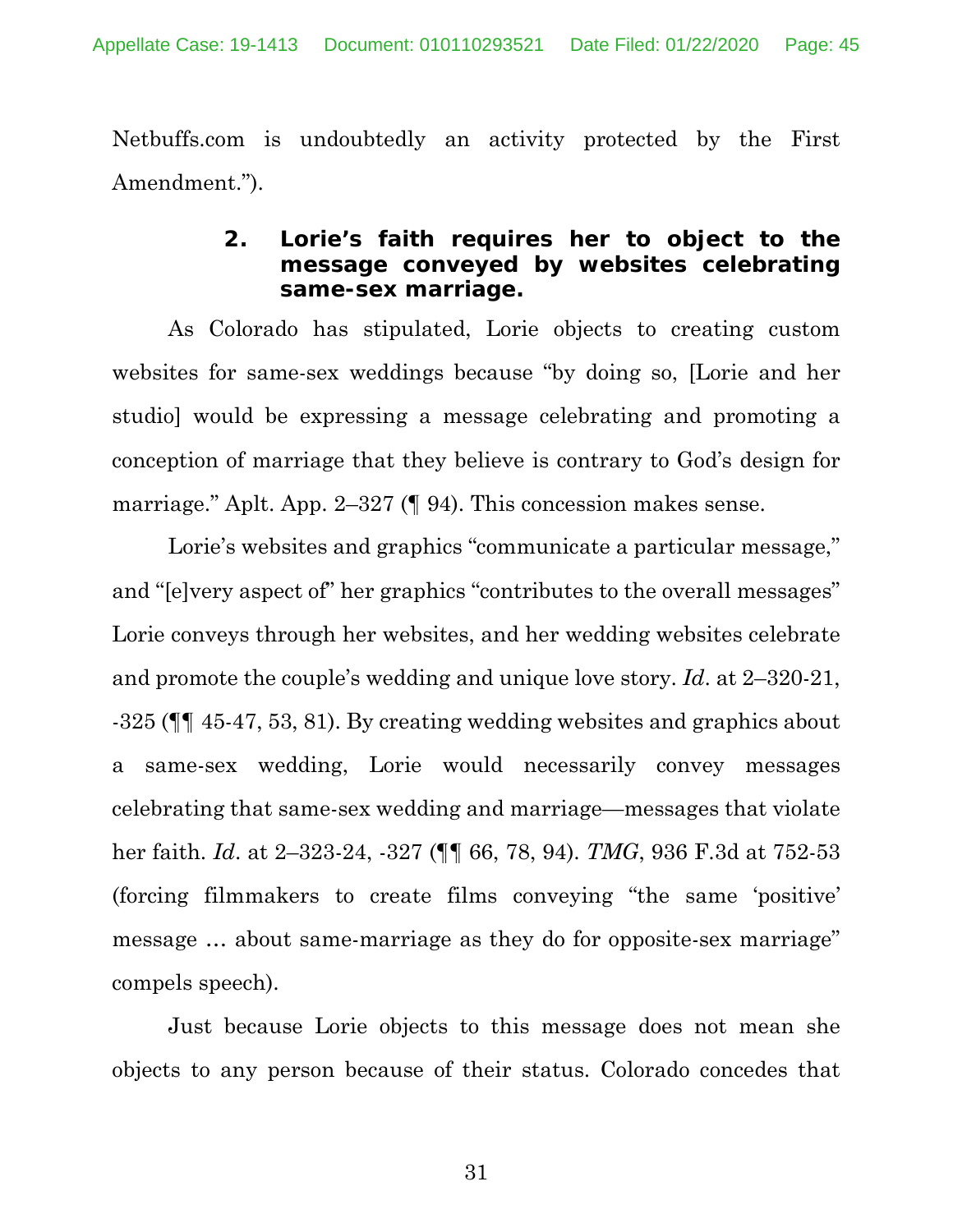Lorie serves regardless of status, does not discriminate against LGBT persons, and makes only message-based referrals. Aplt. App. 2–322-23 (¶¶ 64-66). But Lorie cannot create content that violates her faith *for anyone*, no matter who they are. *Id*. (¶¶ 65-66). Her objection always turns on the content of what's requested, not the orientation of who's requesting. Just as atheist graphic designers can decline to create websites promoting Christianity without discriminating against Christians, so too can Lorie decline to create websites promoting samesex marriage without discriminating against anyone.

The Supreme Court drew the same message/status distinction in *Hurley*. There, the Court allowed parade organizers to decline a LGBT group's request to march with its banner in a parade because that decision turned on a "message [the organizers] disfavored" (i.e., the "unqualified social acceptance of gays and lesbians"), not anyone's sexual orientation. 515 U.S. at 572, 574-75 (organizers did not exclude "homosexuals as such" from parade). *Accord Boy Scouts of Am. v. Dale*, 530 U.S. 640, 653-54 (2000) (affirming distinction).

As the Arizona Supreme Court recently said in a case like Lorie's, an artist's "message-based refusal" to celebrate same-sex weddings deserves protection; that refusal "is *not* based on a customer's sexual orientation." *B&N*, 448 P.3d at 910-11 (emphasis added); *N.Y. State Club Ass'n, Inc. v. City of New York*, 487 U.S. 1, 13 (1988) (distinguishing exclusion based on someone's views from exclusion based on status);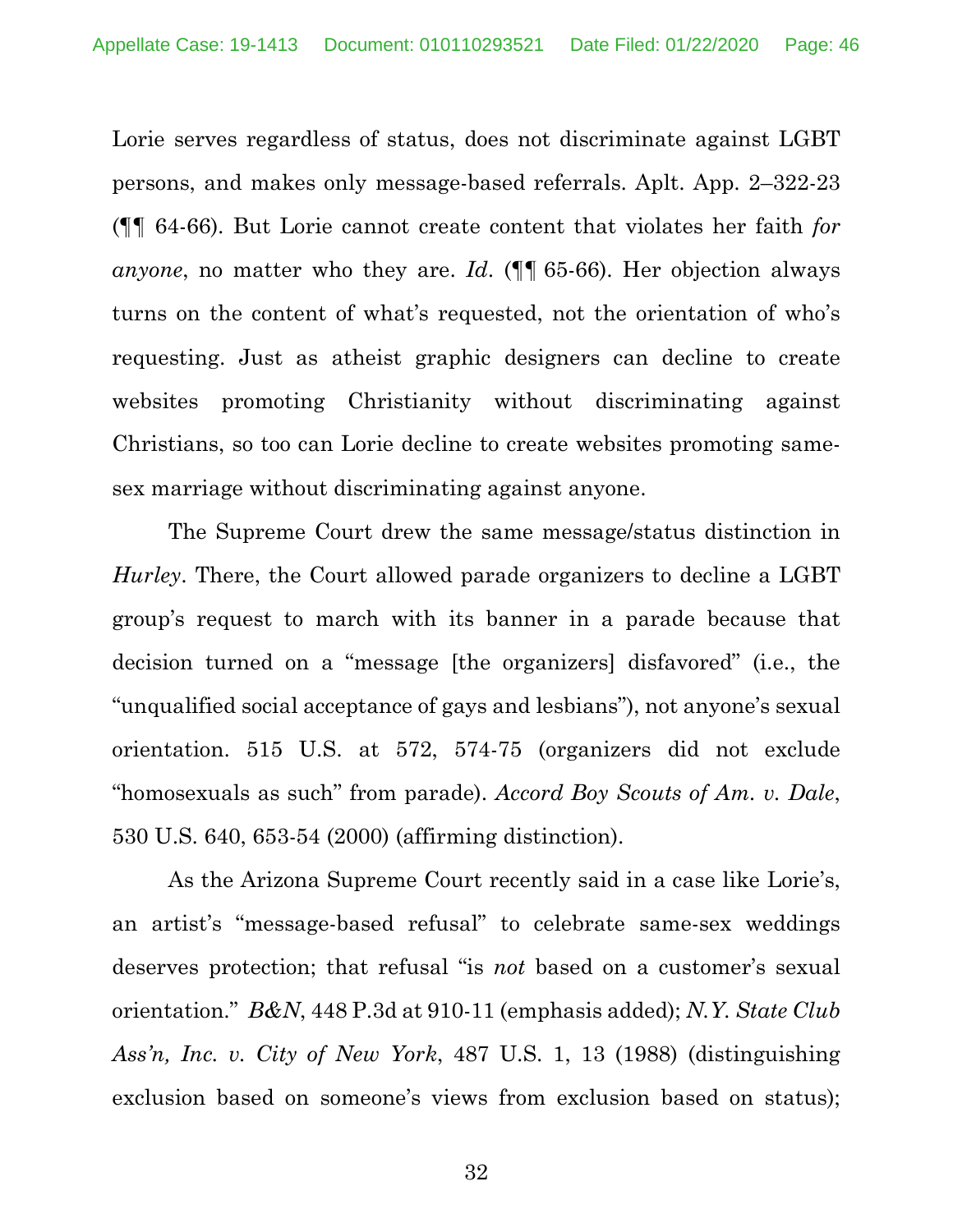*World Peace Movement of Am. v. Newspaper Agency Corp.*, 879 P.2d 253, 258 (Utah 1994) (newspaper did not commit status discrimination when declining to print religious group's advertisement because "it was the message itself that [the newspaper] rejected, not its proponents").

That's true for Lorie too. Colorado has so stipulated, Aplt. App. 2– 322-23 (¶¶ 64-66), and these stipulations are decisive. They disprove the district court's assumption that Lorie discriminates. *Id*. at 3–578. And they prove she objects only to speaking particular messages. Nothing more.

#### **3. Colorado compels Lorie to design and publish websites to which she objects.**

Colorado has conceded that it compels Lorie to create websites celebrating same-sex weddings. For the past eight years, Colorado has interpreted CADA to require speakers (including Lorie) to create speech celebrating same-sex weddings if they do so for opposite-sex weddings. Aplt. App. 2–456 (claiming that Lorie seeks to "discriminate against same sex couples" in violation of CADA); Br. for Resp't Colo. Civil Rights Comm'n at 20, 24, *Masterpiece I*, 138 S. Ct. 1719 (2018) (No. 16-111), 2017 WL 4838416, at \*20, \*24 (interpreting CADA to compel cake designer to "add congratulatory" content on cakes with which he disagreed).

Colorado roots this interpretation in the Accommodation Clause which requires public accommodations to provide "full and equal enjoyment of" its "services" regardless of sexual orientation. Colo. Rev.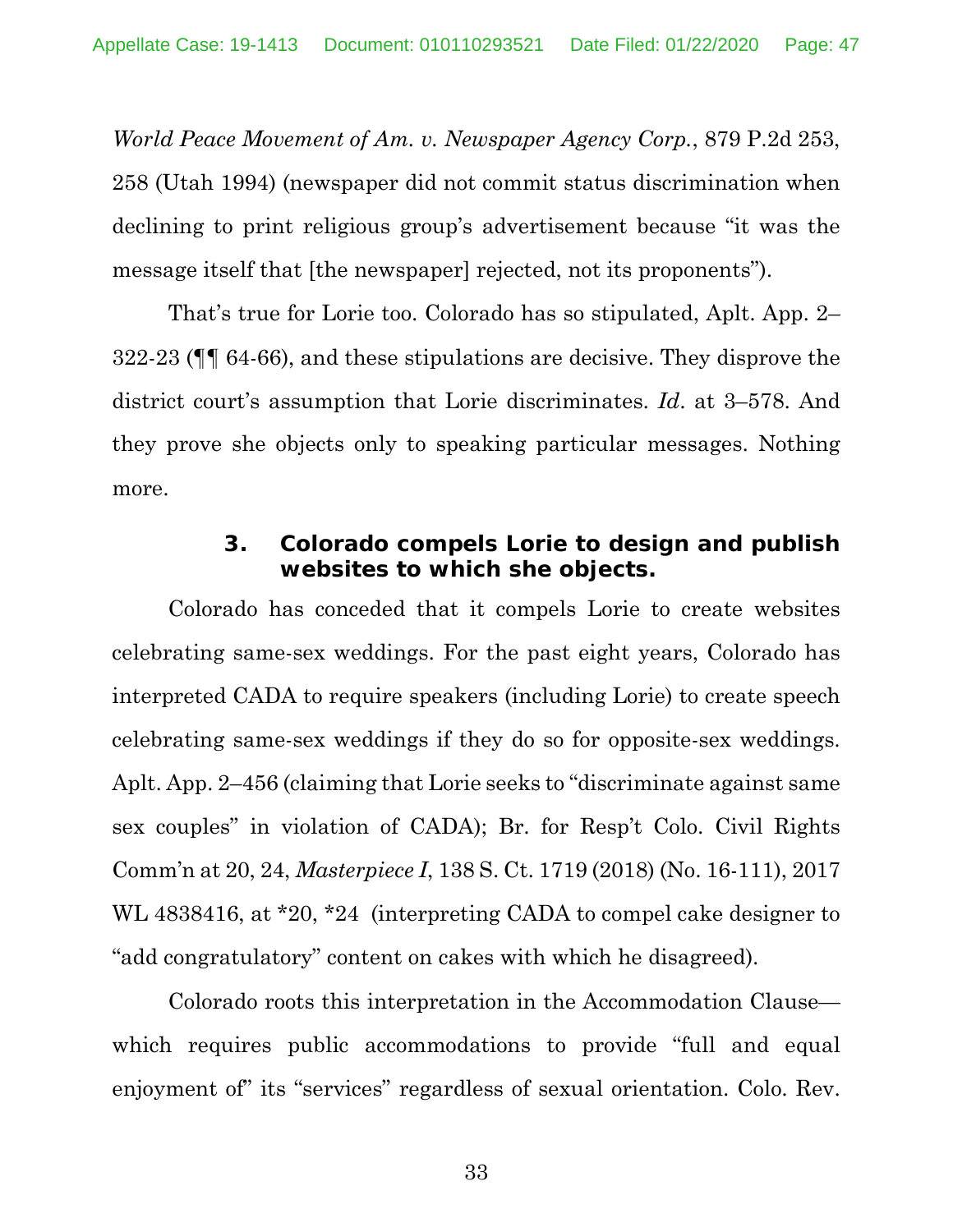Stat.  $\S$  24-34-601(2)(a). But Colorado goes beyond the text to require *equal messages*, i.e. creative professionals must speak the same message about same-sex marriage as about opposite-sex marriage. *Supra* Br. for Resp't Colo. Civil Rights Comm'n, *Masterpiece I*, 138 S. Ct. 1719 (2018) (No. 16-111), 2017 WL 4838416, at \*20, \*24. *See also TMG*, 936 F.3d at 748-49 (Minnesota adopting same interpretation of similar law).

And CADA's penalties demand compliance. Colorado punishes commissioned speakers who speak exclusively in favor of opposite-sex marriages with fines, cease-and-desist orders, mandatory staff reeducation training, and reporting requirements. *See* Aplt. App. 2–316-17, -367-96 (¶¶ 17, 25, Ex. C-F). These penalties compel Lorie.

In response, Colorado says the Accommodation Clause regulates discriminatory business conduct, not speech. Aplt. App. 2–437. But this confuses facial and as-applied invalidity. The public accommodation law in *Hurley*, for example, did "not, on its face, target speech or discriminate on the basis of its content"; its "focal point" was stopping "the act of discriminating." 515 U.S. at 572. But the law still compelled speech because its "application … had the effect of declaring … speech itself [the parade] to be the public accommodation." *Id*. at 573. *Hurley* instructs courts to look beyond a law's text or purpose to whether it applies to speech. *Id*. at 572; *accord* TMG, 936 F.3d at 752, 758 (making this point); *B&N*, 448 P.3d at 913-14 (same). And here the law does. It applies to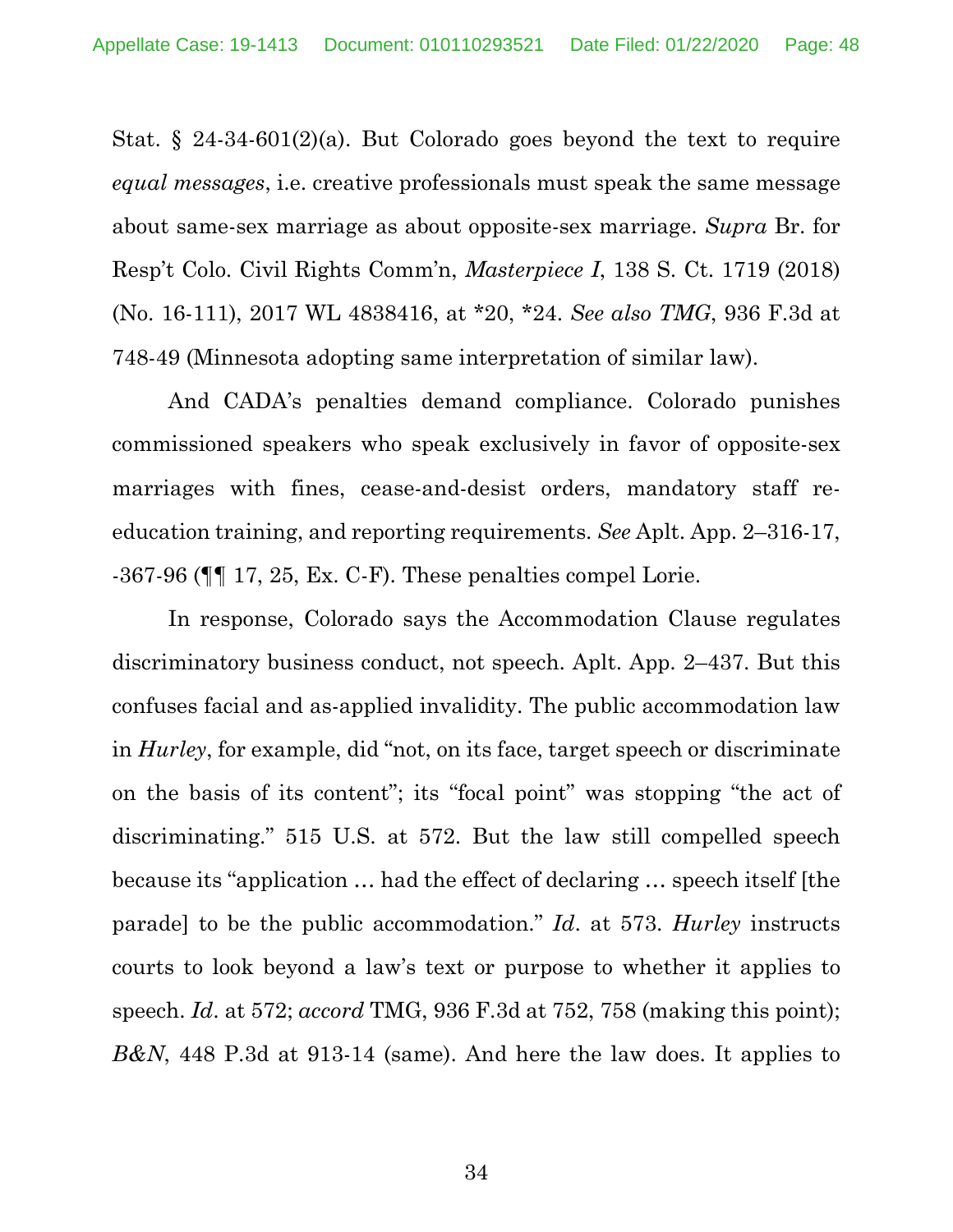Lorie's websites and graphics, compelling her to create them and infringing her editorial judgment.

Colorado says *Hurley*'s protection is limited to nonprofits. Aplt. App. 2–440. But *Hurley* rejected that very distinction. 515 U.S. at 574 (compelled speech protections "enjoyed by business corporations generally," including "professional publishers"). So have many other courts. *TMG*, 936 F.3d at 752, 758 (public accommodation could not compel for-profit film studio); *B&N*, 448 P.3d at 913-14 (same for art studio); *McDermott v. Ampersand Publ'g, LLC*, 593 F.3d 950, 962 (9th Cir. 2010) (applying *Hurley* to protect newspaper); *Claybrooks v. Am. Broad. Cos., Inc.*, 898 F. Supp. 2d 986, 999 (M.D. Tenn. 2012) (applying *Hurley* to protect television studio from non-discrimination law).

Public accommodation laws, including CADA, regularly apply to nonprofits. Colo. Rev. Stat. § 24-34-601(1) (public accommodations include "place of business" *and* "any [other] place offering services … to the public); *Hurley*, 515 U.S. at 572, 580 (citing cases allowing these laws to apply to nonprofits). That application is not "peculiar"; what's peculiar is when officials apply these laws to "speech itself." *Id*. at 558.

Finally, Colorado defends compelling Lorie by attributing any message in Lorie's websites to her clients. Aplt. App. 2–443-46 (arguing "reasonable observers" would do this). But this defense doesn't work. Colorado has already stipulated that (1) "[v]iewers" of Lorie's wedding websites "will know that the websites are [her] original artwork...";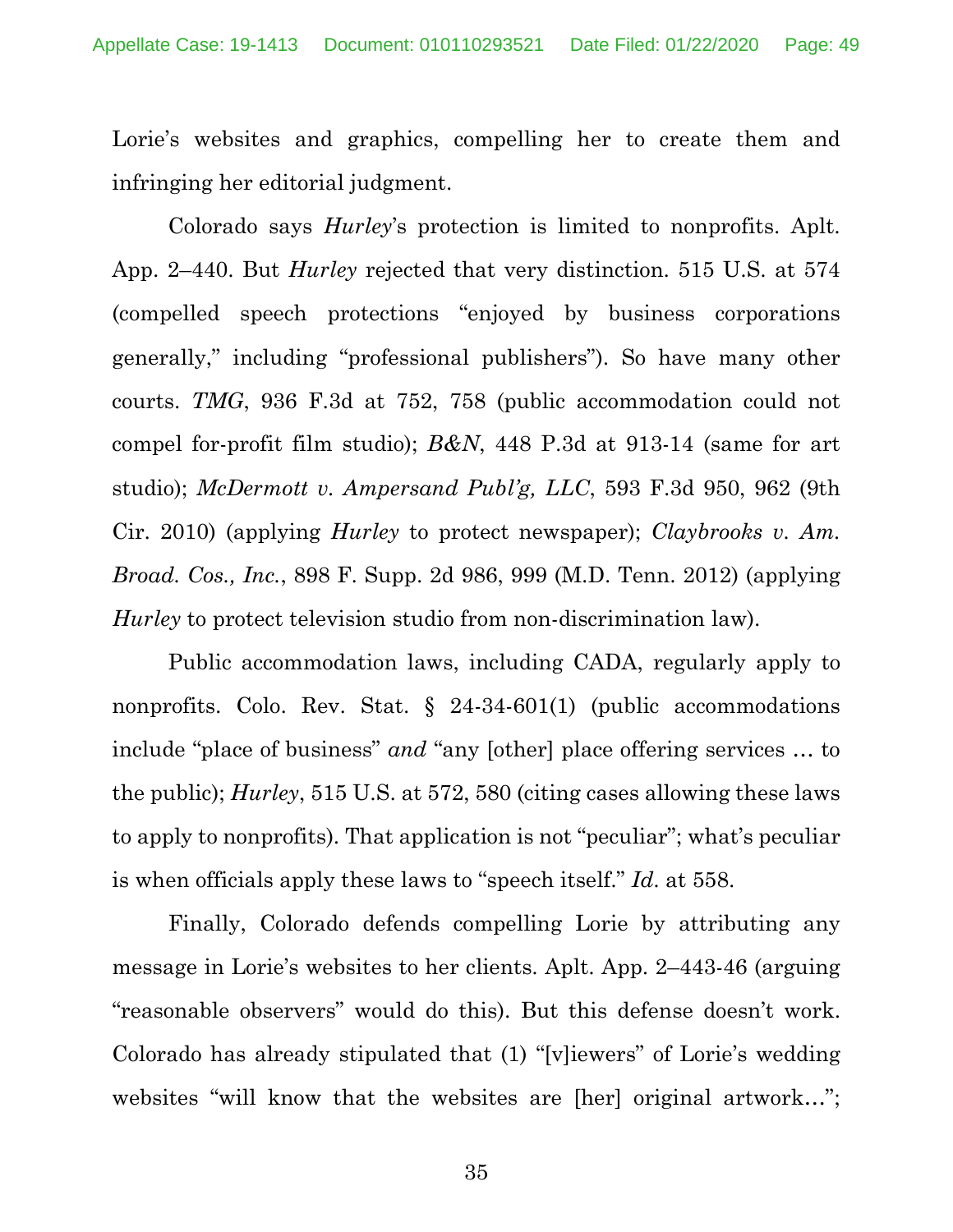(2) these websites "express Ms. Smith's and 303 Creative's message…"; and (3) "Plaintiffs' intended message of celebration … will be unmistakable to the public…" *See id.* at 2–325-26 (¶¶ 79, 83, 88).

The defense also fails legally. The government may not force someone to express "another speaker's message." *Rumsfeld v. Forum for Acad. & Institutional Rights, Inc.*, 547 U.S. 47, 63 (2006). That's why the Supreme Court has found compelled speech in situations where no one would attribute speech to the objector. *Wooley v. Maynard*, 430 U.S. 705, 715 (1977) (state's motto on license plate); *PG&E*, 475 U.S. at 6-7, 15 n.11 (newsletter attributed to someone besides objector). *Accord B&N*, 448 P.3d at 911-12 (rejecting misattribution argument).

Indeed, under Colorado's misattribution theory, the government could compel *any commissioned speaker* to express *any message* whatsoever—from freelance writers, lawyers, publishers, painters, printers, and graphic designers to advertising firms, newspapers, and internet companies. That has never been the law. *Lorie* creates the websites. They're her speech. Colorado may not compel it.

### **4. Lorie should enjoy the same editorial freedom other online speakers regularly exercise.**

Lorie seeks the freedom to control what internet content she creates and publishes online. But this is not unusual. Large internet companies regularly exercise this editorial freedom and invoke compelled-speech principles to do so. Lorie deserves as much, if not more, freedom.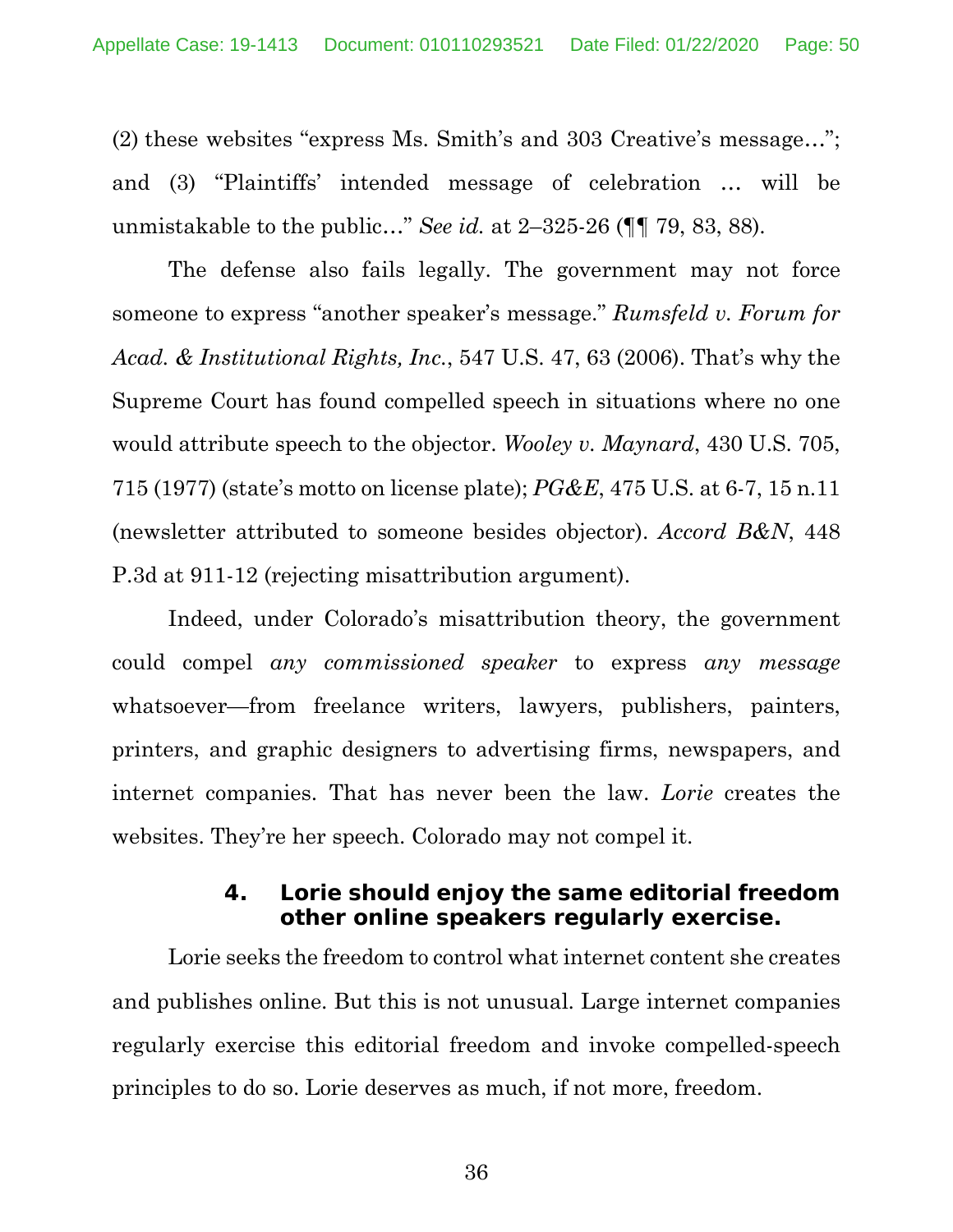For example, in *Jian Zhang v. Baidu.com*, an internet company blocked certain webpages on its search engine, and some citizens sued, , attempting to use New York's public accommodation law to force the company to publish certain search results on its webpage. 10 F. Supp. 3d at 435-36. The court dismissed the lawsuit because it would violate the company's First Amendment right to exercise "editorial control." *Id*. at 439-40.

Companies like Google, Yahoo, Microsoft, and Facebook have won similar cases protecting their editorial freedom to control their website content. *Langdon v. Google, Inc.*, 474 F. Supp. 2d 622, 630 (D. Del. 2007) (companies cannot be compelled to place advertisements on their webpages); *e-ventures Worldwide, LLC v. Google, Inc.*, No. 2:14-CV-646- FtM-PAM-CM, 2017 WL 2210029, at \*4 (M.D. Fla. Feb. 8, 2017) (Google cannot be compelled to place certain results in search engine); *La'Tiejira v. Facebook, Inc.*, 272 F. Supp. 3d 981, 991 (S.D. Tex. 2017) (Facebook had "First Amendment right to decide what to publish and what not to publish on its platform.").

The Communication Decency Act confirms this editorial freedom. Congress enacted the CDA to stop lawsuits threatening "freedom of speech in the new and burgeoning Internet medium." *Ricci v. Teamsters Union Local 456*, 781 F.3d 25, 27-28 (2d Cir. 2015). The law provides tort immunity to "interactive computer service" providers when they act as "the publisher or speaker" of content provided by someone else. 47 U.S.C.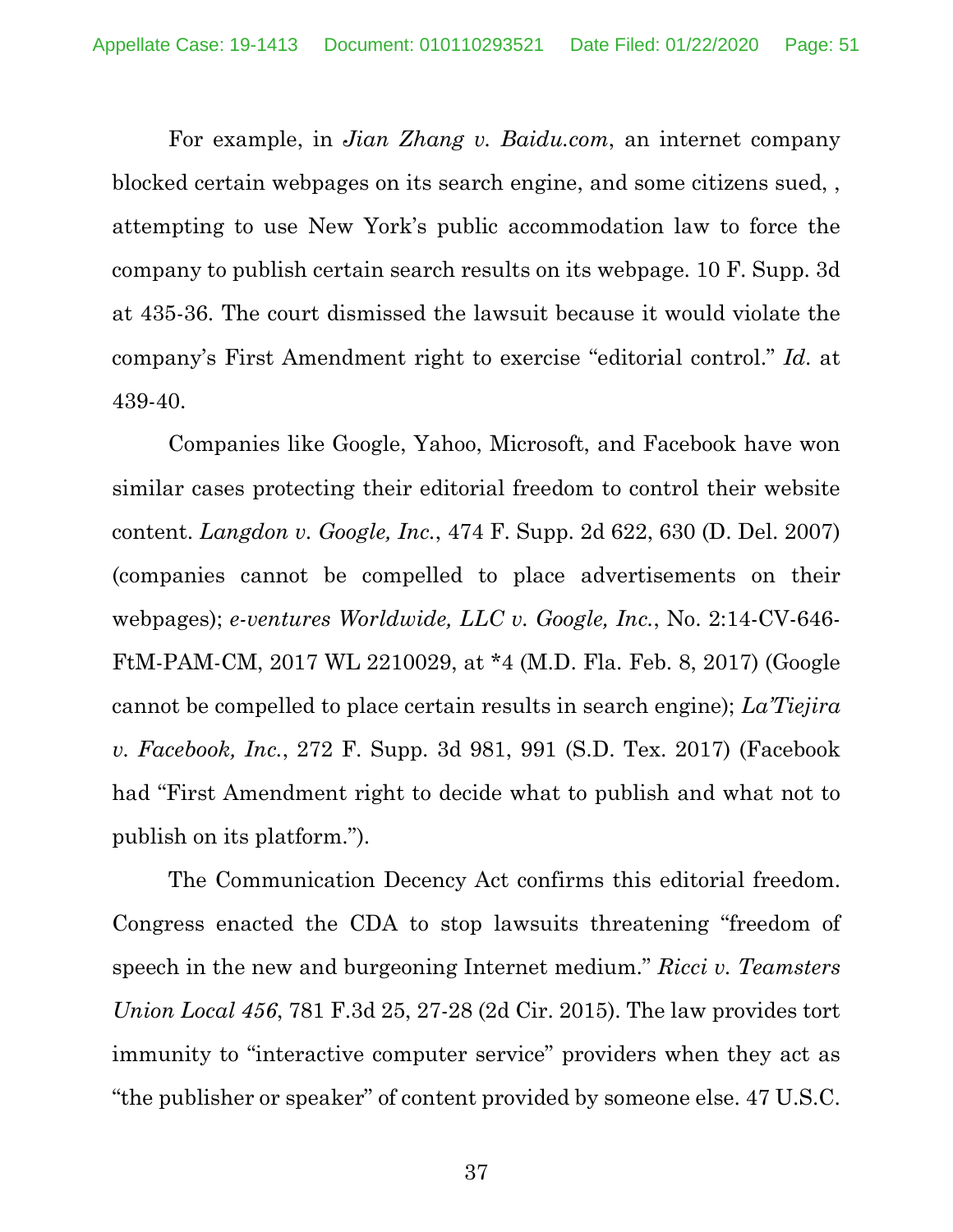§ 230. And as CDA caselaw confirms, internet companies use "a publisher's traditional editorial functions" when they decide "whether to publish, withdraw, postpone or alter content" on its webpages. *Zeran v. Am. Online, Inc.*, 129 F.3d 327, 330 (4th Cir. 1997). Yet Colorado tries to force Lorie to do exactly that—publish certain content online. That infringes her traditional editorial function.8

This is not to say governments can never regulate these large internet companies. Perhaps some monopoly rationale would suffice. But if large companies have the freedom to control what their websites say, a small website designer like Lorie does too.

# **5. Compelling Lorie to speak creates a dangerous and limitless principle.**

As just discussed, Lorie seeks freedoms others regularly exercise. But Colorado seeks a novel and limitless power—the power to compel commissioned speakers to speak any message the government wants.

This principle does not stop online or with debates about marriage. If Colorado can use CADA to compel Lorie to design and publish websites she disagrees with, then Colorado can also force:

<sup>8</sup> To be clear, the CDA does not immunize Lorie because she creates her own content rather than publishing someone else's. But CDA caselaw illuminates what constitutes editorial judgment online. If online publishers exercise editorial control when they publish someone's speech, then certainly online creators like Lorie exercise editorial control when they create and publish their own speech.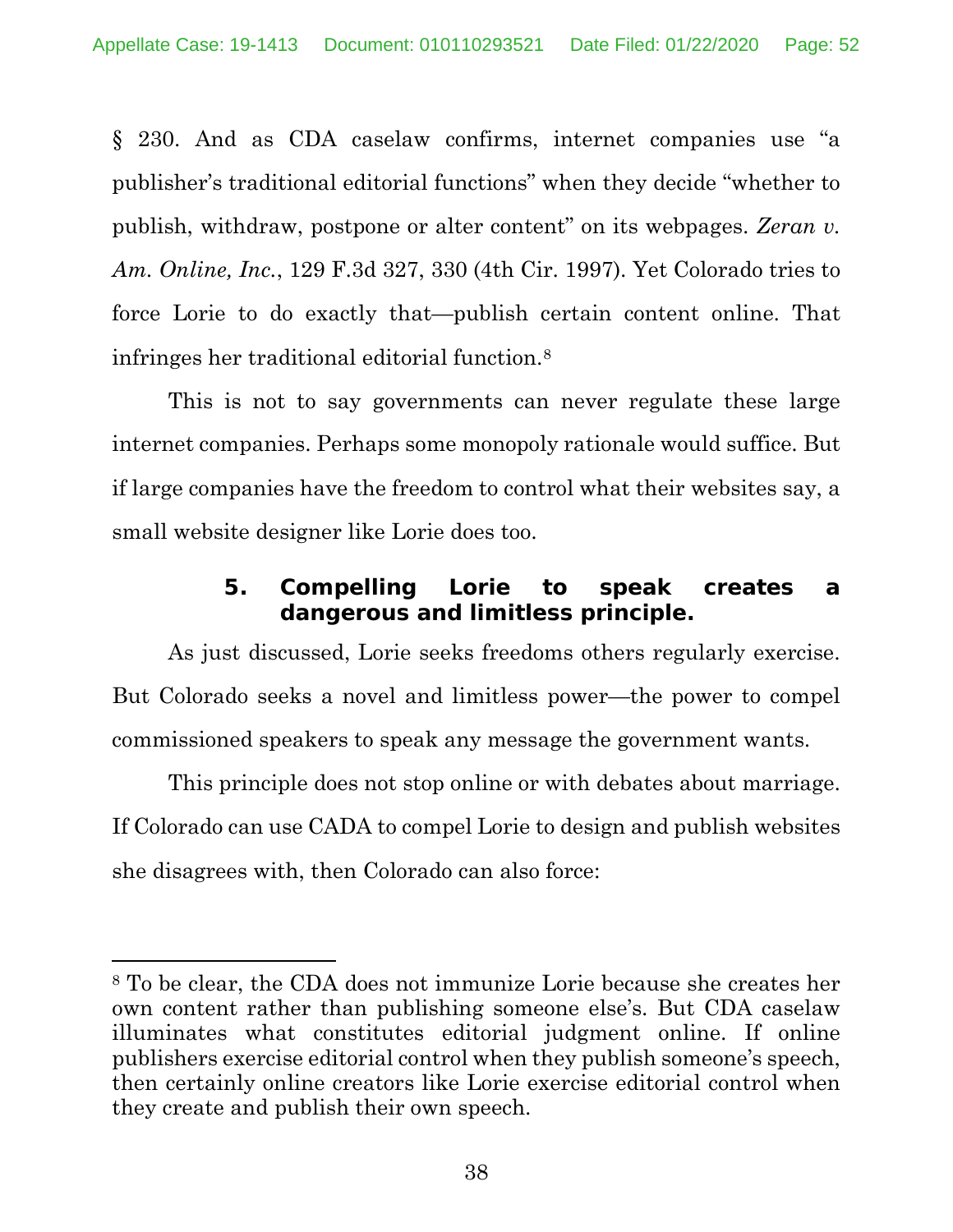- a gay tattoo designer to ink "Homosexuality is an abomination. Leviticus 18:22" on a Mormon's arm;
- a LGBT-owned printing company to design t-shirts condemning bisexuality for the Westboro Baptist Church;
- a Muslim web designer to create websites promoting synagogues because the designer will do so for mosques;
- an Atheist singer to sing hymns at a Catholic Easter service; or
- a progressive bar association to publish statements promoting Israel.9

In fact, if Colorado can compel Lorie, nothing stops it from adding "political beliefs" as a protected class to CADA and then forcing speakers to convey political messages with which they disagree, such as forcing Democratic speechwriters to write speeches supporting Republican politicians. Some public accommodation laws already do this.10 *TMG*, 936 F.3d at 756 (making this point).

As these examples show, free-speech protections transcend this case and any particular debate about marriage. These freedoms apply to all. Otherwise, they hinge on the views of who happens to hold office. In our pluralistic society, giving speakers that freedom is the better course—for everyone.

<sup>9</sup> Eugene Volokh, *Court Allows Lawsuit Against Ideological Group for Discriminatory Rejection of Noncommercial Ad in Its Publication*, The Volokh Conspiracy (March 19, 2018), https://bit.ly/2VVZeH7.

<sup>10</sup> *E.g.*, Seattle, Wash. Mun. Code §§ 14.06.020(L), .030(B); Madison, Wisc. Code of Ordinances §§ 39.03(2), (5).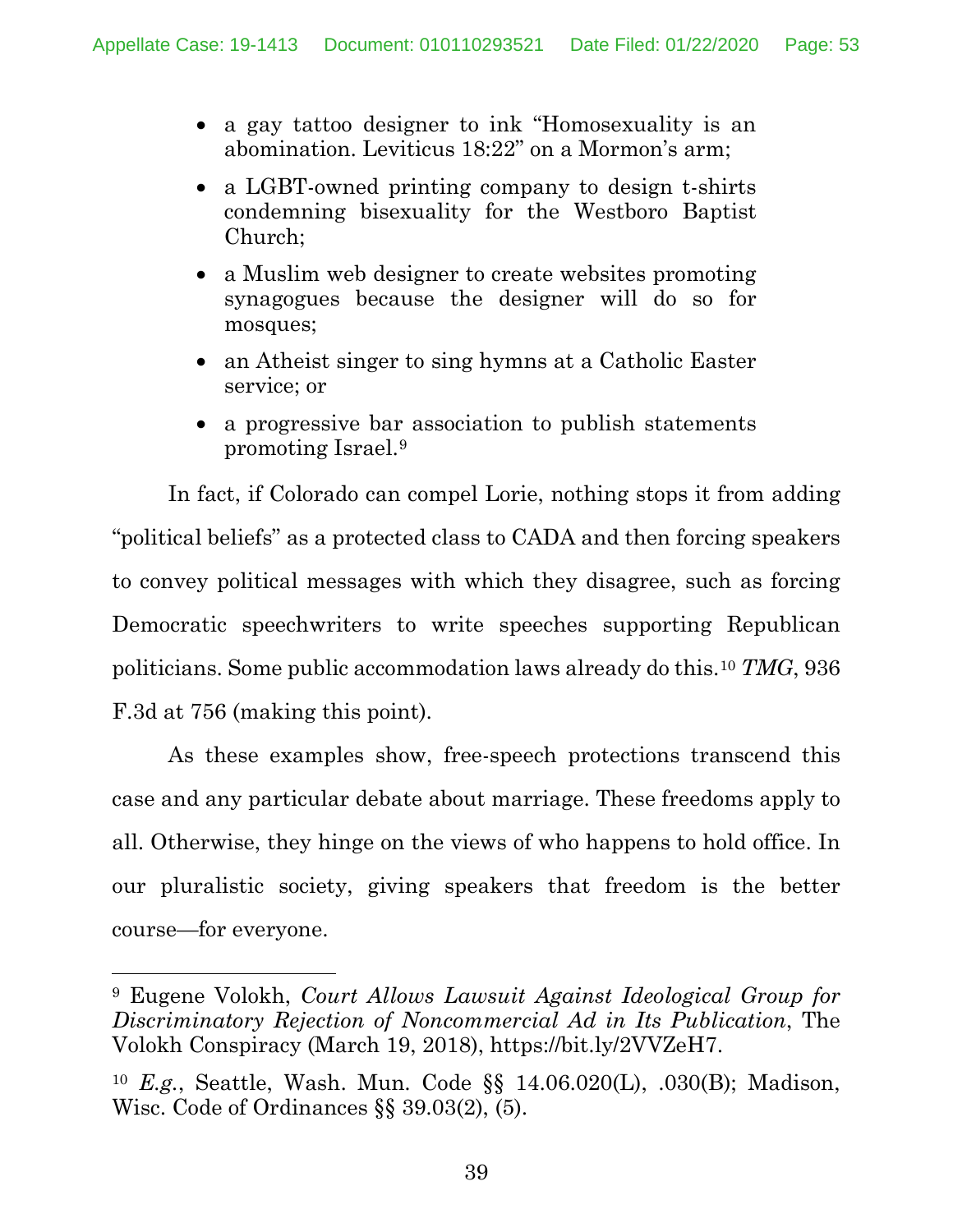### **B. The Accommodation Clause compels Lorie to speak based on content and viewpoint.**

While Lorie satisfies this Court's three-part test for compelled speech, the Accommodation Clause goes even further. It compels Lorie's speech based on content and viewpoint. That too triggers strict scrutiny. *Church on the Rock v. City of Albuquerque*, 84 F.3d 1273, 1279 (10th Cir. 1996) (strict scrutiny for such restrictions).

The Accommodation Clause regulates Lorie's speech based on content and viewpoint in three ways. First, the Clause compels Lorie to speak content that she would not otherwise convey. This "necessarily alters the content" of her expression and constitutes "a content-based regulation of speech." *Riley*, 487 U.S. at 795. *Accord Nat'l Inst. of Family & Life Advocates v. Becerra (NIFLA)*, 138 S. Ct. 2361, 2371 (2018) (same); *B&N*, 448 P.3d at 912-14 (same as to law forcing art studio to create invitations celebrating same-sex wedding).

Second, the Accommodation Clause only punishes Lorie because she conveys certain content elsewhere. If Lorie sticks to creating websites promoting clean energy or gun control, she is safe. Only if Lorie creates websites promoting opposite-sex marriage must she create websites promoting same-sex marriage.

In this way, the content of Lorie's prior speech triggers the Accommodation Clause's application. That makes the application content-based. *Tornillo*, 418 U.S. at 256 (statute "exacts a penalty on the basis of the content" because it required newspapers to print editorial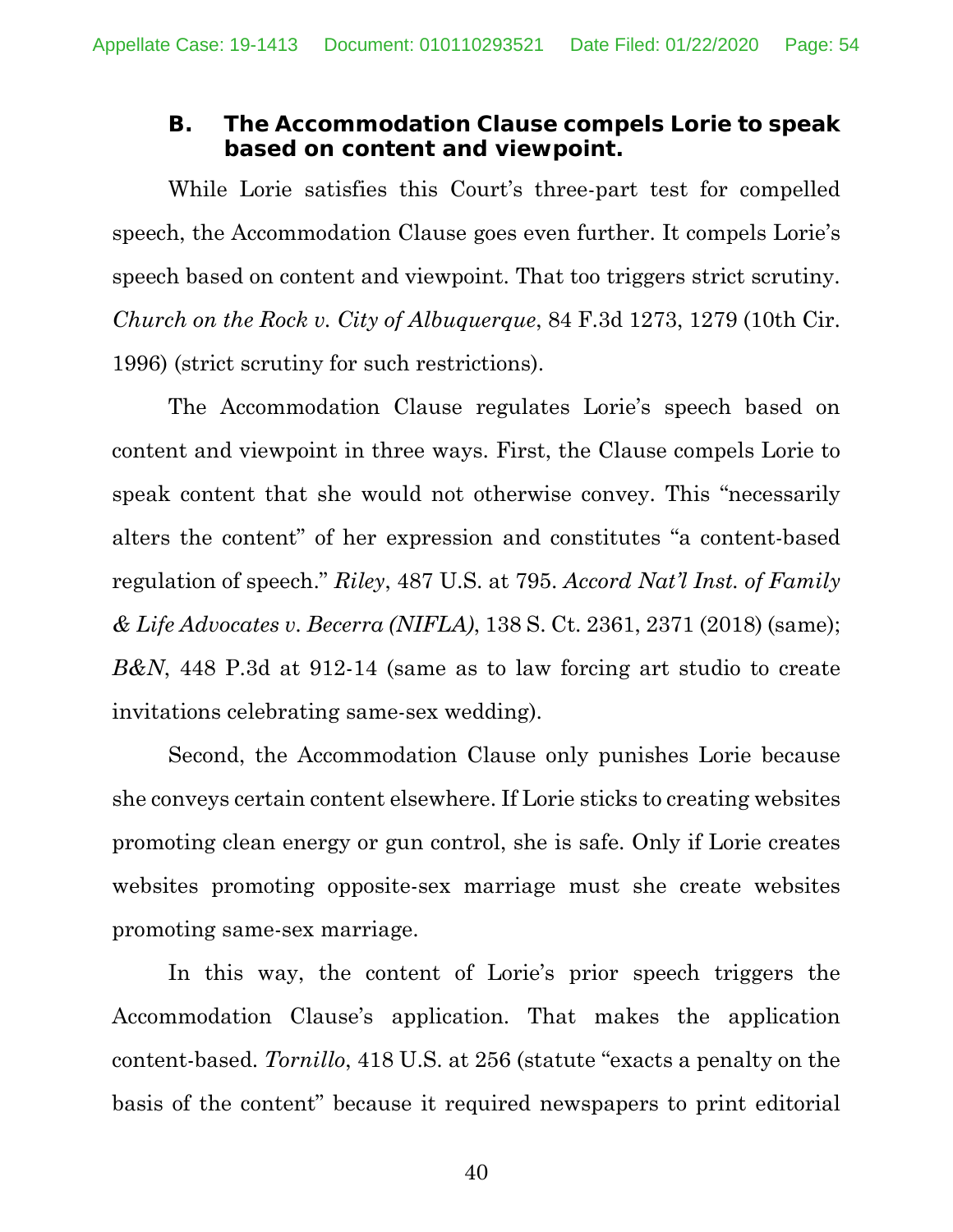only if they printed editorial with particular content earlier); *PG&E*, 475 U.S. at 13-14 (plurality) (law regulates based on content if it "condition[s] [access] on any particular expression" conveyed); *TMG*, 936 F.3d at 753 (law applied in content-based way because it treated films on oppositesex marriage "as a trigger for compelling [filmmakers] to talk about a topic they would rather avoid—same-sex marriages") (cleaned up).

Third, the Accommodation Clause mandates access only to particular viewpoints. If Lorie creates websites promoting opposite-sex marriage, the Clause does not require her to create websites advocating lower taxes, only websites promoting same-sex marriage.

Accordingly, the Accommodation Clause is viewpoint-based, awarding "access … only to those who disagree with [Lorie's] views." *PG&E*, 475 U.S. at 13-14 (law viewpoint-based because it did not award access to company's newsletter "to the public at large," only to those "who disagree with [the company's] views"); *Turner Broad. Sys., Inc. v. F.C.C.*, 512 U.S. 622, 654 (1994) (law in *PG&E* "conferred benefits to speakers based on viewpoint"). Viewpoint- and content-based applications like these must overcome strict scrutiny.

### **C. The Communications Clause also restricts Lorie's speech based on its content and viewpoint.**

Just as the government cannot compel speech without satisfying strict scrutiny, it cannot restrict speech based on "its ideas, its subject matter, or its content" without satisfying strict scrutiny. *Reed v. Town of*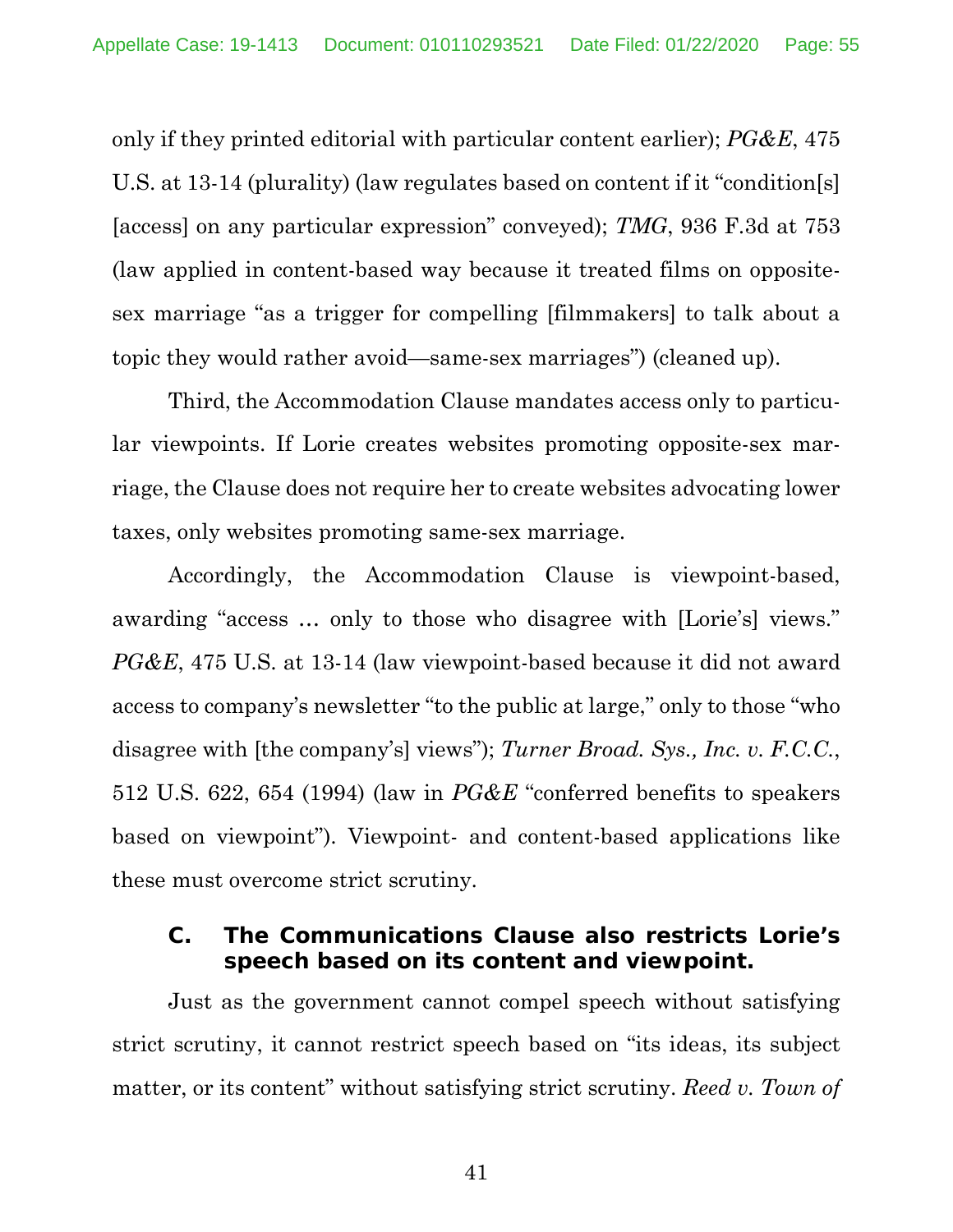*Gilbert*, 135 S. Ct. 2218, 2226 (2015) (citation omitted). A law restricts speech based on content if it facially draws distinctions based on a speaker's message or if it cannot be justified without reference to speech's content. *Id*. at 2227. A law restricts speech based on viewpoint when it "targets not subject matter, but particular views taken by speakers on a subject." *Rosenberger v. Rectors & Visitors of Univ. of Va.*, 515 U.S. 819, 829 (1995).

The Communication Clause fails all these tests. Facially, the Clause prohibits "any … communication" indicating that "services … will be refused" or that an individual "is unwelcome, objectionable, unacceptable, or undesirable" because of "sexual orientation." Colo. Rev. Stat.  $\S$  24-34-601(2)(a). This text forbids communications with certain content—denials related to sexual orientation. Statements saying "no photographs of animals" are allowed; statements (like Lorie's) saying "no websites of same-sex weddings" are forbidden. Aplt. App. 3–531. Even the district court agreed the Clause was content-based. *Id*. at 3–578.

The Clause is viewpoint-based too. It allows Lorie to post a statement supporting marriage generally, supporting same-sex *and* opposite-sex marriage, or indicating a willingness to create websites celebrating same-sex *and* opposite-sex marriages. She just cannot express views supporting *only* opposite-sex marriage or indicate a desire to *only* create websites celebrating those marriages. These restrictions favor "inclusive" views on the topic of marriage over others. That's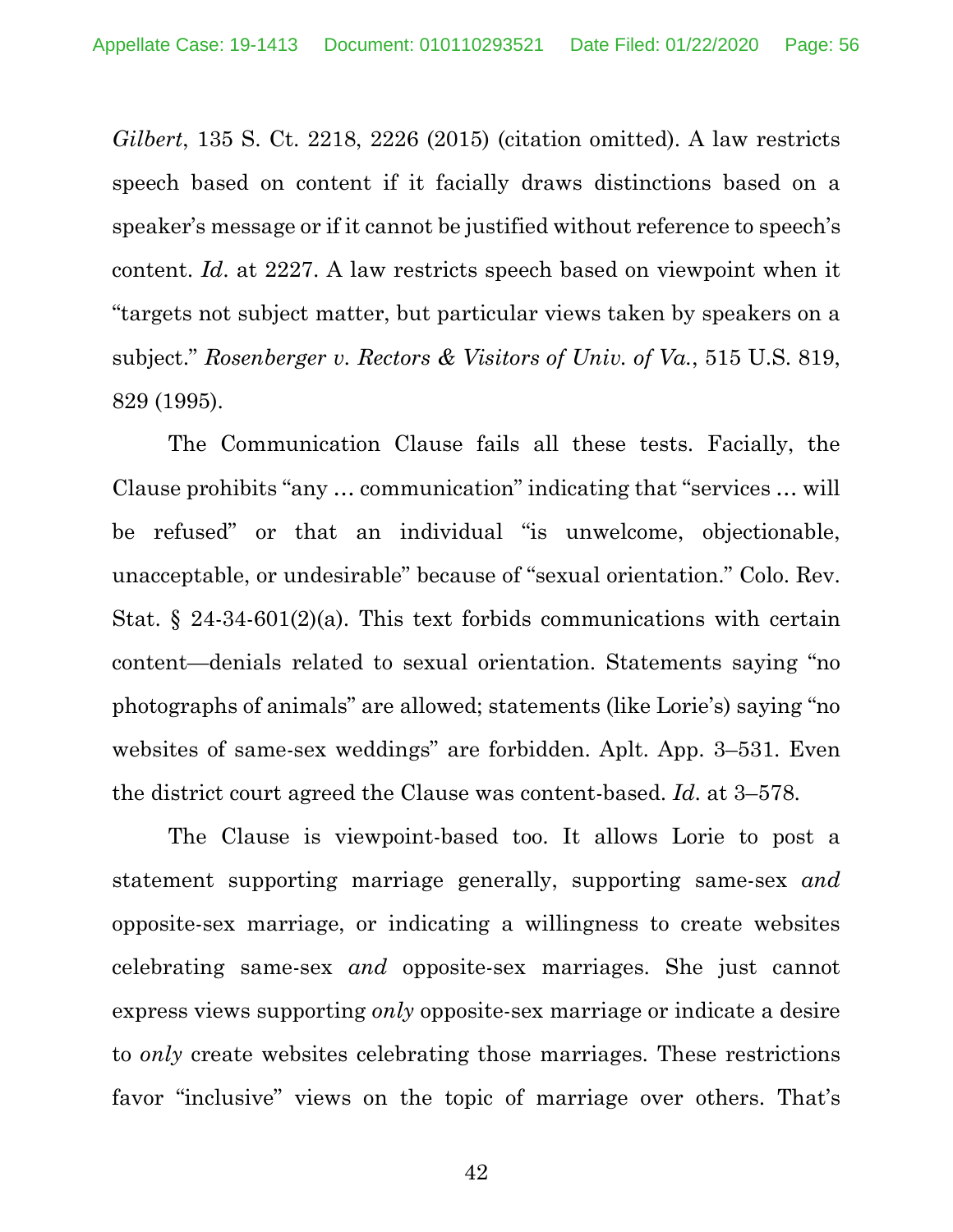viewpoint discrimination. *Matal v. Tam*, 137 S. Ct. 1744, 1751 (2017) (registration ban on just disparaging trademarks was viewpoint-based); *Tucker v. Cal. Dep't of Educ.*, 97 F.3d 1204, 1216 (9th Cir. 1996) (it was viewpoint discrimination for the government to ban a sign saying "gay marriage is a sin" but allowing a sign advocating "person's right to choose whatever mate he or she wishes").

To uphold the Clause's application to Lorie, the district court *assumed* Lorie's statement tried to commit illegal status discrimination—which was wrongly based on assuming that the Accommodation Clause was constitutional. Aplt. App. 3–576-79. But that assumption contradicts the stipulated facts and caselaw too. *See* § II.A.2. Of course, Colorado can restrict statements indicating an intent to do something illegal *and constitutionally unprotected*, like employment discrimination, fighting words, statements creating hostile work environments, and solicitation. Aplt. App. 3–576-80 (citing examples); Eugene Volokh, *The "Speech Integral to Criminal Conduct" Exception,* 101 Cornell L. Rev. 981, 1011 (2016) (explaining this doctrine). But that does not mean Colorado can declare protected speech to be illegal conduct and ban statements about that speech willy-nilly. "Speech is not conduct just because the government says it is." *TMG*, 936 F.3d at 752.

Colorado can no more ban Lorie's statement than ban a group's statement indicating its intent to exclude certain messages from its parade. Or as the Eighth Circuit explained, banning a statement like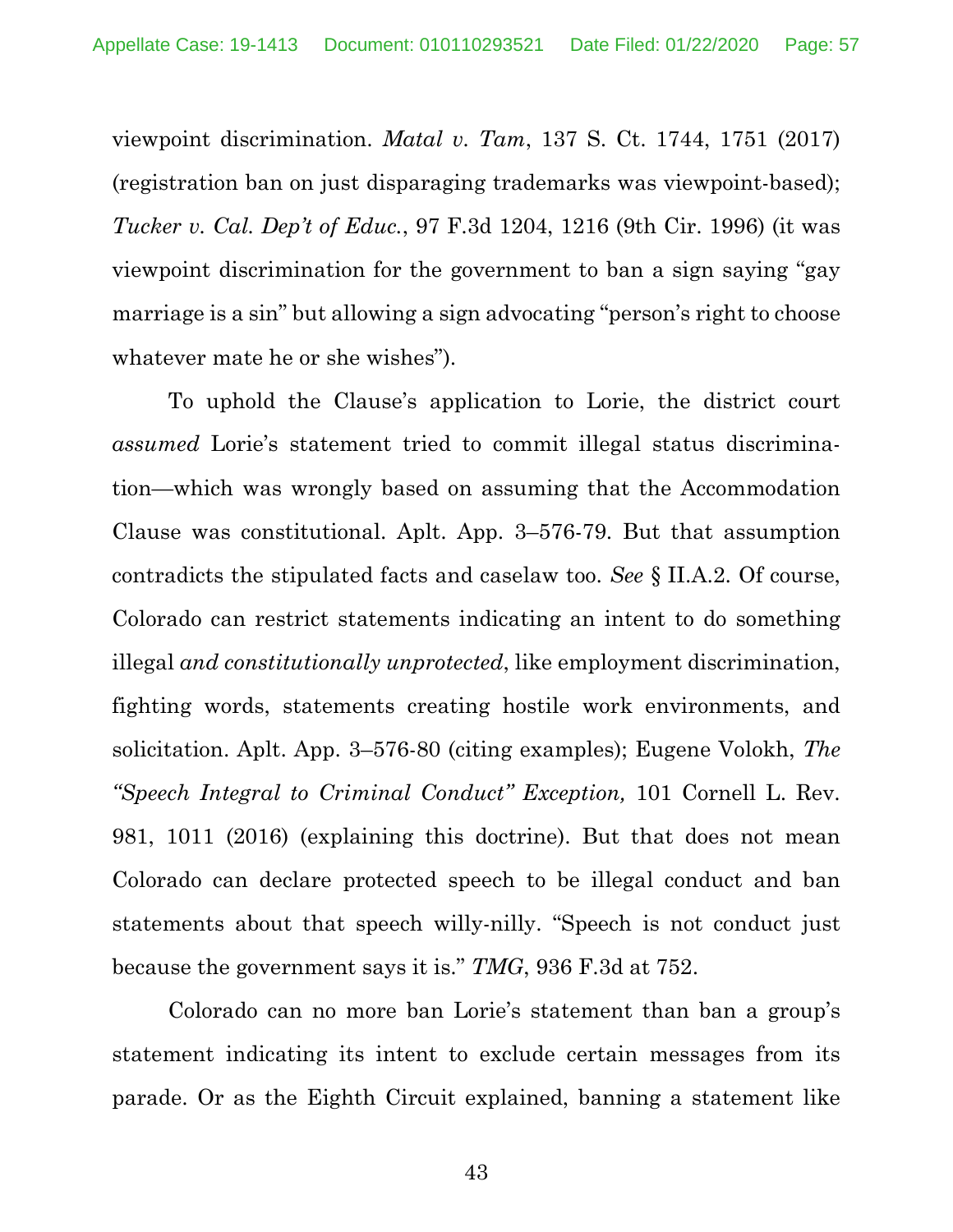Lorie's "rests on a faulty premise." *TMG*, 936 F.3d at 757 n.5. "[I]n this case" Colorado "cannot compel [Lorie] to speak, so it cannot force [her] to remain silent either." *Id*. (film studio can post statement like Lorie's). *See also B&N*, 448 P.3d at 926 (art studio can post statement like Lorie's).

Finally, citing *Hurley*, the district court says Colorado can force speakers to affirm "non-discrimination objectives" in "the realm of commercial advertising." Aplt. App. 3–582. But this theory repeats the *Hurley*-only-protects-unpaid-speakers mistake. *See* § II.A.3 *supra*. (rejecting this interpretation). This theory also overlooks *Hurley*'s actual statement: that government can prescribe orthodoxy in commercial advertising by "requiring the dissemination of purely factual and uncontroversial information." 515 U.S. at 573 (cleaned up). But websites celebrating same-sex marriage are not purely factual or uncontroversial. *NIFLA*, 138 S. Ct. at 2372 (refusing to apply commercial disclosure doctrine to notices about "abortion, anything but an 'uncontroversial' topic"). And the Communication Clause does not *compel* disclosures anyway; it *restricts* speech, as the district court said. Aplt. App. 3–576.

Just as important, Lorie's desired statement is not commercial speech. It does more than propose a commercial transaction; it discusses her religious views. *Harris v. Quinn*, 573 U.S. 616 (2014) (defining commercial speech). At the very least, Lorie's statements contain religious speech "inextricably intertwined with" commercial speech and that triggers strict scrutiny. *Riley*, 487 U.S. at 796.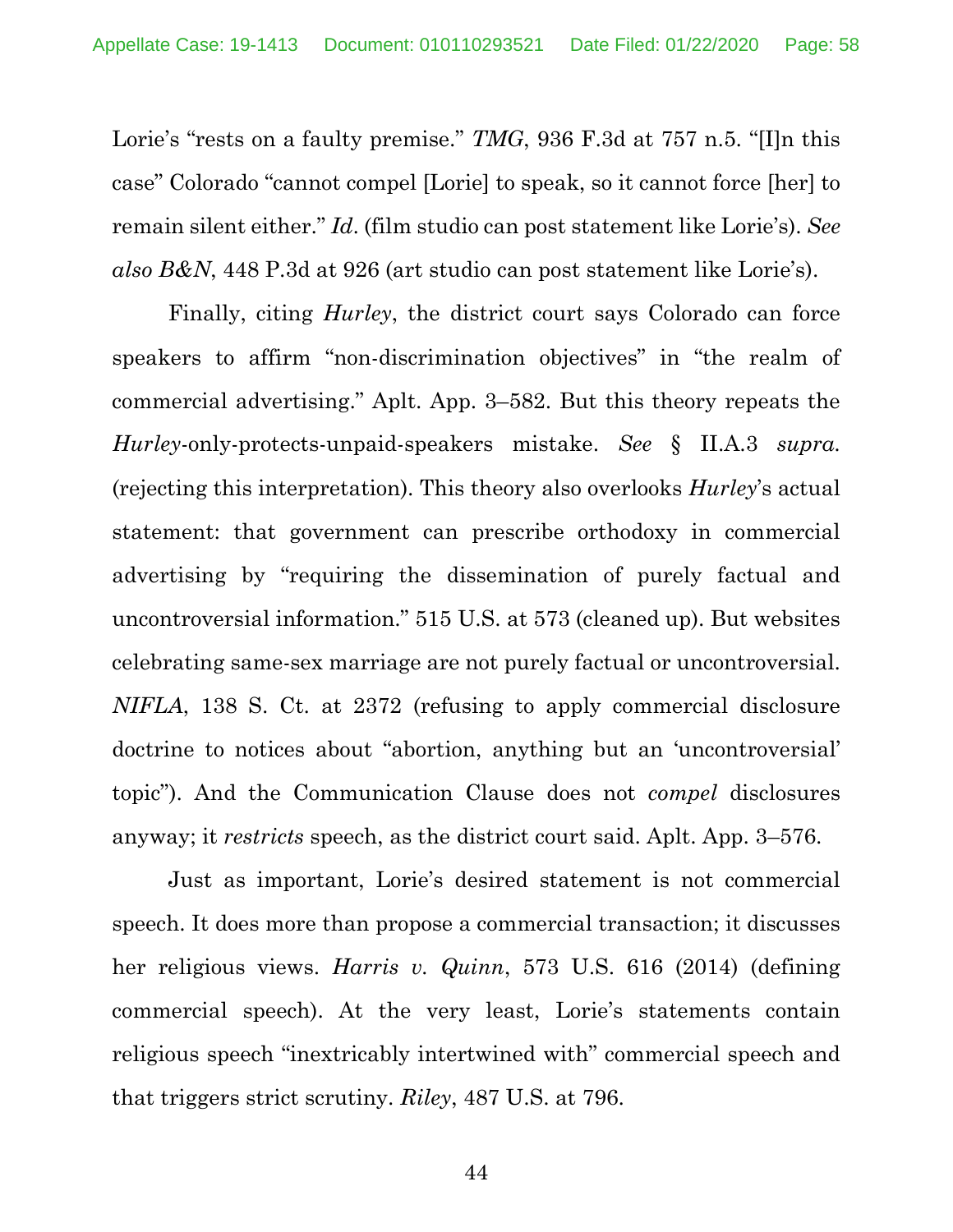Even if couched as commercial speech, Lorie's statement would "advertise[] an activity itself protected by the First Amendment" (creating certain websites). *Bolger v. Youngs Drug Prods. Corp.*, 463 U.S. 60, 67 n.14 (1983). And that still triggers greater scrutiny. *Id*.

In fact, because the Communications Clause regulates Lorie's speech based on viewpoint, the Clause triggers strict scrutiny regardless whether her speech is commercial. *Matal*, 137 S. Ct. at 1767-69 (five justices agreeing that lower scrutiny did not apply to viewpoint-based restrictions on commercial speech); *Wandering Dago, Inc. v. Destito*, 879 F.3d 20, 39 (2d Cir. 2018) (interpreting *Matal* this way). *Accord R.A.V. v. City of St. Paul*, 505 U.S. 377, 389 (1992) ("State may not prohibit only that commercial advertising that depicts men in a demeaning fashion."). So no matter how Colorado construes Lorie's speech, its decision to ban Lorie's statement triggers strict scrutiny.

#### **D. The Accommodation and Communication Clauses punish Lorie for her religious views.**

Like many other "reasonable and sincere people," Lorie holds the "decent and honorable religious" view that God ordained marriage as "a gender-differentiated union of man and woman." *Obergefell v. Hodges*, 135 S. Ct. 2584, 2594, 2602 (2015); Aplt. App. 2–319, -324 (¶¶ 31, 73-74). Lorie's faith compels her to proclaim this view about marriage through her wedding websites and her desired statement, and her faith prohibits her from contradicting this view by creating websites celebrating same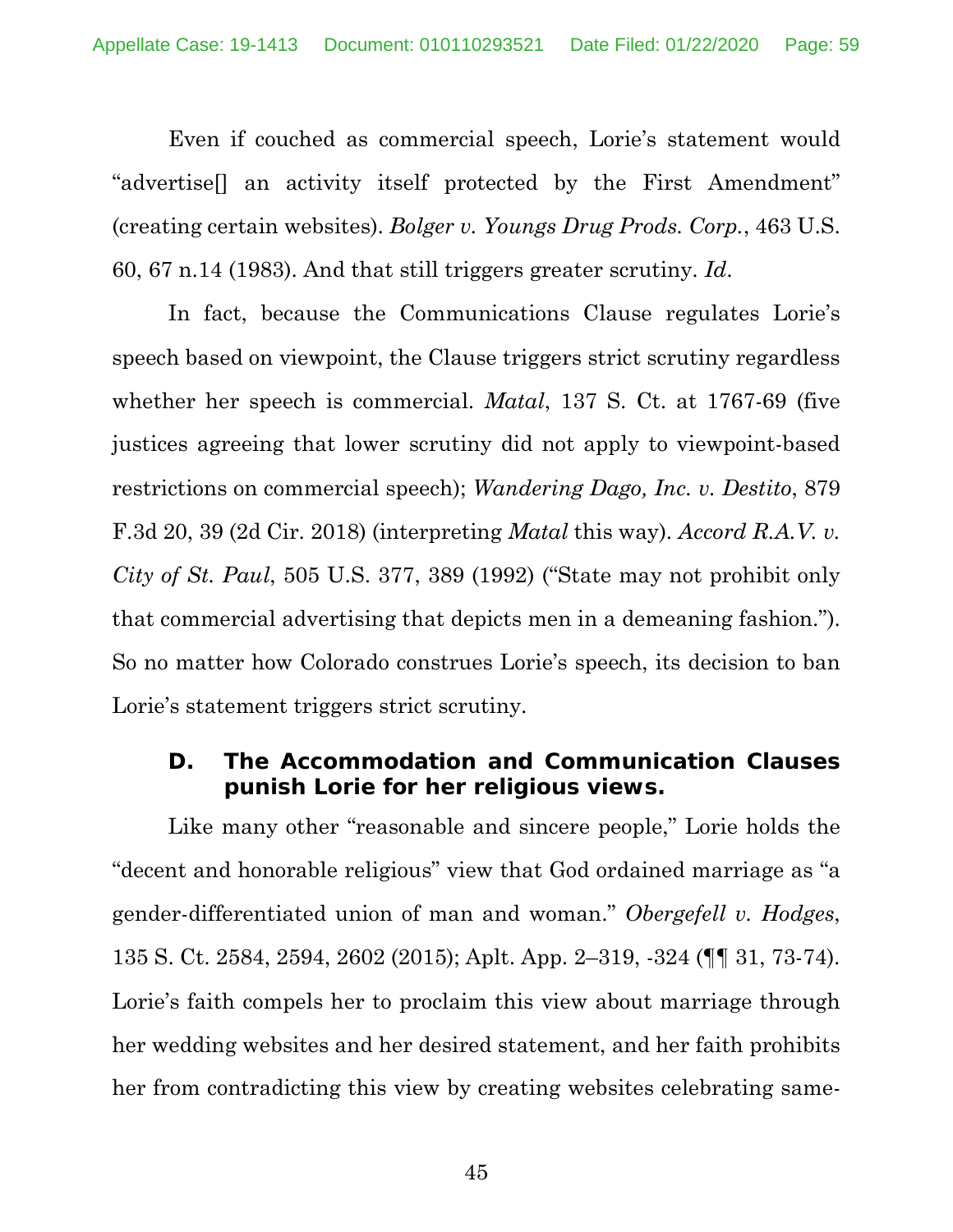sex marriage. Aplt. App. 2–324-26 (¶¶ 71-80, 85-92). Yet CADA forces Lorie to celebrate views contrary to her religious beliefs and stay silent about her own views while giving this freedom to those with secular views. This violates the Free Exercise Clause in multiple ways.

### **1. The Accommodation and Communication Clauses are not generally applicable or neutral when applied to Lorie.**

While generally applicable and neutral laws sometimes trigger minimal scrutiny, laws without these characteristics face greater hurdles. *Church of the Lukumi Babalu Aye, Inc. v. City of Hialeah*, 508 U.S. 520, 531 (1993) (strict scrutiny); *Masterpiece I*, 138 S. Ct. at 1732 (per se invalidation of non-neutral application). CADA's application to Lorie falters for the same three reasons the Supreme Court condemned in *Masterpiece I* and *Lukumi*.

First, Colorado officials verbally indicated their hostility toward Lorie's religious beliefs. Commissioners initially did so during the *Masterpiece I* litigation, when they compared religious beliefs like Lorie's to beliefs causing slavery and the Holocaust. 138 S. Ct. at 1729-30. Colorado has not disavowed these statements and certainly not done so in a purposeful, public, and equally persuasive way as the initial inappropriate comments. *Felix v. City of Bloomfield*, 841 F.3d 848, 863 (10th Cir. 2016) (setting this as test for state to remove taint of prior unconstitutional actions).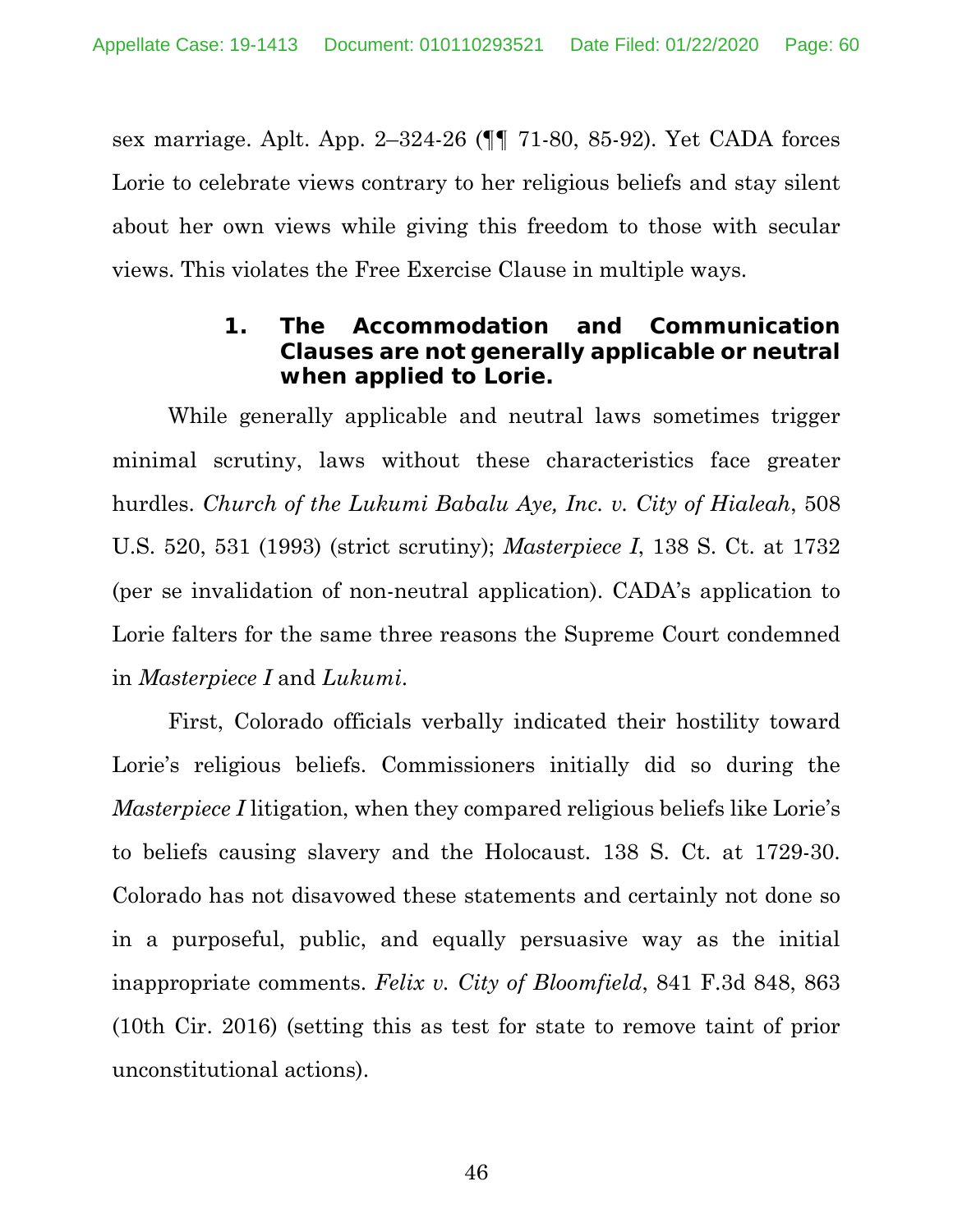No matter, after *Masterpiece I*, Colorado officials affirmed the very comments the Supreme Court condemned. As one commissioner noted at a public meeting a few days after the *Masterpiece I* ruling: "I support Commissioner Diann Rice and her comments [about slavery and the Holocaust]. I don't think she said anything wrong. And if this was 1950s, it would have a whole different look. So I was very disappointed by the Supreme Court's decision." Aplt. App. 3–609. No commissioner disagreed.

Even during this litigation, Colorado has made statements that mirror those from *Masterpiece I*, accusing Lorie of using "her religious beliefs as a reason to discriminate," Aplt. App. 1–114, -118, and "using religion to perpetuate discrimination," *id*. at 1–134, 2–456. Colorado has even called Lorie's beliefs about marriage "derogatory" and "offensive" and compared them to beliefs justifying race discrimination. *Id*. at 1–128- 30, 2–434-35. As these recent statements show, officials cannot possibly apply CADA fairly to Lorie.

Nor does this problem go away if Colorado passed CADA permissibly. While the district court focused on this factor alone (*id*. at 3–582-87), Colorado must pass *and apply* CADA in a neutral way. *Masterpiece I* proves this. It condemned CADA's hostile application without mentioning legislative history.

Second, setting comments aside, Colorado applies CADA more favorably to secular speakers who decline requests for secular reasons. The Supreme Court explained this point in *Masterpi*ece *I* after Colorado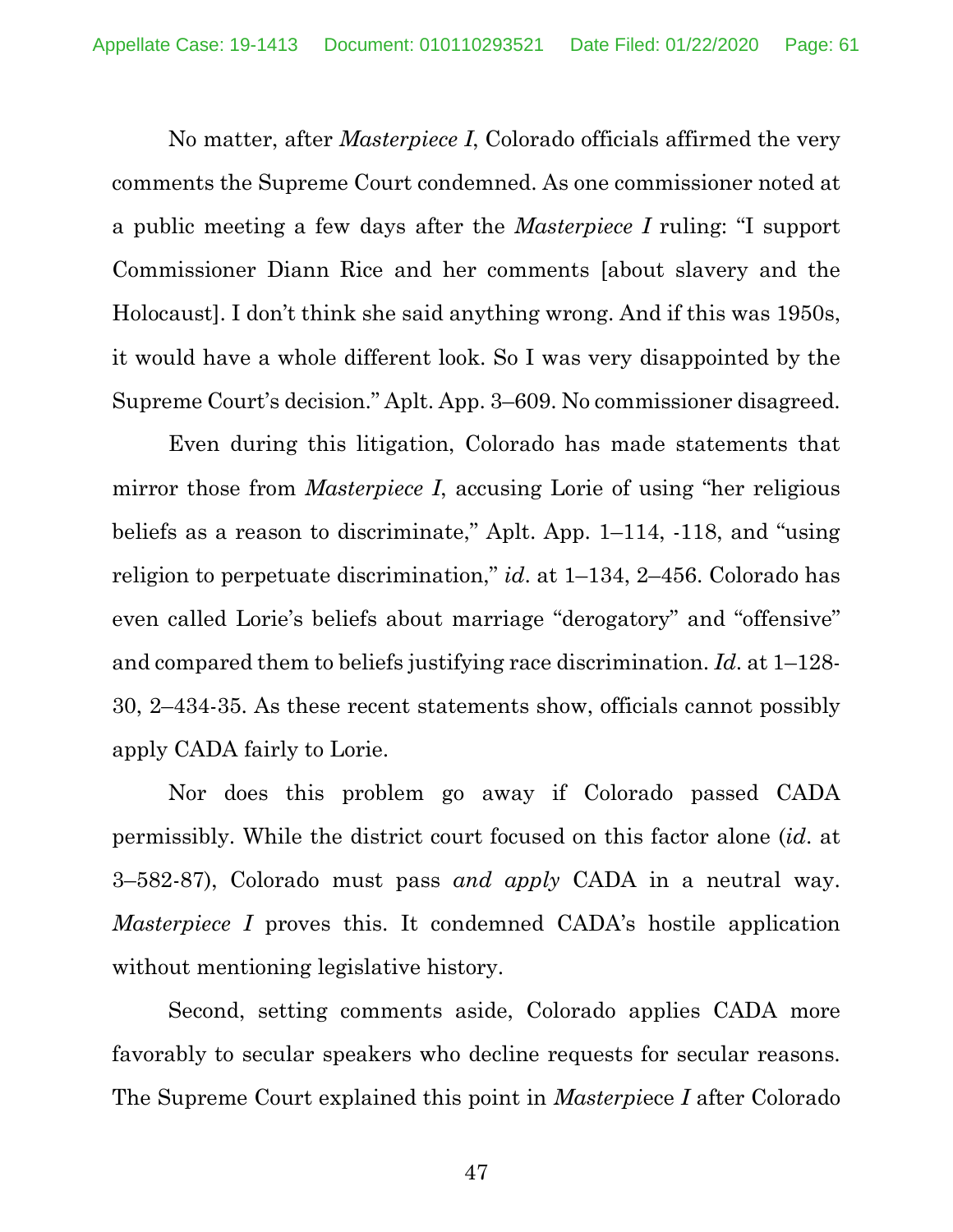exonerated three secular bakeries for declining requests to create religious messages objectionable to them but punished Jack Phillips for declining to create secular messages objectionable to his religion. 138 S. Ct. at 1730-31; Aplt. App. 2–317-18, -367-420 (¶¶ 24-28, Ex. C-L). Colorado still has not disavowed this selective "religious-speakers policy." The discriminatory policy remains in place.

In fact, Colorado has doubled down after *Masterpiece I*. Since then, Colorado tried to prosecute Jack Phillips for declining to create another cake objectionable to his religious beliefs. Order, *Masterpiece II*, No. 1:18 cv-02074-WYD-STV (D. Colo. January 4, 2019) (detailing these facts), ECF No. 94. Based on this incident, a federal district court identified enough allegations of Colorado's bad faith to keep the case because Colorado had continued its "disparate treatment" of prosecuting religiously motivated objections to secular messages while allowing secularly motivated objections to religious messages. *Id*. at 20-22.

Colorado's treatment of Lorie proves its "religious-speakers policy" still exists. For example, this policy operated by attributing religious objectors' speech to their clients and by ignoring how they served LGBT clients generally; yet Colorado reversed these presumptions for secular objectors—attributing their speech to them and emphasizing how they served religious persons generally. *Masterpiece I*, 138 S. Ct. at 1730-31. Colorado still uses the same analysis for religious speakers like Lorie, attributing their speech to their clients and ignoring how they serve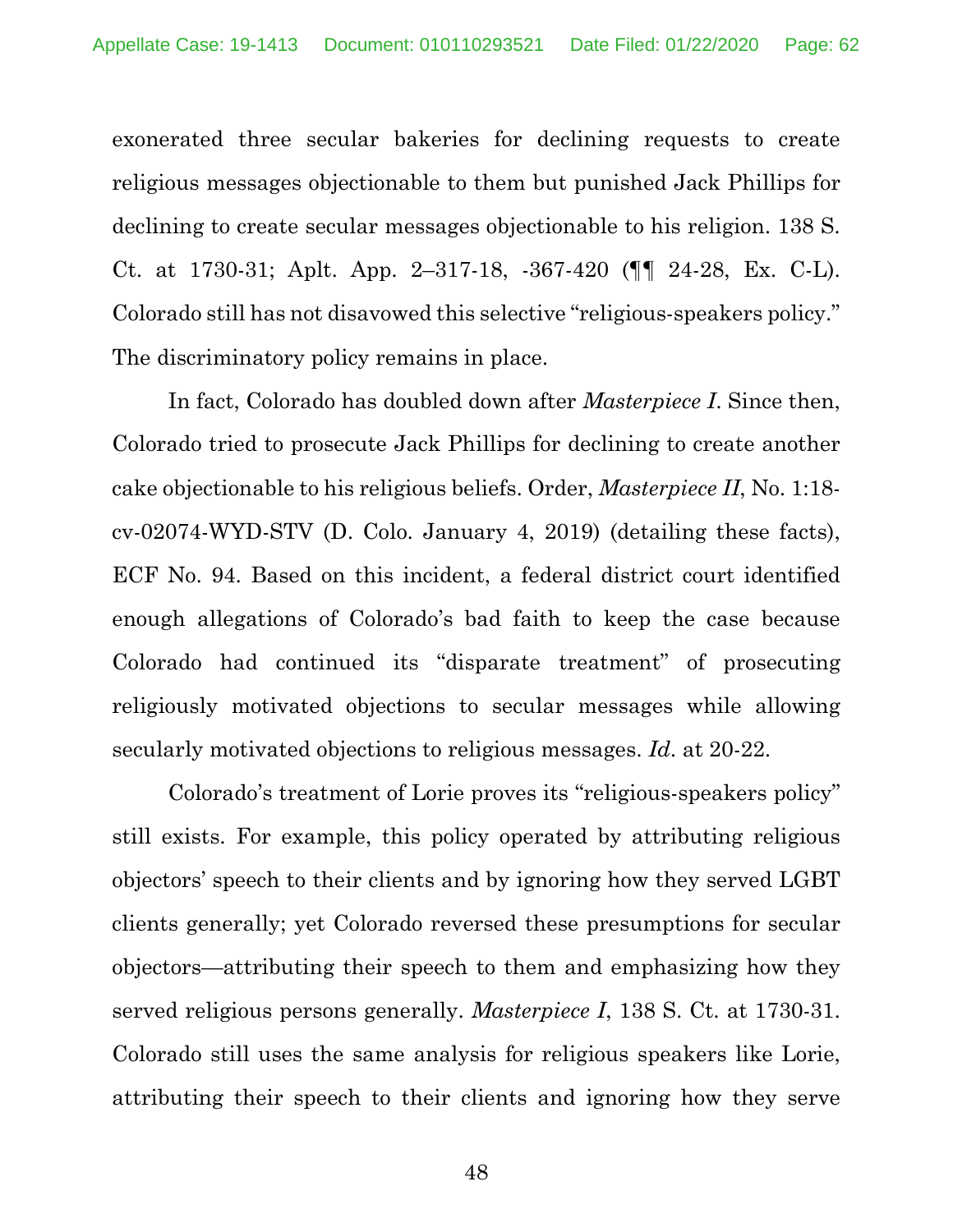LGBT people generally. Aplt. App. 2–322-23 (¶¶ 64-66) & 2–443-46. *See also* Defs.' Resp. to Pls.' Am. Mot. for Prelim. Inj. 16-18, *Masterpiece II*, No. 1:18-cv-02074-WYD-STV (D. Colo. Feb. 8, 2019), ECF No. 116. This proves the "religious-speakers policy" remains.

The hostility behind Colorado's policy is even clearer when applied to Lorie. Unlike *Masterpiece I*, Colorado *concedes* that Lorie serves clients regardless of status, does not discriminate against LGBT persons, and makes message-based referrals. Aplt. App. 2–322-23 (¶¶ 64-66). Yet Colorado *still* seeks to punish her under CADA. This makes Lorie exactly like the secular bakeries in *Masterpiece I*—speakers who generally serve clients in protected classes but who decline to speak certain messages. Colorado allows these bakeries to decline creating objectionable messages. But Colorado compels Lorie. Only one thing explains this discrepancy: religious hostility.

Third, Colorado's "religious-speakers policy" allows individualized assessments and creates gerrymandered exemptions that disfavor religion. A system of individualized assessments requires "case-by-case inquiries" that use a "subjective test" that allows officials to selectively burden religious exercise—such as an administrative process that uses a vague, "good cause" standard. *Axson-Flynn v. Johnson*, 356 F.3d 1277, 1297-98 (10th Cir. 2004) (cleaned up).

Colorado's "religious-speakers policy" fits this description to a tee. Colorado officials subjectively decide on a case-by-case basis when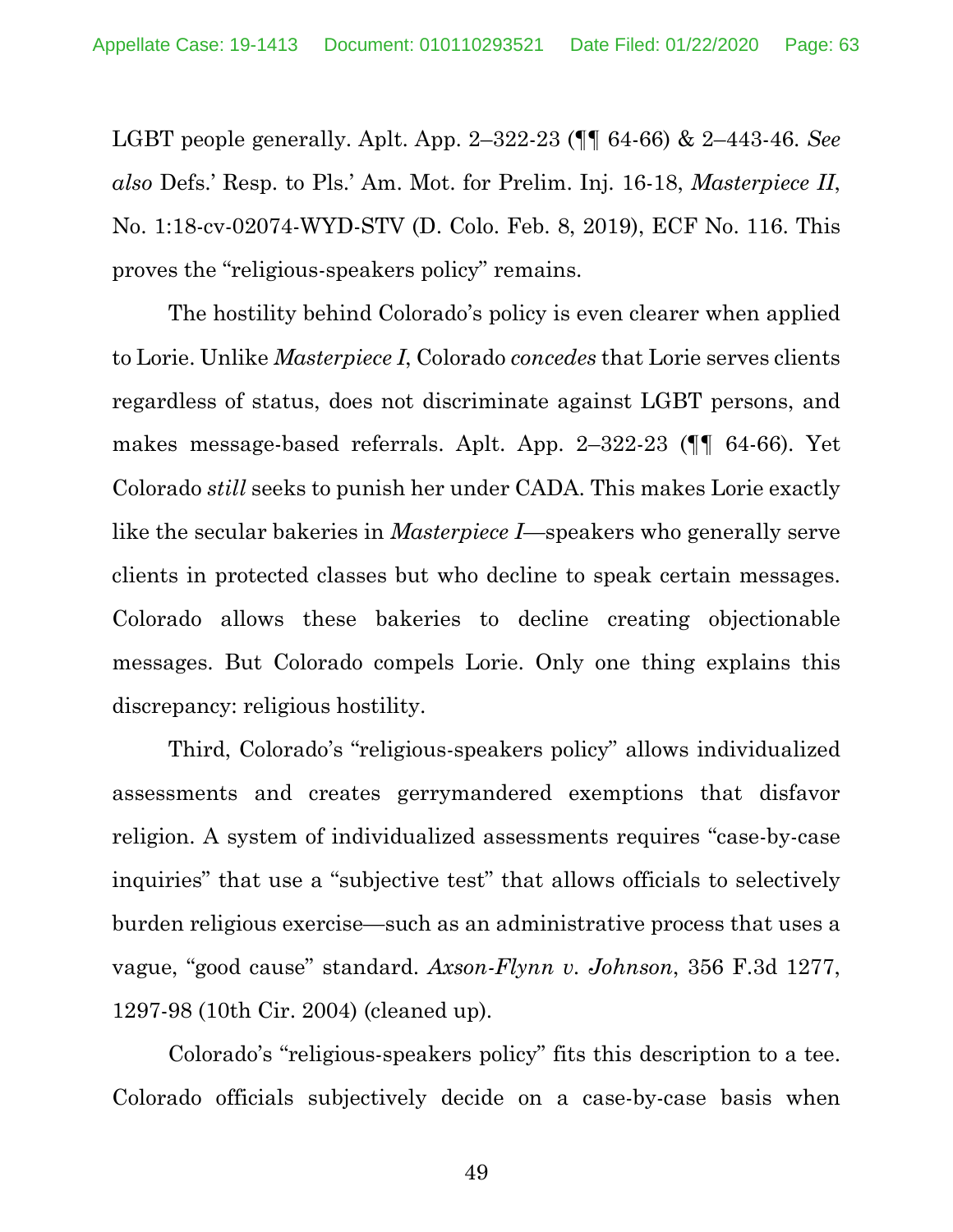speakers can decline to create speech. Secular speakers who generally serve religious clients can decline whenever they find a request "objectionable." *Masterpiece I*, 138 S. Ct. at 1730-31. Religious speakers like Lorie and Jack Phillips who generally serve LGBT clients cannot. This is not a "good cause" standard; it's a "Colorado-chooses" standard.

And religious persons fare poorly under it. Religious speakers must create speech inconsistent with their beliefs. Religious clients cannot ask creative professionals to create speech consistent with their beliefs. Secular speakers can decline to create speech when they choose. Secular clients can request whatever they want. There's just one constant. Religious people always lose. In sum, Colorado's case-by-case system produces categorically unequal results, exempting secular speakers for doing what religious speakers cannot. This is no surprise. The officials making the case-by-case judgments have declared their religious hostility many times. Biased officials mean biased applications.

In response, the district court dismissed Colorado's inconsistent treatment because Colorado exonerated the three secular bakeries in *Masterpiece I* under the Accommodation Clause, not the Communication Clause. Aplt. App. 3–571-72. But that does not fix the problem. The Accommodation Clause currently prohibits Lorie from speaking and Lorie has standing to challenge it. *Supra* § I. And Colorado's "religiousspeakers" policy appears in the Communication Clause too: Colorado cannot decide if a speaker posts a valid statement declining to speak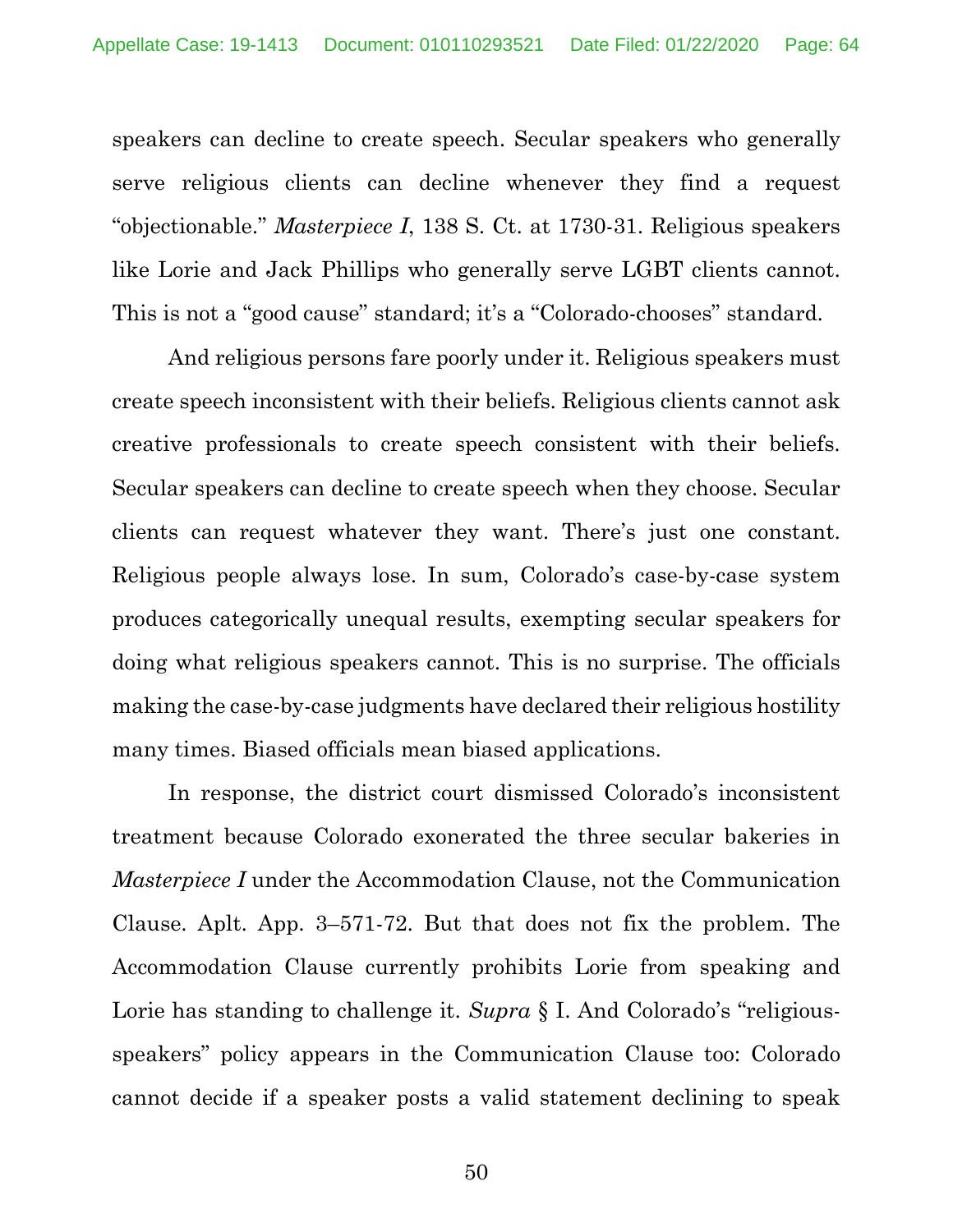unless Colorado uses its problematic "religious-speakers" policy to decide whether that decline is valid or invalid. *Supra* § I.A (discussing intertwinement).

That's not unusual. It's one of the many problems with a *system* of individualized assessments—a "pattern of ad hoc discretionary decisions" not confined to one "written policy" or law. *Axson-Flynn*, 356 F.3d at 1297-99. Because this system appears in both the Accommodation and Communication Clauses and because both Clauses affect Lorie, Colorado violates the First Amendment no matter what statutory subsection Colorado invoked.

### **2. The Accommodation and Communication Clauses violate Lorie's hybrid rights.**

Like selective applications, applications that burden religious exercise and a companion constitutional right also trigger strict scrutiny. *Axson-Flynn*, 356 F.3d at 1295-97 (recognizing hybrid-rights doctrine). This doctrine applies when a companion constitutional claim is "colorable," meaning "a fair probability or likelihood, but not a certitude, of success on the merits." *Id*.

Lorie meets this test because CADA violates her speech rights. *See* § II.A-C. At the very least, CADA colorably infringes these rights, particularly since the Supreme Court considers compelling and restricting religious speakers paradigmatic hybrid-rights violations. *Emp't Div., Dep't of Human Res. of Or. v. Smith*, 494 U.S. 872, 881-82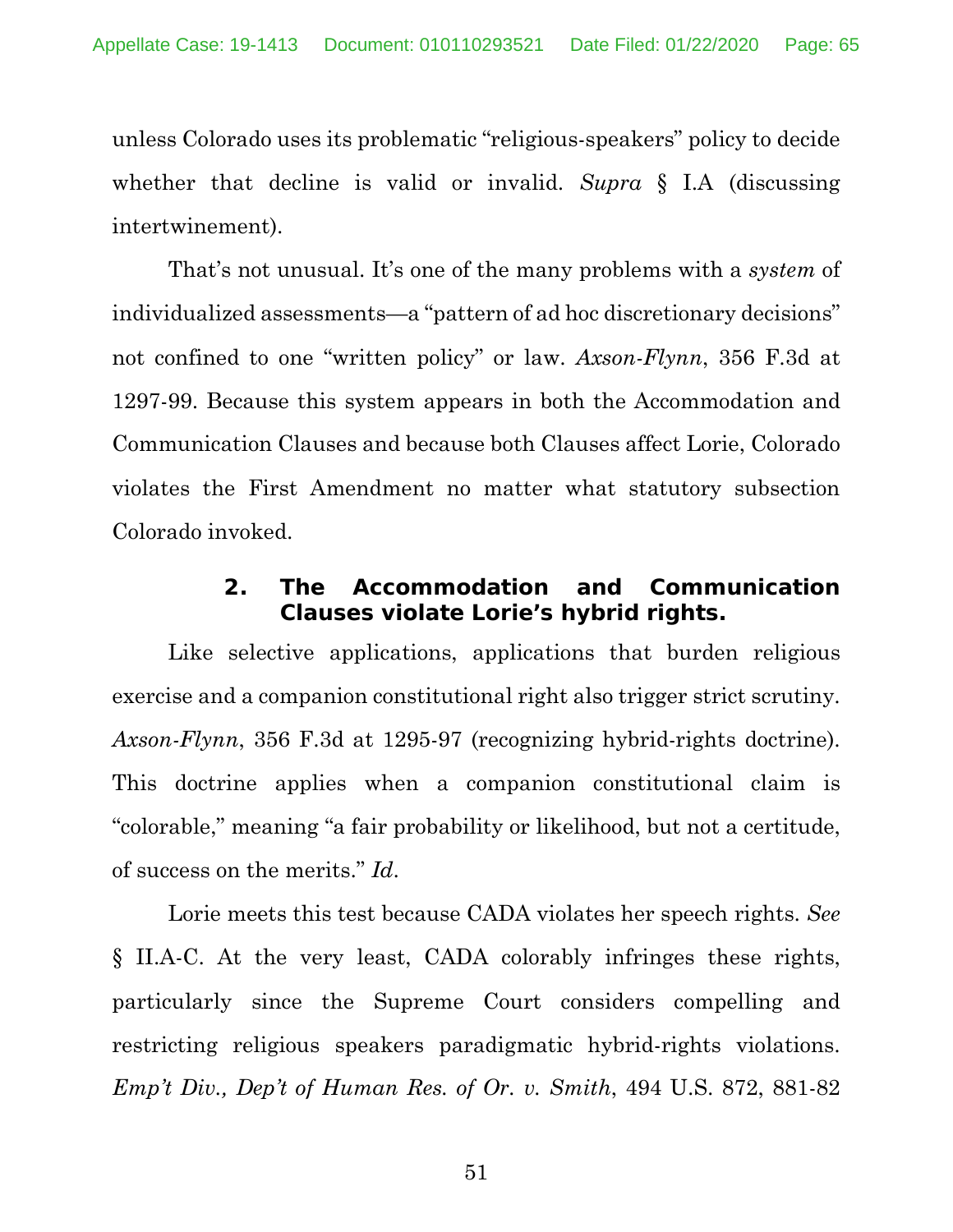(1990) (citing historic examples). *Accord TMG*, 936 F.3d at 759 (confirming this principle).

This conclusion makes greatest sense here where Colorado concedes that Lorie creates protected speech. Aplt. App. 2–320 (¶¶ 45-47) (stipulating that websites are "expressive in nature" and "communicate a particular message"). If the hybrid-rights doctrine carries any weight, it at least justifies ratcheting from rational or intermediate to strict scrutiny when a law burdens protected speech—opposed to applications that burden no protected speech.

### **3. The Accommodation and Communication Clauses regulate Lorie contrary to our nation's history.**

Setting these other problems aside, CADA also deserves strict scrutiny for burdening Lorie's religious exercise in ways inconsistent with our nation's history and tradition. Laws that do this must always overcome strict scrutiny. *Hosanna-Tabor Evangelical Lutheran Church & Sch. v. EEOC*, 565 U.S. 171, 190 (2012) ("The contention that *Smith* forecloses recognition of" well-established historical precepts "rooted in the Religion Clauses has no merit"). And we know burdening Lorie falls outside this tradition because *Smith* itself recognized the historical anomaly of compelling and silencing religious speakers. *See* § II.D.2.

To the extent this Court interprets *Smith* differently, *Smith* should be overruled. While this Court cannot do that, Lorie preserves this issue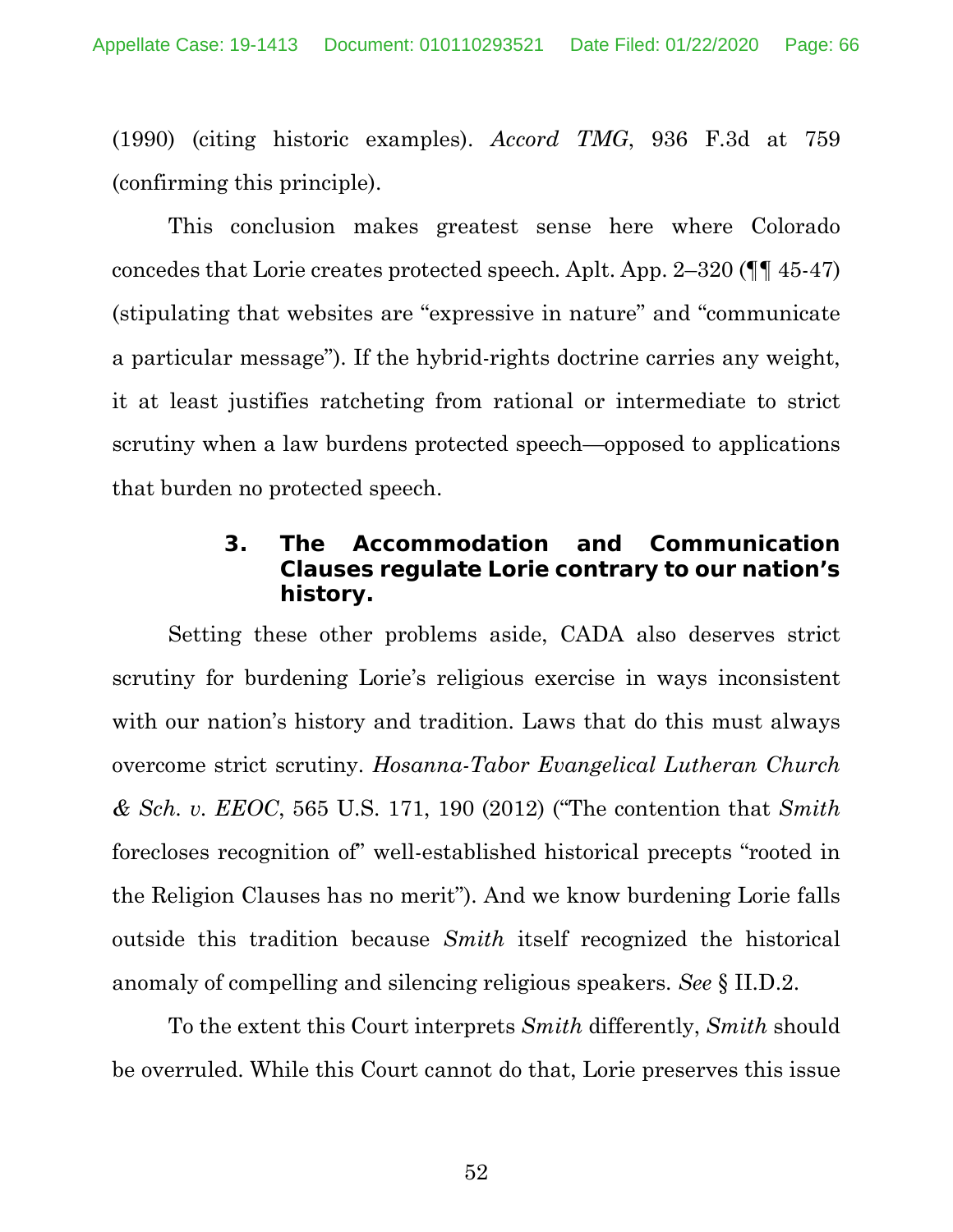for appeal. *See Kennedy v. Bremerton Sch. Dist.*, 139 S. Ct. 634, 637 (2019) (Alito, J., concurring) (criticizing *Smith* because that decision "drastically cut back on the protection provided by the Free Exercise Clause" but noting that the case before the Court did not ask to revisit *Smith*).

#### **E. The Accommodation and Communication Clauses fail strict scrutiny.**

Because CADA violates Lorie's constitutional rights, CADA's application must satisfy strict scrutiny—the "most demanding test known to constitutional law." *City of Boerne v. Flores*, 521 U.S. 507, 534 (1997). To do so, Colorado must prove that CADA's application narrowly serves a compelling interest. *Reed*, 135 S. Ct. at 2226. Colorado can do neither.

Turning to compelling interest, the district court said that stopping discrimination justified regulating Lorie. Aplt. App. 3–586-87. But strict scrutiny "look[s] beyond broadly formulated interests" to consider "the asserted harm of granting specific exemptions to particular … claimants." *Gonzales v. O Centro Espirita Beneficente Uniao de Vegetal*, 546 U.S. 418, 431 (2006). In other words, Colorado must identify an "actual problem in need of solving" and then limit its restriction only as "necessary to the solution." *Brown v. Entm't Merchs. Ass'n*, 564 U.S. 786, 799 (2011) (cleaned up).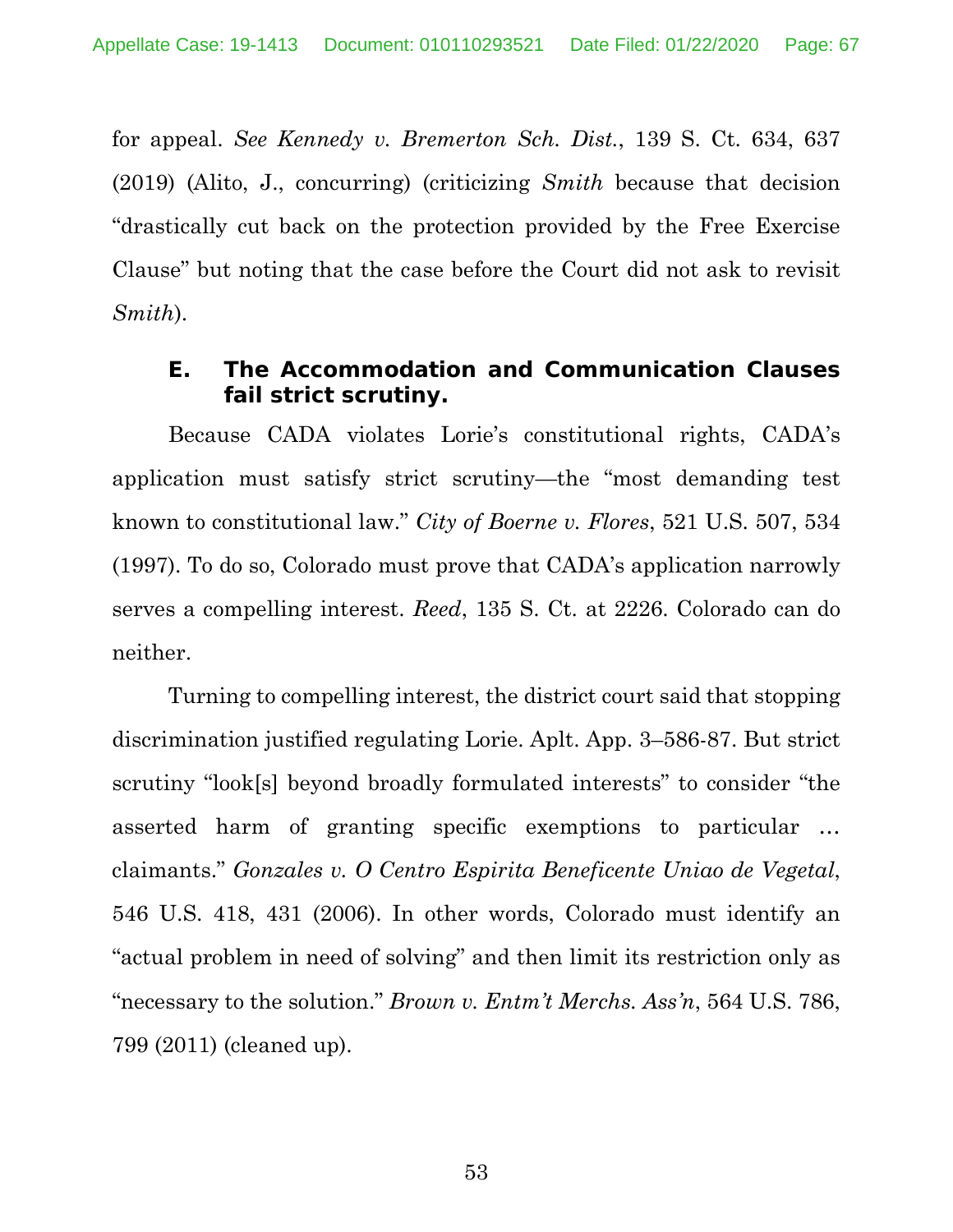But compelling and silencing Lorie does not stop discrimination. Lorie does not discriminate against anyone. *See* II.C. She declines to convey messages she disagrees with while serving people regardless of their status. *Id*. And public accommodation laws have no "legitimate end" when they compel speakers like that. *Hurley*, 515 U.S. at 578. *Accord TMG*, 936 F.3d at 755 (reaching same conclusion about public accommodation law compelling films and silencing statement like Lorie's); *B&N*, 448 P.3d at 914-15 (same as to art studio). Colorado can curb discriminatory conduct without compelling or silencing Lorie.

Likewise, Colorado has not proved any actual problem. Colorado does not identify a single Colorado public accommodation that discriminates based on sexual orientation, much less one that declines to create websites promoting same-sex marriage. That's decisive. "[A]necdote and supposition" do not suffice; Colorado must prove an "actual problem … in this case." *United States v. Playboy Entm't Grp.*, *Inc.*, 529 U.S. 803, 822-23 (2000). In fact, the record proves the opposite of what Colorado must show: many other website designers are available to provide wedding websites. Aplt. App. 2–327-28  $(\P\P 99-101)$ .<sup>11</sup> In this environment, forcing Lorie to create websites is unnecessary.

<sup>11</sup> *Gay + Lesbian Weddings*, The Knot, https://bit.ly/2Rl3vmo (last visited Jan. 21, 2020); *Top Five Wedding Website Builders (Updated for 2018)*, Wedding Lovely Blog (Aug. 27, 2018), https://bit.ly/2RhfJMY.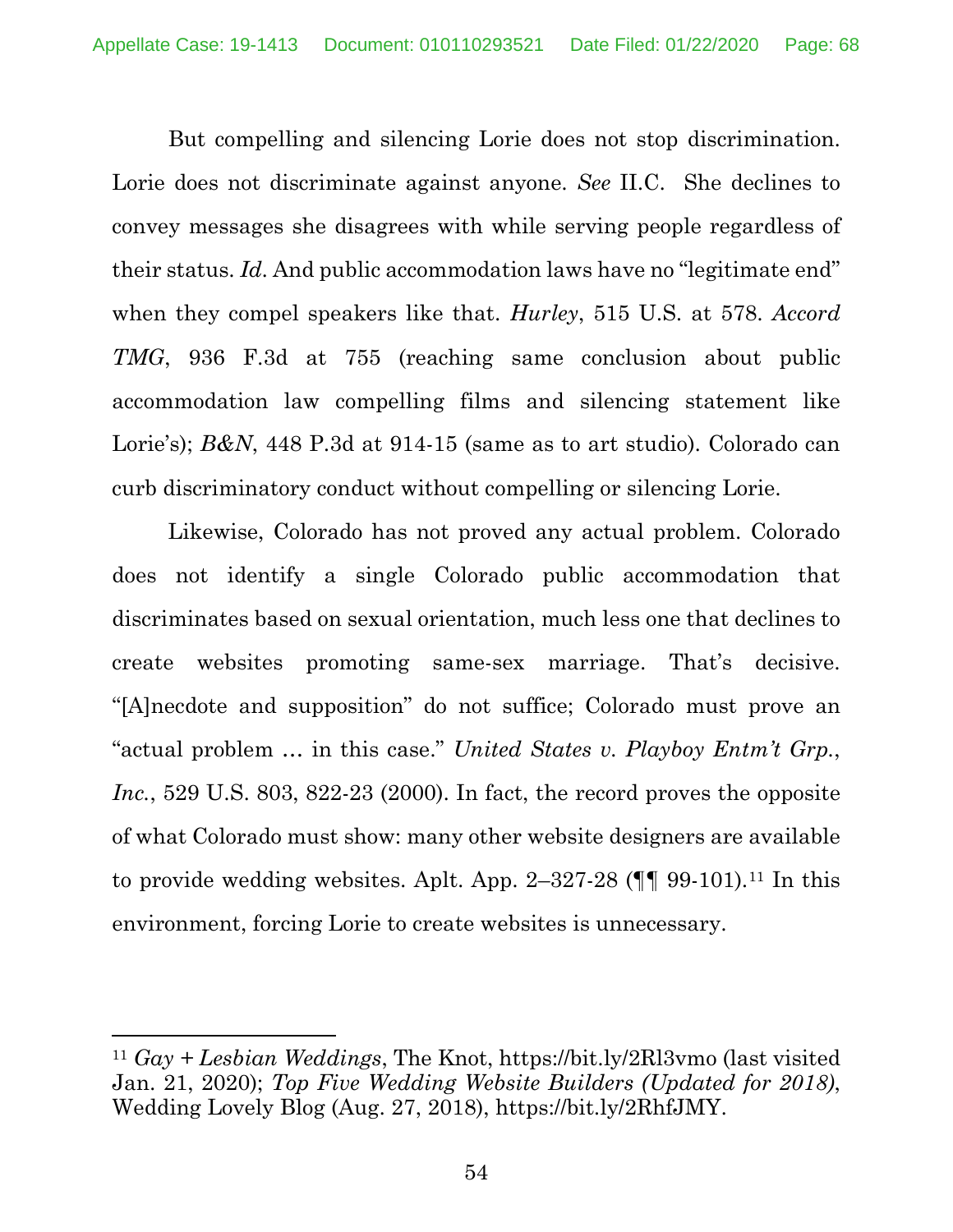Overlooking this problem, the district court redefines the state's interest from ensuring access to "eradicating" certain practices "altogether." *Id*. at 3–587 (n.12). But this redefinition takes Colorado's "nondiscrimination purpose" as "overrid[ing] all conflicting individual rights and liberties." *B&N*, 448 P.3d at 923-24. In contrast, *Masterpiece I* "clearly contemplated that some exemptions … were permissible." *Id*. In other words, courts should balance the interests—not just consider those seeking websites but also consider Lorie because "[f]orcing free and independent individuals to endorse ideas they find objectionable is always demeaning…." *Janus v. Am. Fed'n of State, Cty., & Mun. Emps., Council 31*, 138 S. Ct. 2448, 2464 (2018).

As for narrow tailoring, Colorado falters here because compelling and silencing Lorie is not "the least restrictive means among available, effective alternatives." *Ashcroft v. ACLU*, 542 U.S. 656, 666 (2004). For one alternative, Colorado could interpret its law to allow message-based objections. Courts around the country already do this. *See* § II.A.2 (citing cases in Arizona, Utah, the Eighth Circuit, and elsewhere).

The federal government does this for its laws too. *E.g.*, 29 C.F.R. § 1604.2 (interpreting Title VII to allow production studios to make classifications when "necessary for the purpose of authenticity or genuineness…e.g., [selecting] an actor or actress"); Br. for the United States as Amicus Curiae Supporting Pet'rs at 22, *Masterpiece I*, 138 S. Ct. 1719 (2018) (No. 16-111) (interpreting First Amendment as Lorie does).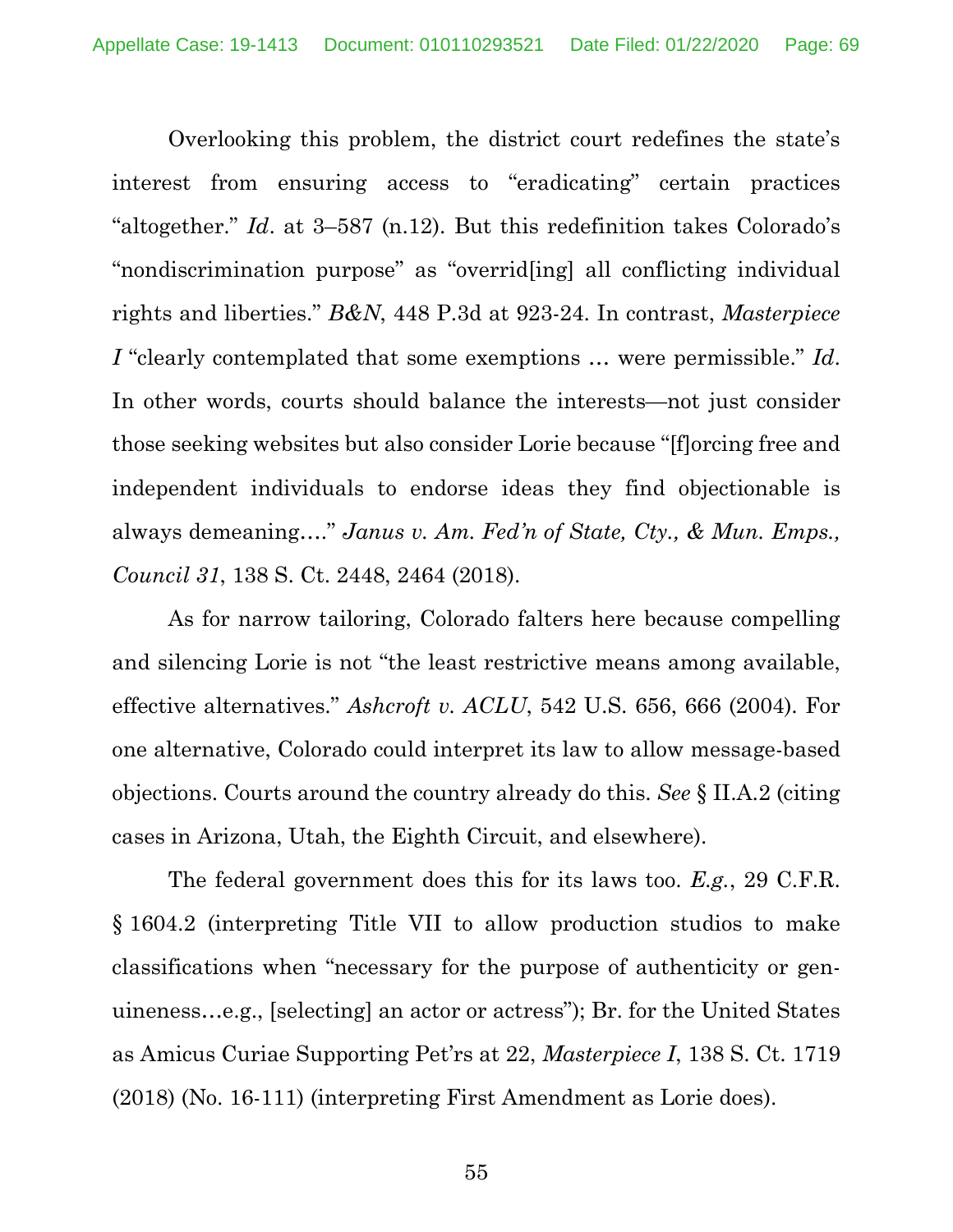In fact, Colorado already *interprets* CADA this way sometimes allowing secular bakeries to decline to convey messages objectionable to them. *See* II.D.2. Colorado cannot explain why it allows this, but it must force Lorie—who also serves everyone regardless of status—to promote same-sex marriage. This under-inclusivity undermines any basis for regulating Lorie. *Reed*, 135 S. Ct. at 2232 (law "cannot be regarded as protecting an interest of the highest order … when it leaves appreciable damage to that supposedly vital interest unprohibited.") (cleaned up).

Next, Colorado could track the federal public accommodation law and not apply CADA to expressive businesses. 42 U.S.C. § 2000a(b) (defining public accommodations as hotels, restaurants, and theaters). Other states already do this. *See* Fla. Stat. § 760.02(11); S.C. Code Ann. § 45-9-10(B); *Hatheway v. Gannett Satellite Info. Network, Inc.*, 459 N.W.2d 873, 875-76 (Wis. Ct. App. 1990) (not applying public accommodation law to newspaper).

Or Colorado could follow cases that do not apply public accommodation laws to highly selective entities. *Vejo v. Portland Pub. Sch.*, 204 F. Supp. 3d 1149, 1168 (D. Or. 2016) (selective university program); *Cut 'N Dried Salon v. Dep't of Human Rights*, 713 N.E.2d 592, 595-96 (Ill. App. Ct. 1999) (selective insurance company).

Lastly, Colorado could exempt artists who speak about weddings. Mississippi already does this without any problems. Miss. Code. § 11-62-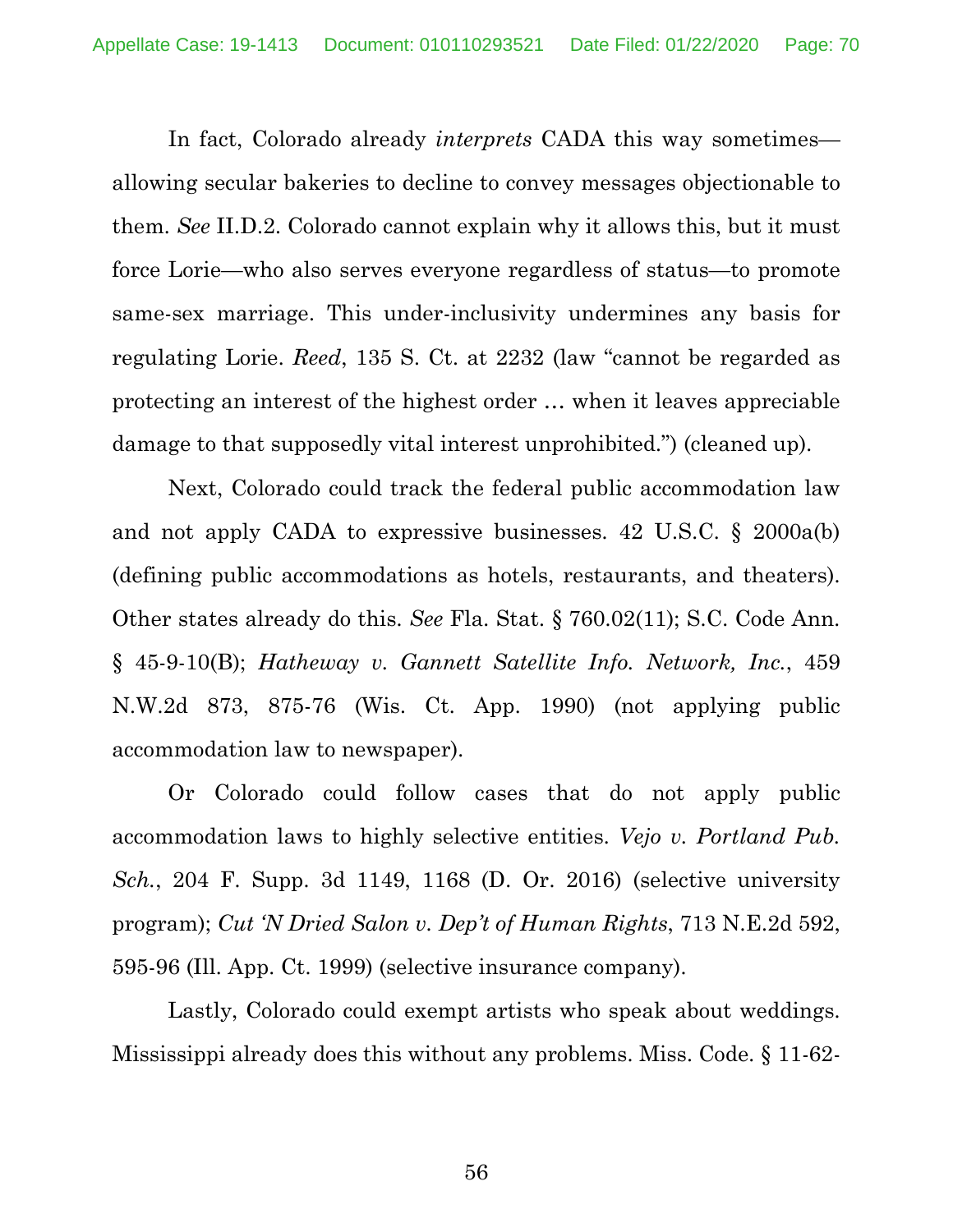5(5)(a). Any of these options would still achieve Colorado's goals while also respecting the First Amendment. Punishing Lorie does neither.

## **III. The Unwelcome Provision facially violates the First and Fourteenth Amendments because it is overbroad, vague, and grants unbridled discretion.**

The Unwelcome Provision bans speech that indicates someone's "patronage or presence … is unwelcome, objectionable, unacceptable, or undesirable because of" protected characteristics. Colo. Rev. Stat. § 24- 34-601(2)(a). This language is overbroad and vague and grants unbridled discretion to Colorado officials.

**Overbreadth***.* A statute is overbroad when a "substantial number of its applications are unconstitutional, judged in relation to the statute's plainly legitimate sweep." *United States v. Stevens*, 559 U.S. 460, 473 (2010). The Unwelcome Provision is overbroad because terms like unwelcome, objectionable, unacceptable, or undesirable are elastic and ban too much speech. These terms could cover any critical statement related to protected classes on a public accommodation's website statements like "Israel commits murder" or "Catholicism is wrong." And what about the statement, "God created marriage to be between a man and woman." Some might say that statement indicates LGBT people are unwelcome. If core political and religious speech like this is barred, the ban is simply too broad.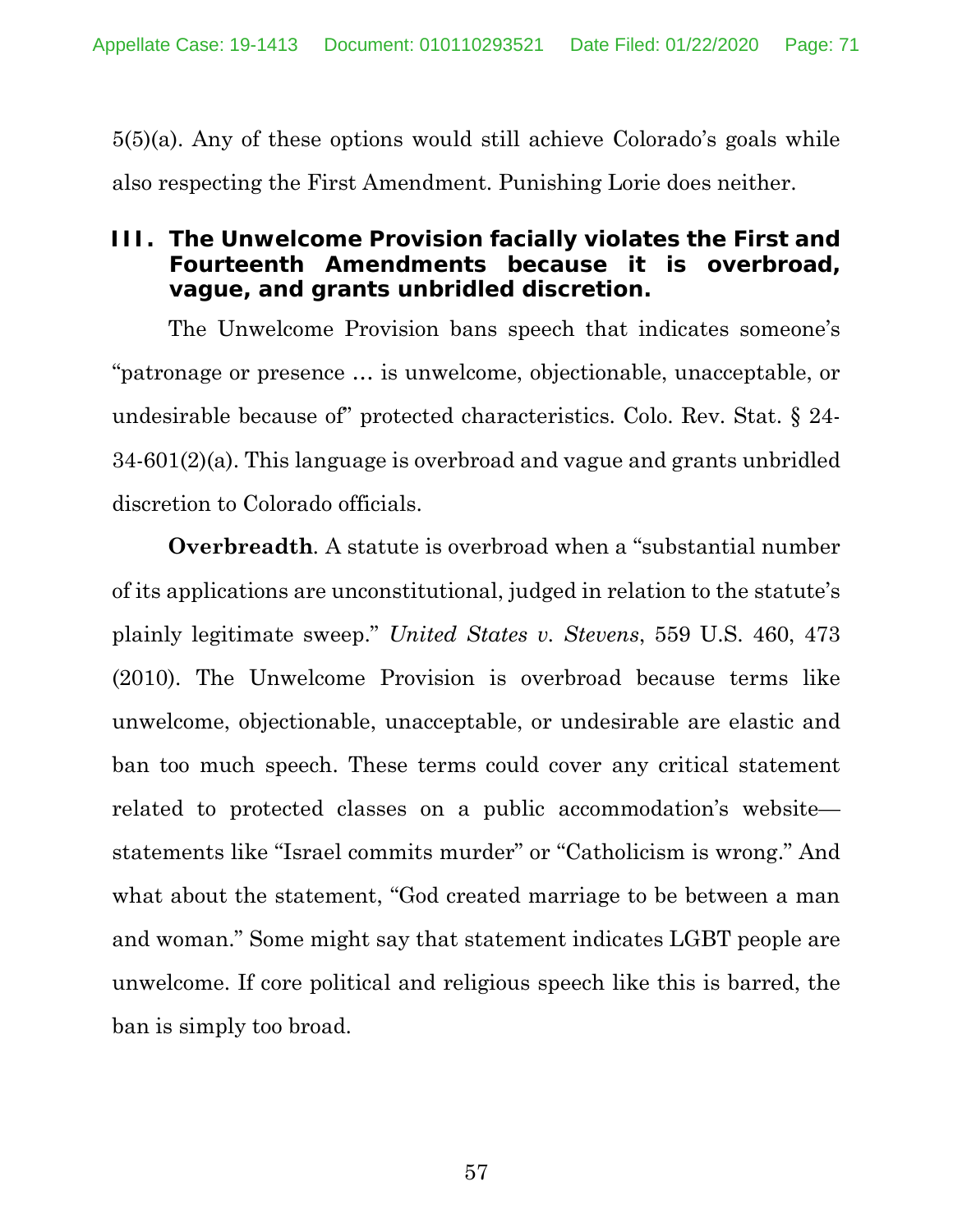That is why other courts have invalidated the same language as overbroad. *B&N*, 418 P.3d at 442-43 (striking "unwelcome," "objectionable," "unacceptable," and "undesirable" language as overbroad); *Saxe v. State Coll. Area Sch. Dist.*, 240 F.3d 200, 215 (3d Cir. 2001) (invalidating harassment policy as overbroad because it banned "any unwelcome verbal…conduct which offends…because of" protected characteristics); *Armstrong v. D.C. Pub. Library*, 154 F. Supp. 2d 67, 77- 80 (D.D.C. 2001) (invalidating policy on "objectionable" appearance as overbroad). *Cf. Miami Valley Fair Hous. Ctr., Inc. v. Connor Grp.*, 725 F.3d 571, 577-78 (6th Cir. 2013) (ban on advertisements that "discourage" certain protected classes would be overbroad).

**Vagueness and unbridled discretion**: To comply with the Fourteenth Amendment, laws must give people an understanding of what is prohibited and provide minimal guidelines for enforcement officials. *Kolender v. Lawson*, 461 U.S. 352, 357 (1983). These requirements are more stringent for speech restrictions. *Murphy v. Matheson,* 742 F.2d 564, 569 (10th Cir. 1984).

In a similar vein, the First Amendment forbids laws that "delegate overly broad … discretion" to government officials or "allow[] arbitrary application," because "such discretion has the potential for becoming a means of suppressing a particular point of view." *Forsyth Cty. v. Nationalist Movement*, 505 U.S. 123, 130 (1992).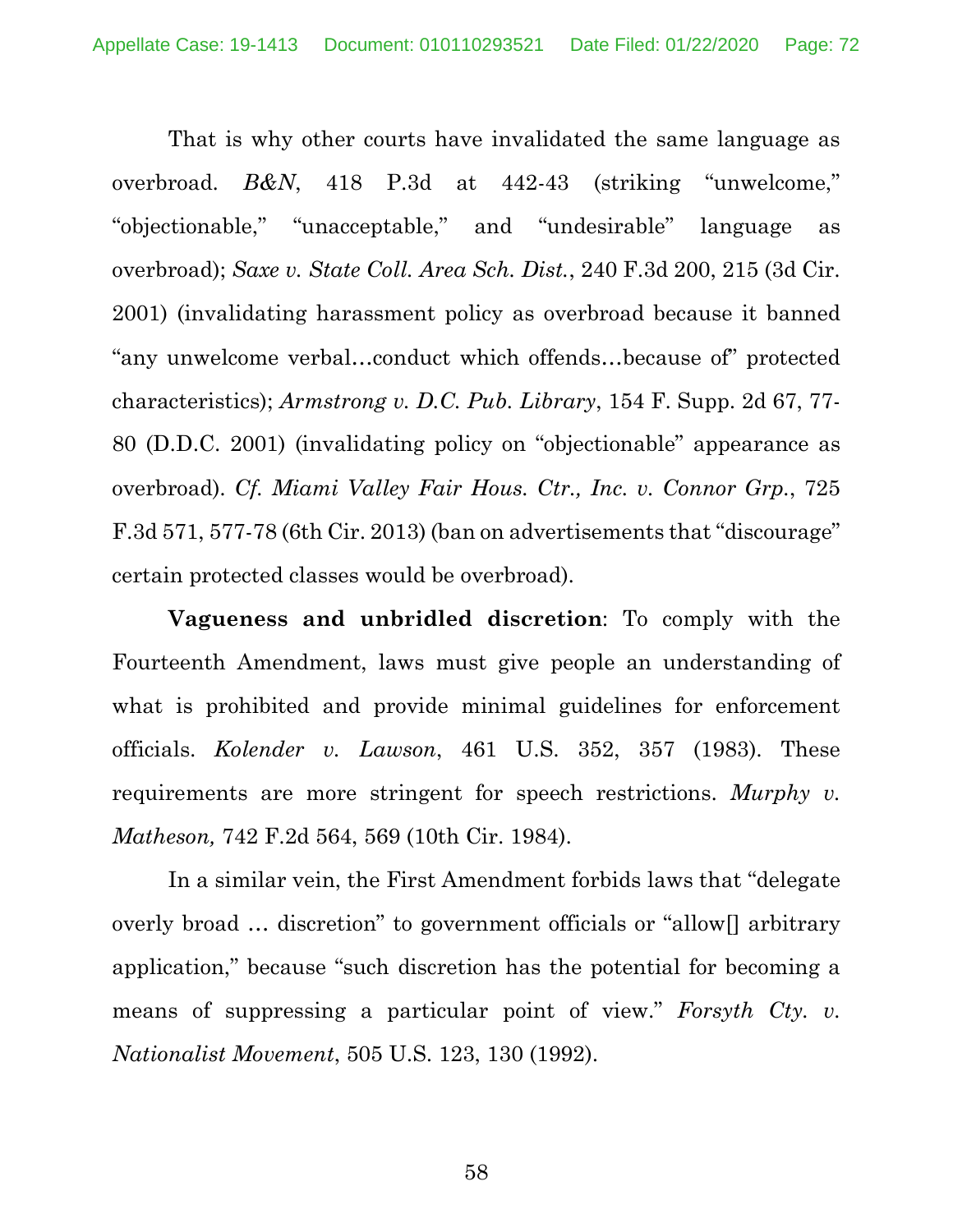The Unwelcome Provision also fails these standards. CADA does not define "objectionable, unwelcome, unacceptable, or undesirable." Nor is it obvious what these terms ban. As the examples above illustrate, officials could take *any* critical statement related to protected classes on a public accommodation's website as indicating clients are unwelcome or objectionable or undesirable. Colorado officials are thus free to apply the law selectively to restrict views they dislike.

The district court countered that litigants may not facially challenge a law for vagueness if the law clearly applies to their own conduct. Aplt. App. 3–573. But the Supreme Court recently changed that principle. *Henry v. Spearman*, 899 F.3d 703, 708-09 (9th Cir. 2018) (surveying this change in *Johnson v. United States*, 135 S. Ct. 2551 (2015), and relevant cases). And this principle does not bar challenges to laws that grant too much enforcement authority. *Act Now to Stop War & End Racism Coal. v. District of Columbia*, 846 F.3d 391, 409-10 (D.C. Cir. 2017). The district court just misstated the law.

## **CONCLUSION**

Colorado wants to force Lorie to promote online precisely that which violates her deepest faith convictions. What's more, Colorado seeks to silence Lori from sharing her religious views with others. While Colorado may commendably apply CADA sometimes, it does not do so here.

59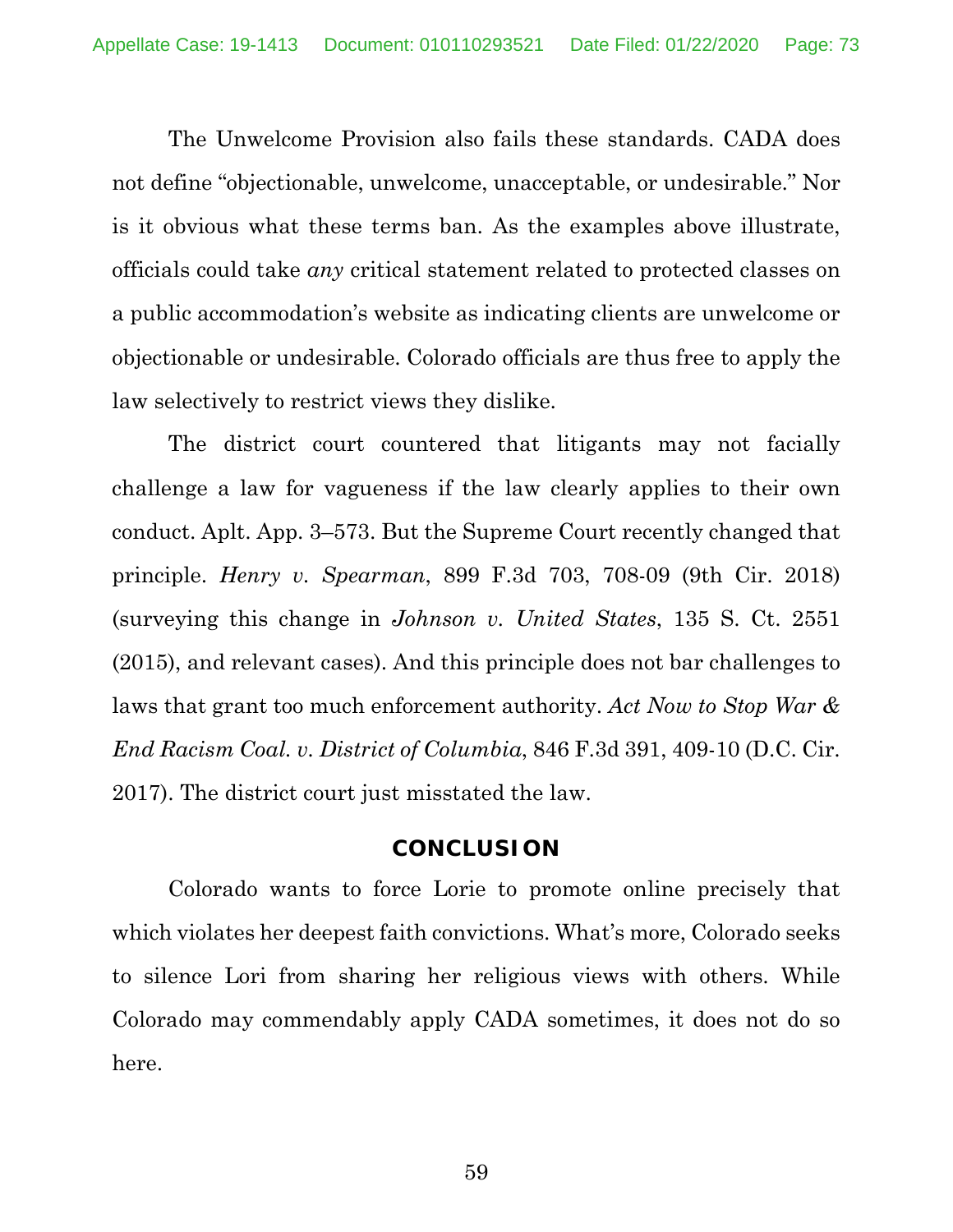Fortunately, CADA, equality, and the First Amendment can coexist. The path is simple. Allow speakers to choose the messages they speak, not the clients they serve. Lorie does this. Colorado concedes it. And other speakers do it too—in Colorado and across the country. Singling out Lorie makes no sense. There is a better way, and the First Amendment requires Colorado to take it.

Lorie therefore asks this Court to reverse the lower court and direct that summary judgment be entered in her favor, plus a permanent injunction protecting her constitutional freedoms.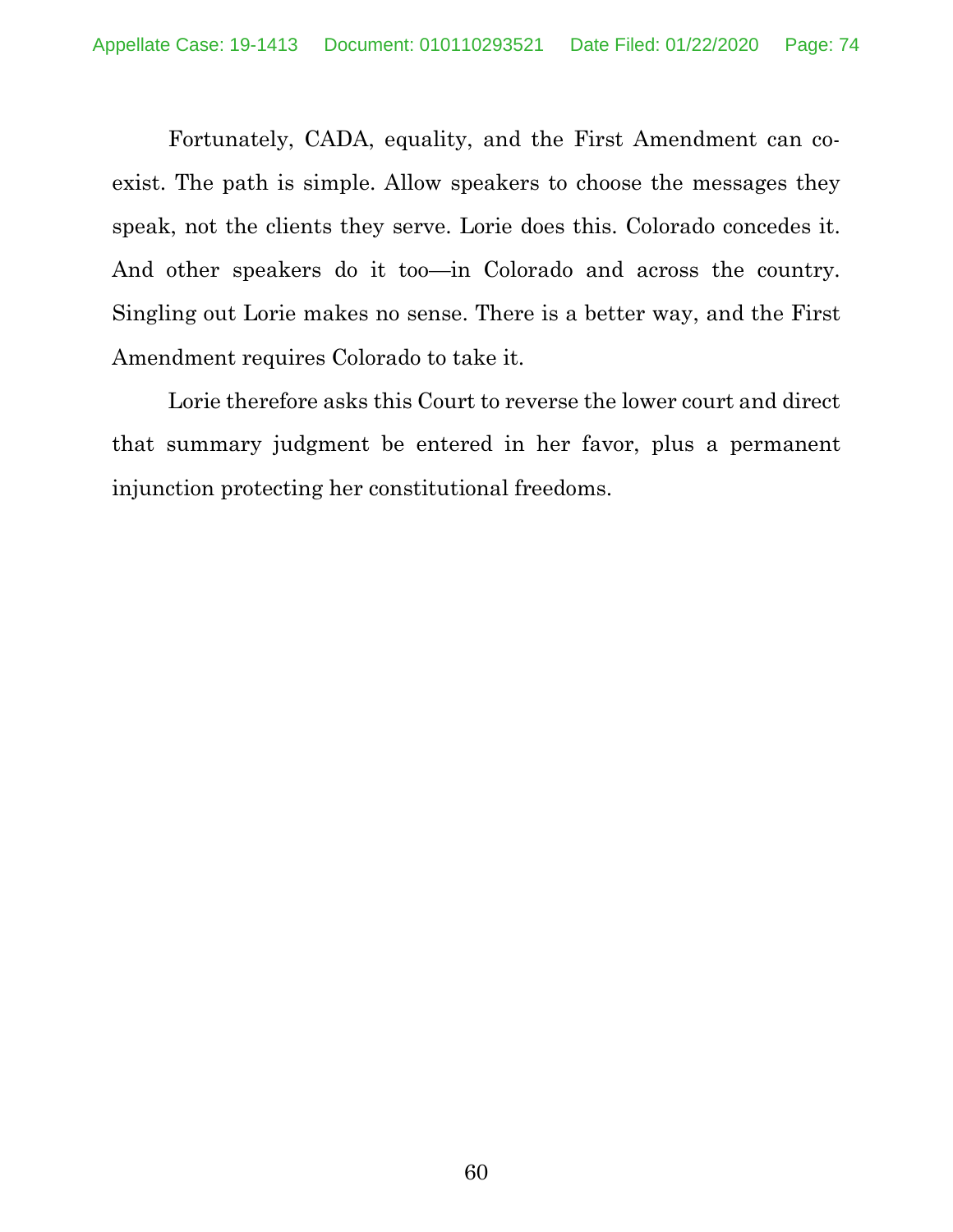## **ORAL ARGUMENT STATEMENT**

Lorie respectfully requests oral argument. This case involves important and complex First Amendment issues that greatly affect Lorie's and others' constitutional freedoms. Oral argument will materially help this Court decide the issues.

Dated: January 22, 2020

Respectfully submitted,

s/ Jonathan A. Scruggs

Kristen K. Waggoner Jonathan A. Scruggs Katherine L. Anderson Alliance Defending Freedom 15100 N. 90th Street Scottsdale, AZ 85260 (480) 444-0020 kwaggoner@ADFlegal.org jscruggs@ADFlegal.org kanderson@ADFlegal.org

David A. Cortman John J. Bursch Alliance Defending Freedom 440 First Street NW, Suite 600 Washington, DC 20001 (202) 393-8690 dcortman@ADFlegal.org jbursch@ADFlegal.org

*Attorneys for 303 Creative LLC and Lorie Smith*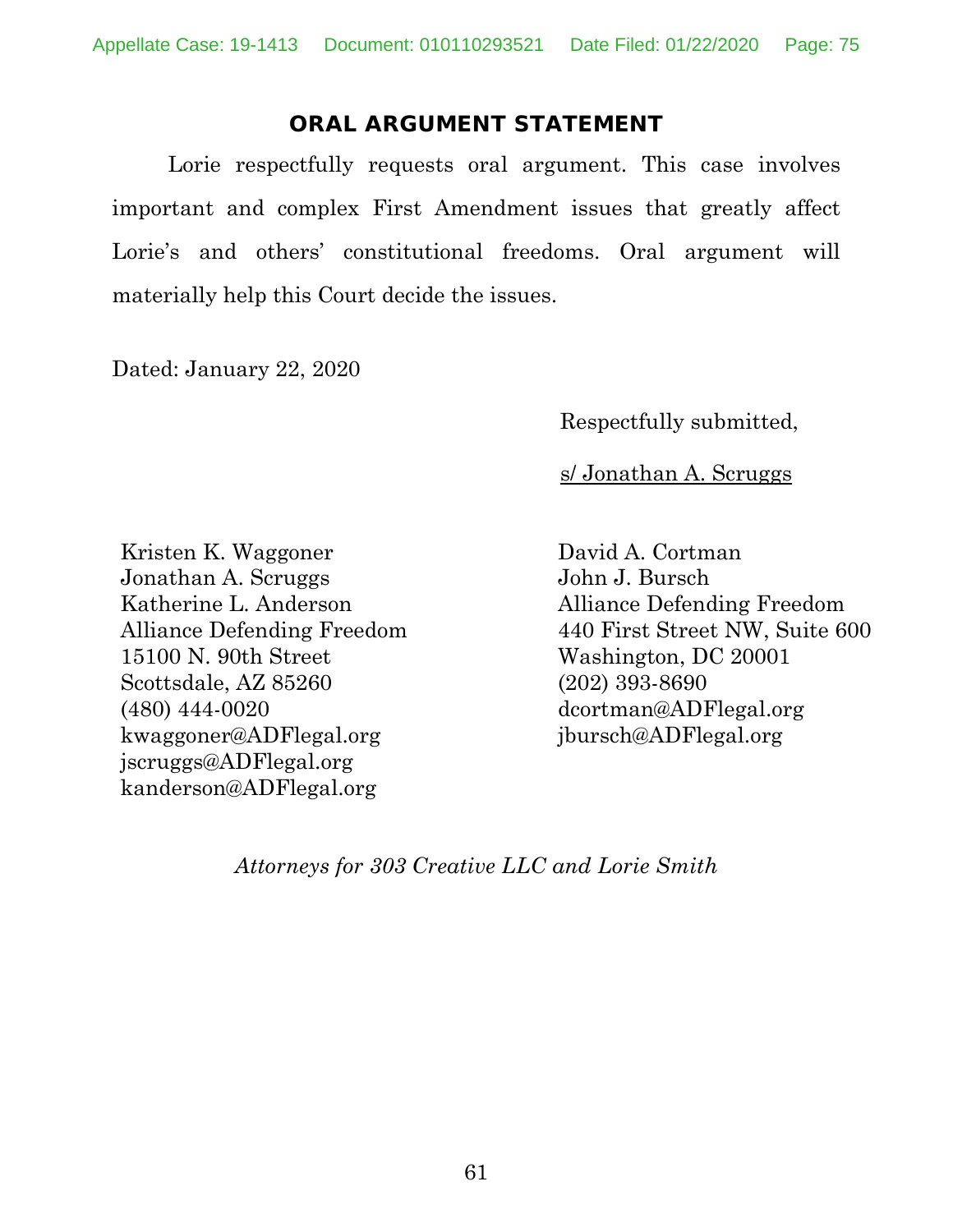**CERTIFICATE OF COMPLIANCE WITH RULE 32(A)** Certificate of Compliance with Type-Volume Limitation, Typeface Requirements, and Type Style Requirements

1. This brief complies with the type-volume limitation of Fed. R. App. P. 32(a)(7)(B) because this brief contains 12,994 words, excluding the parts of the brief exempted by Fed. R. App. P. 32(f).

2. This brief complies with the typeface requirements of Fed. R. App. P. 32(a)(5) and the type-style requirements of Fed. R. App. P. 32(a)(6) because it has been prepared in a 14-point or greater proportionally spaced Century Schoolbook and Verdana typeface using Microsoft Office 365 Pro Plus.

Date: January 22, 2020 s/ Jonathan A. Scruggs Jonathan A. Scruggs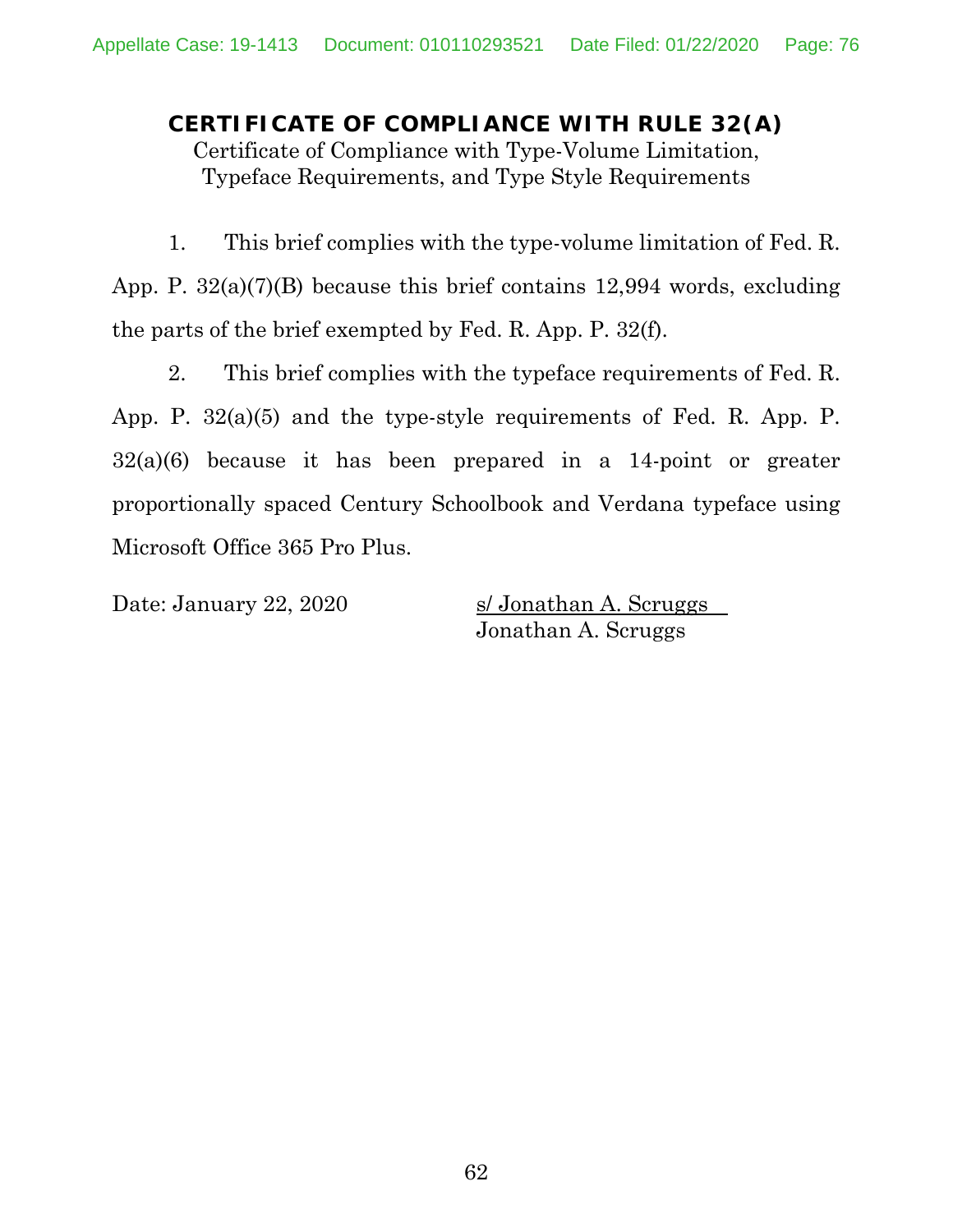## **CERTIFICATE OF DIGITAL SUBMISSION**

1. I hereby certify that all required privacy redactions have been made.

2. I hereby certify that a hard copy of the Appellants' Opening Brief will be submitted to the Court pursuant to 10th Cir. R. 31.5 and will be an exact copy of the version submitted electronically via the Court's ECF system.

3. I hereby certify that this document has been scanned for viruses with the most recent version of a commercial virus scanning program, Traps Advanced Endpoint Protection, version 4.2.6, and is free of viruses according to that program.

Date: January 22, 2020 s/ Jonathan A. Scruggs Jonathan A. Scruggs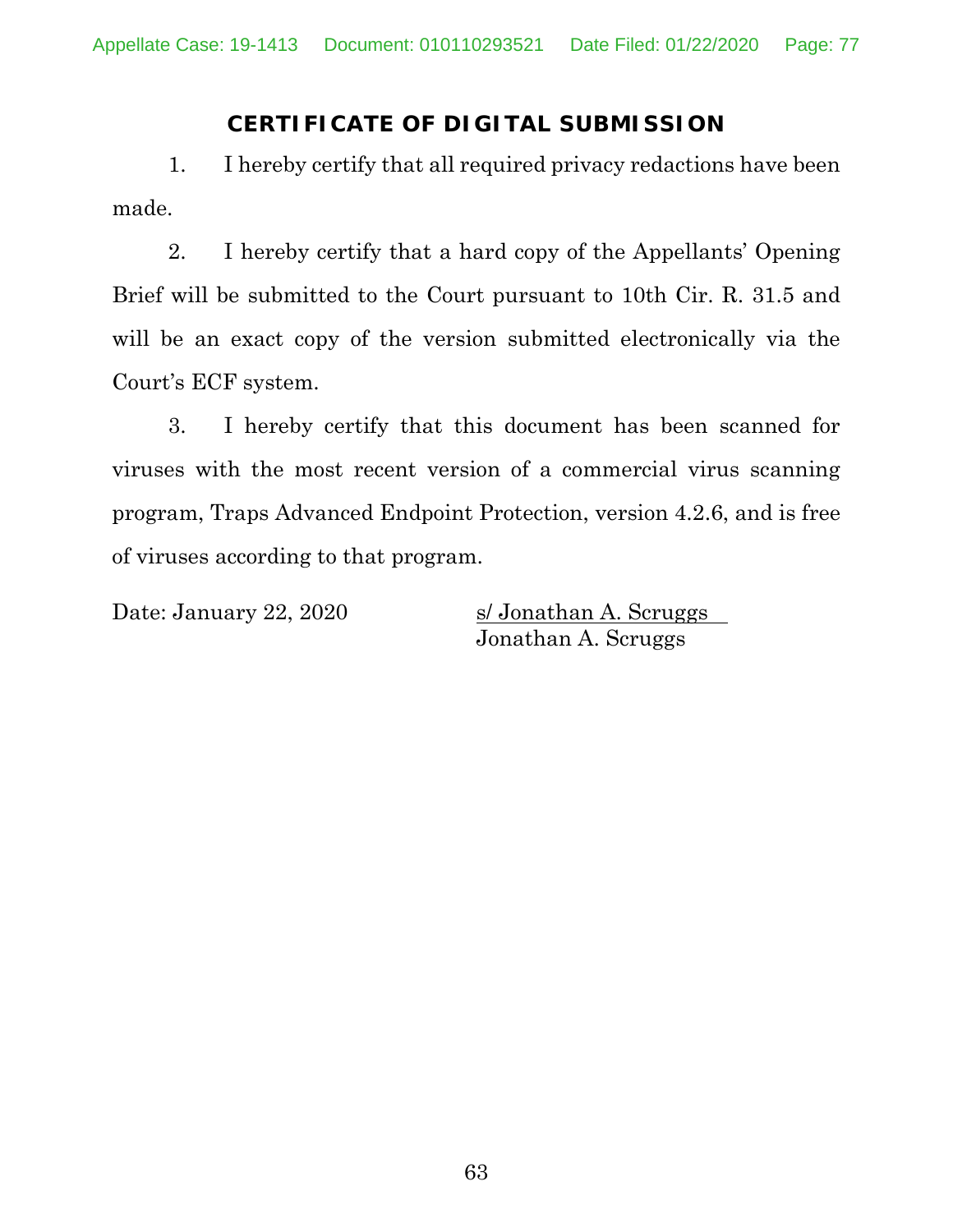## **CERTIFICATE OF SERVICE**

I hereby certify that on January 22, 2020, a true and accurate copy of this brief and addenda was electronically filed with the Court using the CM/ECF system, which will send notification of such filing to the

following:

Vincent E. Morscher Senior Assistant Attorney General Civil Litigation & Employment Law Section 1300 Broadway, 10th Floor Denver, CO 80203 Telephone: (720) 508-6435 Fax: (720) 508-6037 vincent.morscher@coag.gov

Skippere Spear Senior Assistant Attorney General Civil Litigation & Employment Law Section 1300 Broadway, 10th Floor Denver, CO 80203 Telephone: (720) 508-6435 Fax: (720) 508-6037 skip.spear@coag.gov

Jack D. Patten, III Assistant Attorney General Civil Litigation and Employment Law Section 1300 Broadway, 10th Floor Denver, CO 80203 Telephone: (720) 508-6435 Fax: (720) 508-6037 jack.patten@coag.gov

Billy Lee Seiber First Assistant Attorney General Business and Licensing Section 1300 Broadway, 10th Floor Denver, CO 80203